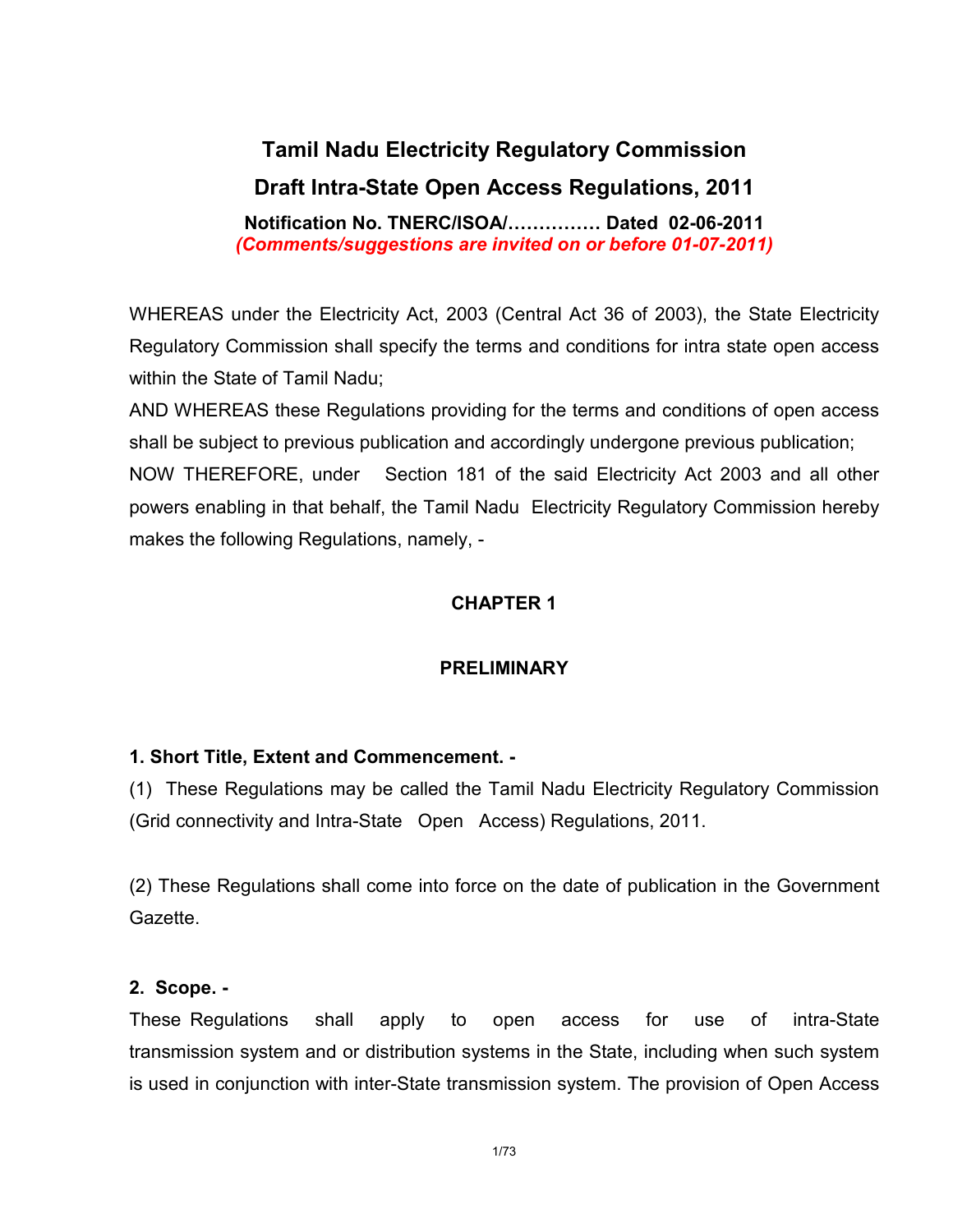is subject to the directions issued by the State Load Despatch Centre (SLDC) and the Restriction and Control (R&C) measures approved by the Commission.

### 3. Definitions. -

(1) In these Regulations, unless the context otherwise requires, –

(a) "Act" means the Electricity Act, 2003 (36 of 2003);

(b) "Allotted Capacity" means the power transfer in MW between the specified point(s) of injection and point(s) of drawal allowed to a long-term/medium-term open access customer on the intra-State transmission system / distribution system and the expression "allotment of capacity" shall be construed accordingly;

(c) "Applicant" means a consumer, trader, distribution licensee or a Generating company who has applied seeking connectivity or open access, as the case may be;

(d) "Central Commission" means the Central Electricity Regulatory Commission referred to in sub-section (1) of Section 76 of the Act;

(e) "Commission" means the Tamil Nadu Electricity Regulatory Commission constituted under sub-section (1) of Section 82 of the Act;

(f) "Contracted load" means the load in kW/HP/kVA (kilo Watt/Horse Power/kilo Volt Ampere) which the distribution licensee has agreed to supply from time to time subject to the governing terms and conditions and is different from the connected load;

(g) "Day" means a day starting at 00.00 hours and ending at 24.00 hours;

(h) "Distribution licensee" means any person licensed under Part IV of the Act for distribution and retail supply of electricity in the State of Tamil Nadu;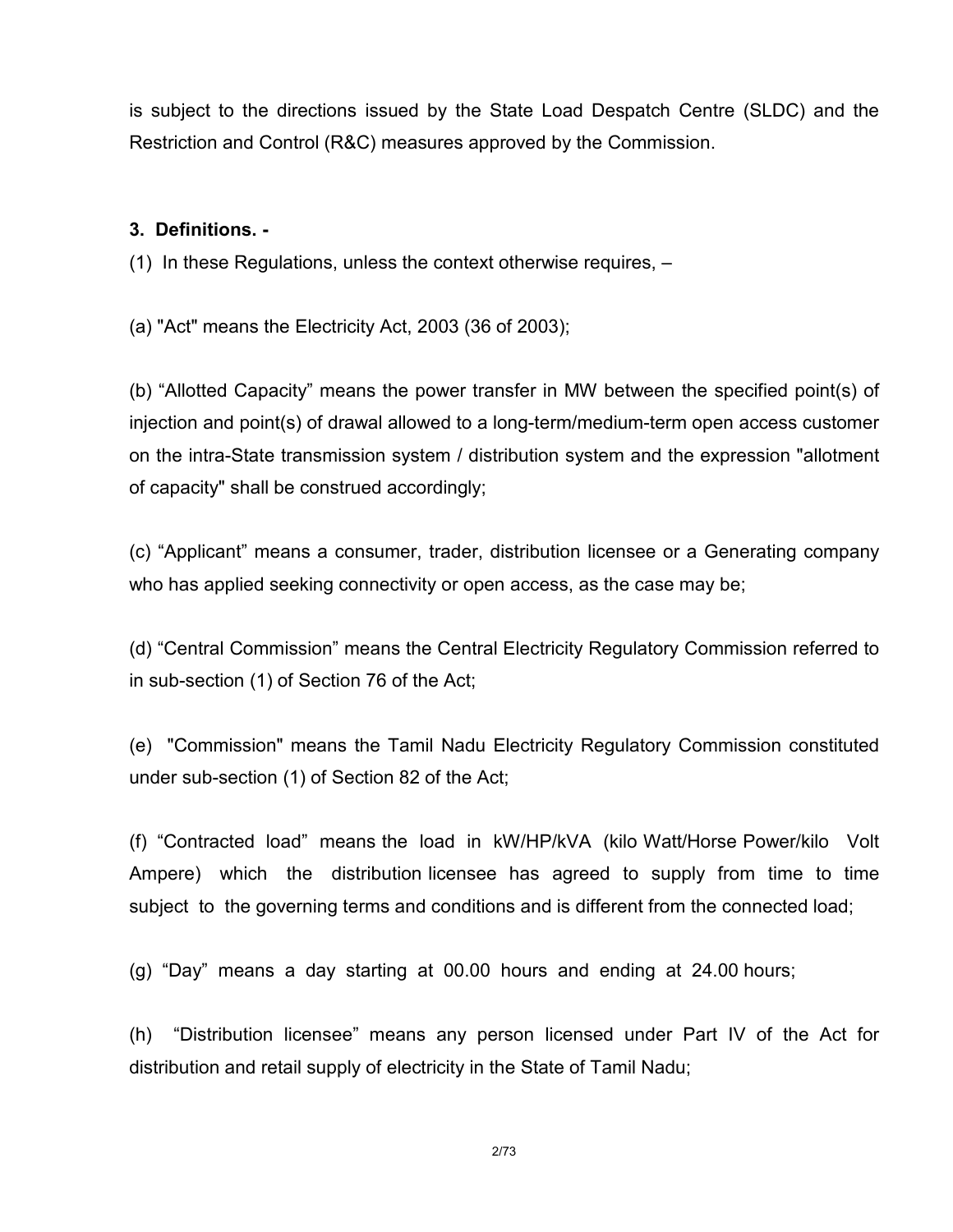(i) "IEGC" means Indian Electricity Grid Code specified by Central Electricity Regulatory Commission under clause (h) of sub-section (1) of section 79 of the A ct, and as amended from time to time;

(j) "Imbalance" in a time block for a generating station means its total actual generation minus its total scheduled generation and for a consumer or buyer means its total drawal minus its total scheduled drawal;

(k) "Long-term open access" means the right to use the intra-State transmission system or distribution system for a period exceeding 12 years but not exceeding 25 years;

(l) "Medium-term open access" means the open access for a period exceeding three months but not exceeding three years;

(m) "Month" means a calendar month as per the Gregorian calendar;

(n) "Nodal agency" means the agency specified in column (4) of Tables 1 and 2 of these Regulations;

(o) "Open access" means the nondiscriminatory provision for the use of transmission lines or distribution system or associated facilities with such lines or system by any licensee or consumer or a person engaged in generation in accordance with these Regulations and includes long- term open access, medium-term open access and short-term open access;

(p) "Open access customer" means a consumer, trader, distribution licensee or a generator who has been granted open access under these Regulations;

(q) "Reserved Capacity" means the power transfer in MW between the specified point(s) of injection and point(s) of drawal allowed to a short-term / medium-term open access customer on the transmission/distribution system depending on availability of transmission/distribution capacity and the expression "reservation of capacity" shall be construed accordingly;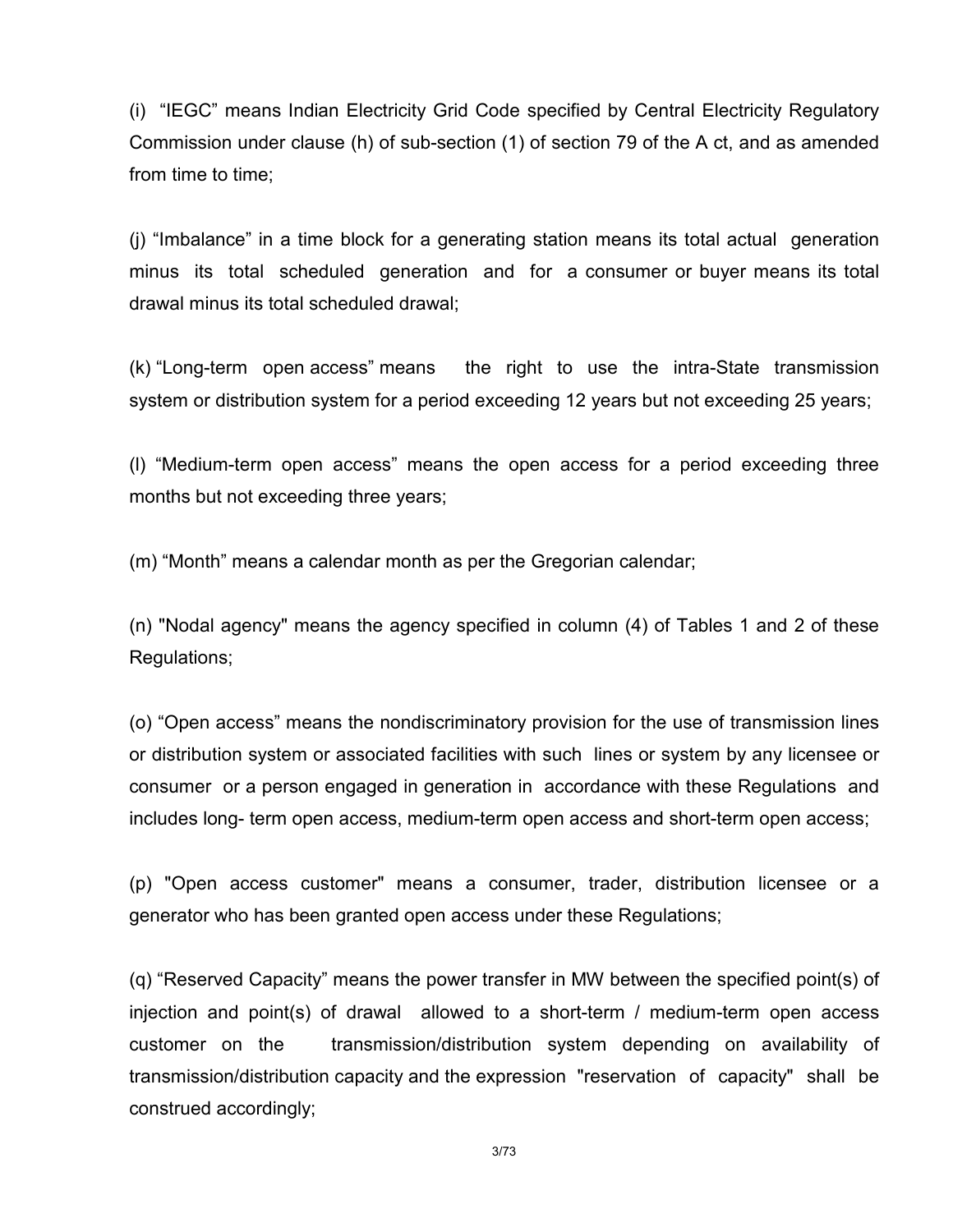(r) "Short-term open access" means open access for a period up to one month at a time;

(s) "SLDC" means the State Load Dispatch Centre established under subsection (1) of section 31 of the Act;

(t) "State Grid Code" means the State Grid Code specified by the Commission under clause (h) of sub-section (1) of section 86 of the Act, applicable on the date of commencement of these Regulations and as amended from time to time;

(u) "State Transmission Utility (STU)" means the Company specified as such by the State Government under sub-section (1) of section 39;

(v) "Transmission licensee" means any person licensed under Part IV of the Act for transmission of electricity;

(w) "Transmission System Segment" means a part or whole of the transmission system from the point of injection to the point of drawal;

(x) "Wheeling" means the operation whereby the distribution system and associated facilities of a transmission Licensee or distribution Licensee, as the case may be, are used by another person for the conveyance of electricity on payment of charges to be determined under section 62 of the Electricity Act, 2003;

(2) Words and expressions used and not defined in these Regulations but defined in the Act or IEGC or the State Grid Code or any other Codes / Regulations issued by the Commission shall have the meaning assigned to them under the Act or the IEGC or the State Grid Code or any other Codes / Regulations issued by the Commission, as the case may be.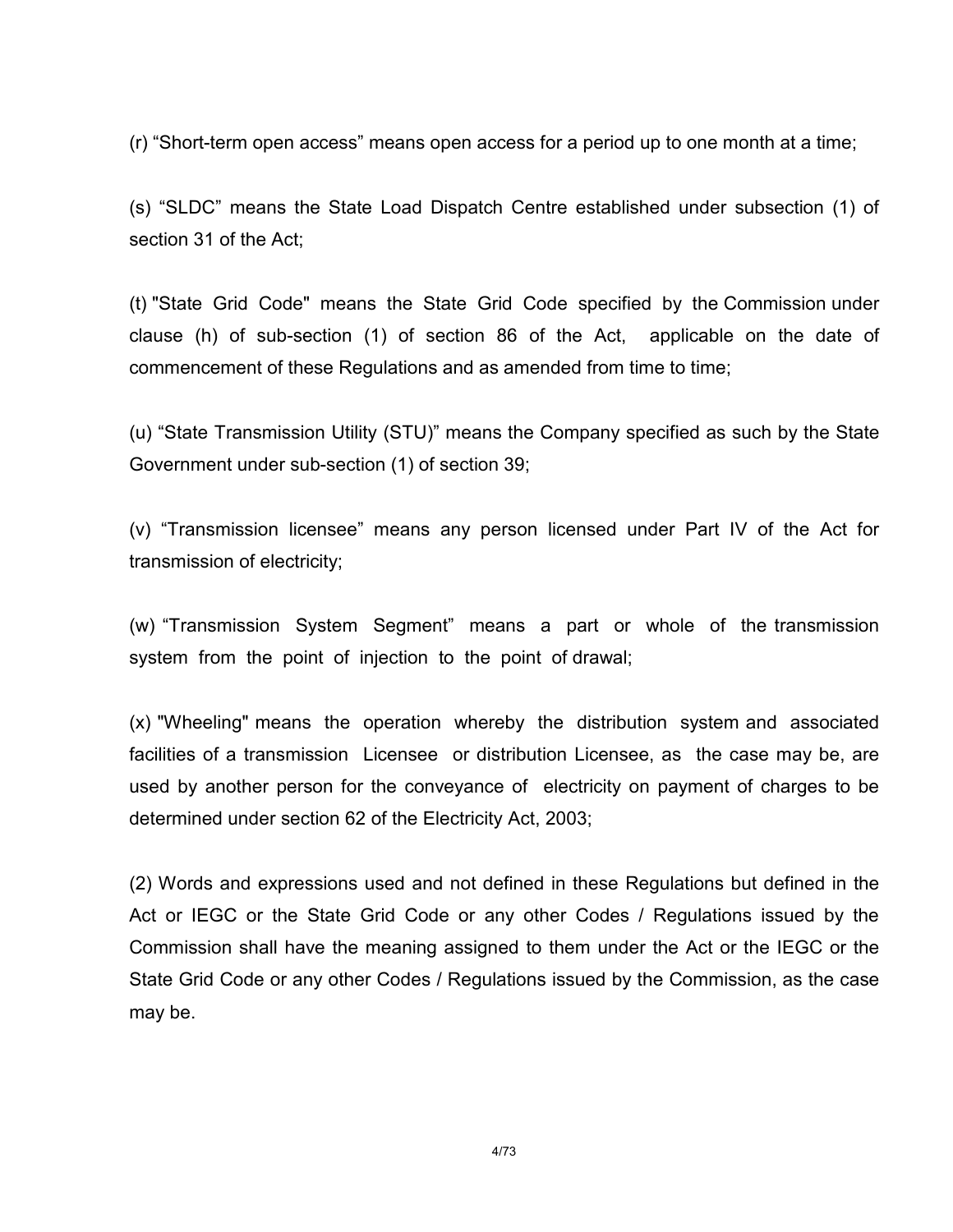(3) The General Clauses Act, 1897(10 of 1897), as amended from time to time shall apply for the interpretation of these Regulations as it applies for interpretation of an Act of **Parliament** 

### CHAPTER 2

### **CONNECTIVITY**

# 4. Connectivity. -

(1) Only a consumer having load of 10 MW and above or a consumer availing supply at 66 kV and above or a Generating Station having capacity of 10 MW and above or a Generating Station requiring connectivity at 66 kV and above shall be eligible to obtain connectivity to the intra-State transmission system, unless already connected, and shall apply for connectivity, in accordance with the provisions in this chapter.

(2) Consumer having load of less than 10 MW or a consumer availing supply at 33 kV and below or a Generating Station having installed capacity less than 10 MW or a Generating Station requiring connectivity at 33 kV and below shall be eligible to obtain connectivity to the Distribution system and shall apply for connectivity as per the provisions of these Regulations, unless already connected, in accordance with the provisions in this chapter.

### 5. Application procedure for Connectivity to intra-State transmission system. -

(1) Applicant shall apply to the STU for connectivity in the Form prescribed in the detailed procedure to be laid down by the STU.

(2) The Application shall be accompanied by a non-refundable fee of Rs. Two Lakhs in the manner as mentioned in the procedure to be issued by the STU. The application fee is inclusive of the charges for any load flow / system studies to be conducted by the STU.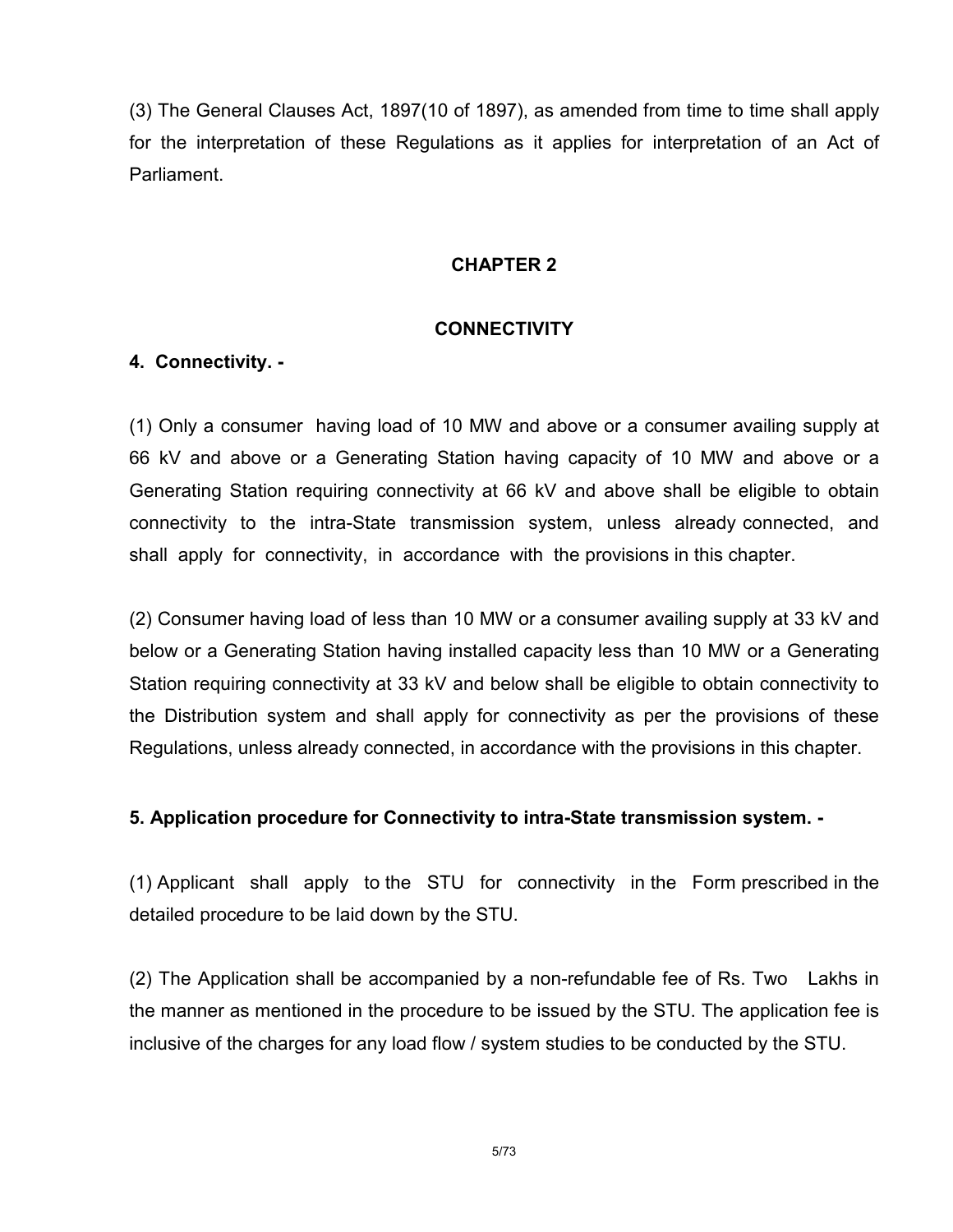(3) The application for connectivity shall contain details such as, proposed geographical location of the applicant, quantum of power to be interchanged that is the quantum of power to be injected in the case of a generating station including a captive generating plant and quantum of power to be drawn in the case of consumer, with the intra-State transmission system and such other details as may be laid down by the State Transmission Utility in the detailed procedure:

Provided that in cases where once an application has been filed and thereafter there has been any material change in the location of the applicant or change, by more than 10 percent in the quantum of power to be interchanged with the intra-State transmission system, the applicant shall make a fresh application, which shall be considered in accordance with these Regulations.

### 6. Processing of Application and Grant of connectivity to STU. -

(1) On receipt of the application, the STU shall, in consultation and through coordination with other agencies involved in the intra-State transmission including the Distribution Licensee, process the application and carry out the necessary interconnection study as specified in the Central Electricity Authority - Technical Standards for Connectivity to the Grid, Grid Standards and Technical Standards for construction of electrical plants and electric lines Regulations.

(2) While granting connectivity, the STU shall specify the name of the sub- station or pooling station or switchyard where connectivity is to be granted. In case connectivity is to be granted by looping-in and looping-out of an existing or proposed line, the STU shall specify the point of connection and name of the line at which connectivity is to be granted. The STU shall indicate the broad design features of the dedicated transmission line and the timeframe for completion of the dedicated transmission line.

(3) The applicant and all intra-State transmission licensees including the State Transmission Utility shall comply with the provisions of Central Electricity Authority - Technical Standards for Connectivity to the Grid, Grid Standards and Technical Standards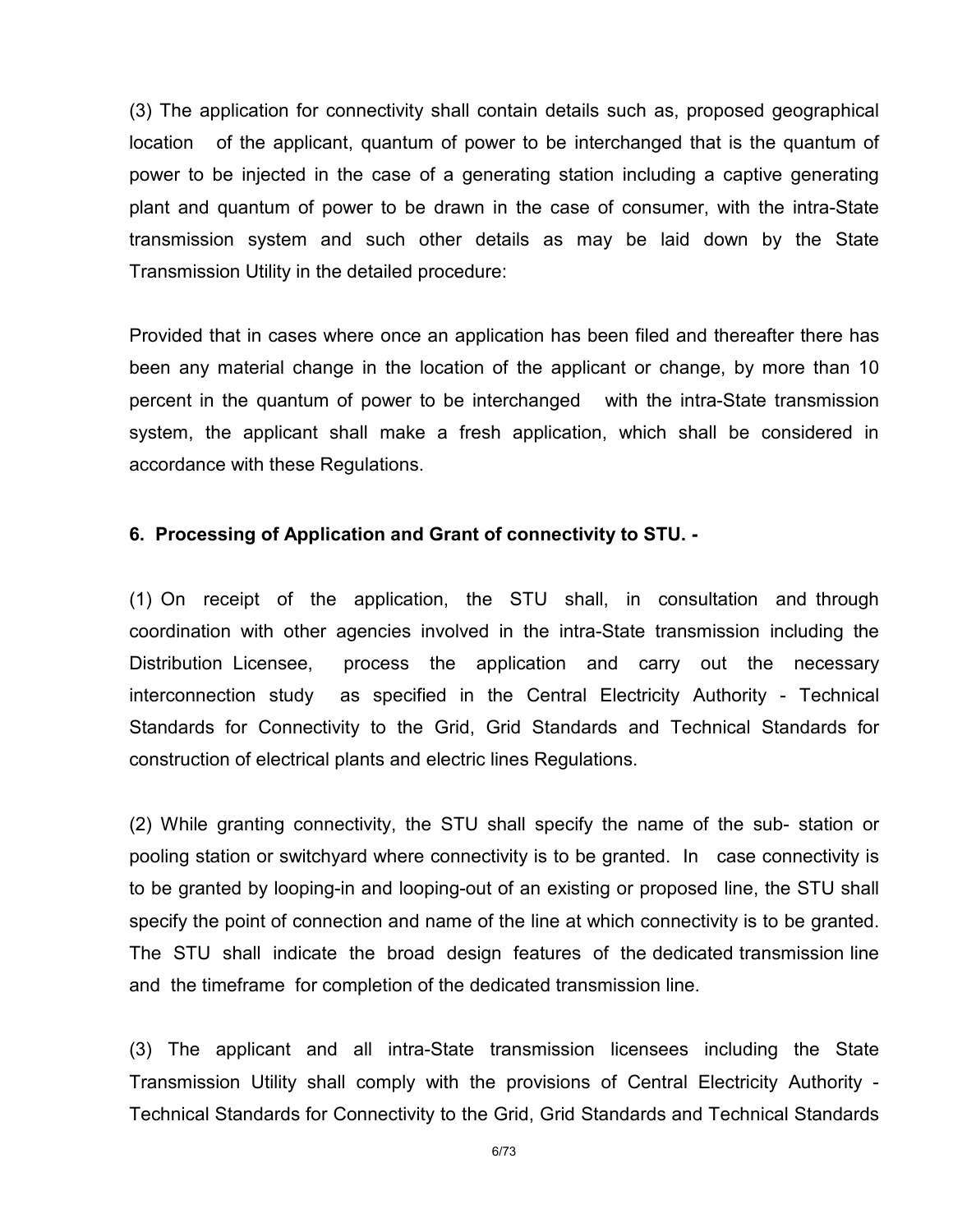for construction of electrical plants and electric lines Regulations as amended from time to time.

(4) The applicant shall sign a connection agreement with the State Transmission Utility or intra-State transmission licensee owning the sub-station or pooling station or switchyard or the transmission line as identified by the STU where connectivity is being granted:

Provided that in case connectivity of a generating station, including captive generating plant or customer is granted to the intra-State transmission system of an intra-State transmission licensee other than the State Transmission Utility, a tripartite agreement as provided in the Central Electricity Authority (Technical Standards for Connectivity to the Grid) Regulations shall be signed between the applicant, the State Transmission Utility and such intra-State transmission licensee.

(5) The grant of connectivity shall not entitle an applicant to interchange any power with the grid unless the applicant obtains long-term open access, medium- term open access or short-term open access as the case may be in accordance with the provisions of these Regulations.

(6) A generating station, including captive generating plant which has been granted connectivity to the grid shall be allowed to undertake testing including full load testing by injecting its infirm power into the grid before being put into commercial operation, even before availing any type of open access, after obtaining permission of the State Load Despatch Centre, which shall keep grid security in view while granting such permission. Commercial treatment including the tariff for such infirm power from a generating station or a unit thereof will be governed by the concerned Regulations / Orders inforce issued by the Commission from time to time.

(7) An applicant may be required by the State Transmission Utility to construct a dedicated line to the point of connection to enable connectivity to the grid, unless exempted by the Commission for reasons to be recorded in writing. In cases where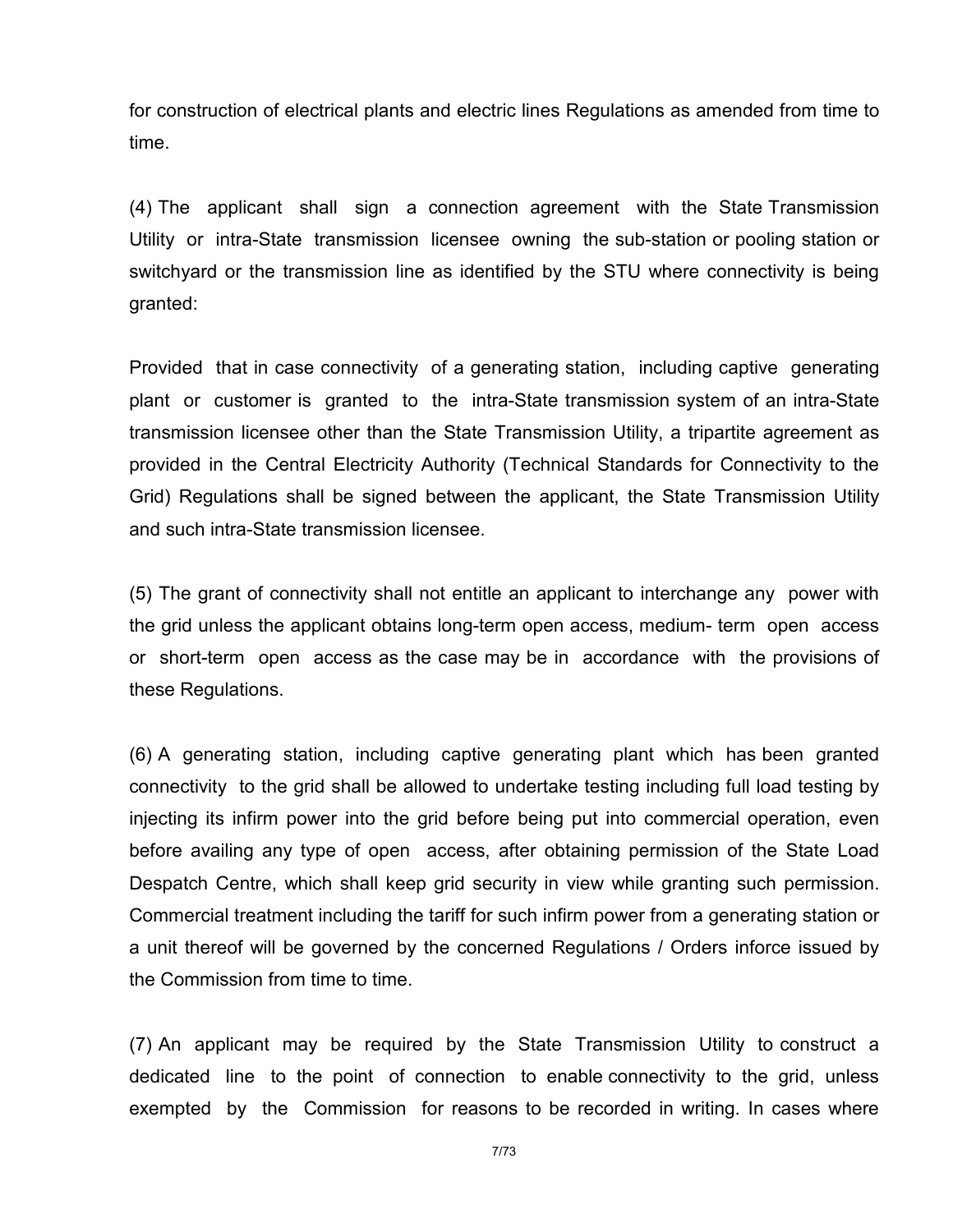augmentation of the STU / Transmission Licensee's sub-station is involved, the generating station shall also bear the cost of bay, breaker in the STU / Transmission Licensee's substation and equipment for inter-connection of real time data to SLDC

(8)The STU shall convey its decision on grant of connectivity or otherwise within a period of 60 days from the date of receipt of application in complete shape.

# 7. Application procedure for Connectivity to distribution system for a generating station. -

(1) All eligible generating stations including a captive generating plant, seeking connectivity to the distribution system, shall apply to the distribution licensee for connectivity in the Form prescribed in the procedure to be laid down by the Distribution Licensee.

(2) The Application shall be accompanied by a non-refundable fee of Rs. Two lakh in the manner as mentioned in the procedure to be issued by the Distribution Licensee. The application fee is inclusive of the charges for any load flow / system studies to be conducted by the Distribution Licensee.

(3) The application for connectivity shall contain details such as, proposed geographical location of the generating station, quantum of power to be injected and such other details as may be laid down by the distribution licensee concerned in the procedure.

8. Processing of Application and Grant of connectivity to distribution system for a generating station. -

(1) On receipt of the application, the distribution licensee shall, in consultation and through coordination with State Transmission Utility, process the application and carry out the necessary inter-connection study as specified in the Central Electricity Authority -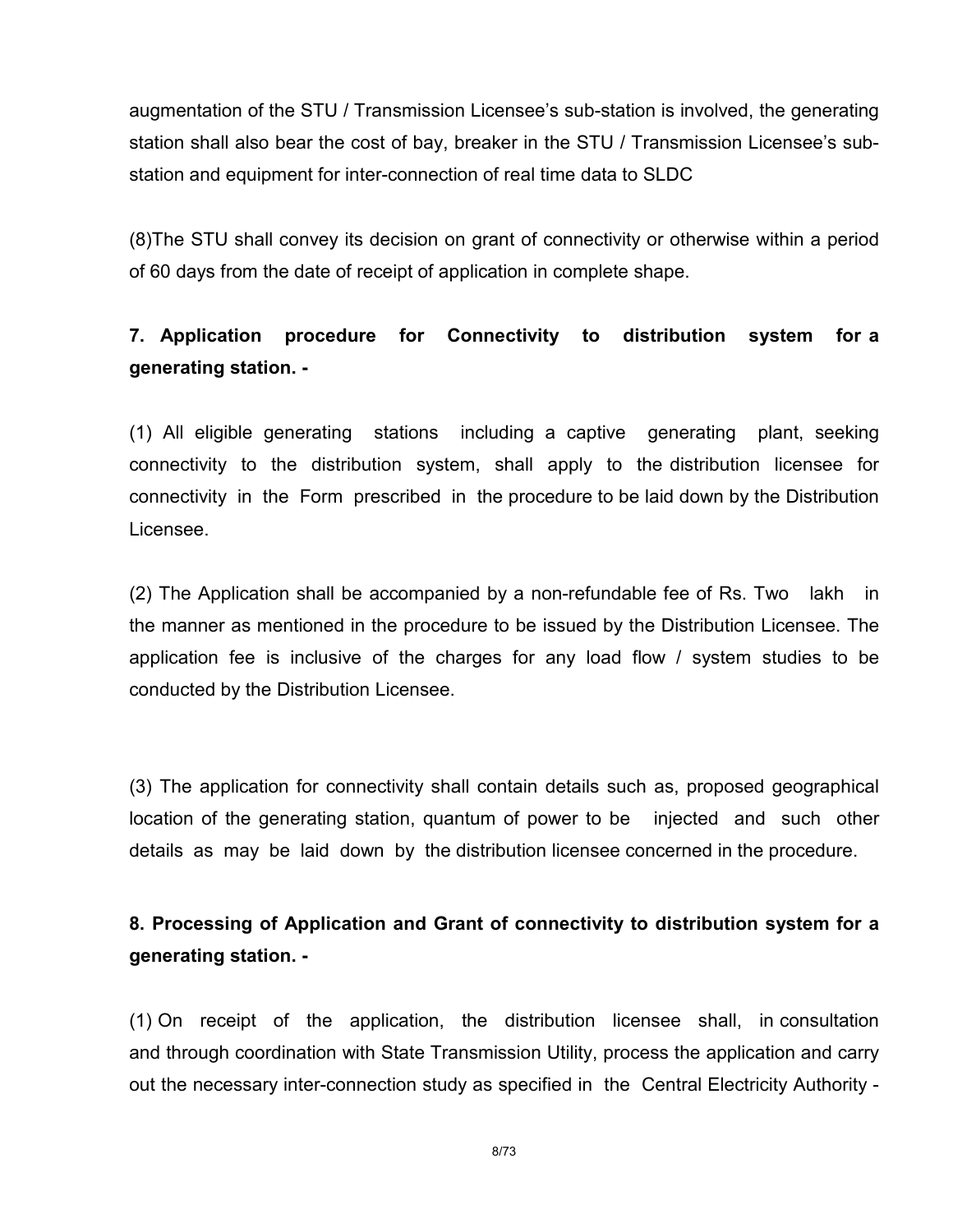Technical Standards for Connectivity to the Grid, Grid Standards and Technical Standards for construction of electrical plants and electric lines Regulations.

(2) While granting connectivity, the distribution licensee shall specify the name of the sub-station or pooling station or switchyard where connectivity is to be granted.

(3) The distribution licensee shall indicate the broad design features such as switchyard and interconnection facility up to the point of injection into the Substation of the distribution licensee and the timeframe for completion of the same. The cost of creation of these facilities shall be borne by the Generating Company. In cases where augmentation of the distribution licensee's sub-station is involved, the generating station shall also bear the cost of bay, breaker in the distribution licensee's sub-station and equipment for interconnection of real time data to SLDC.

 (4) The applicant and the distribution licensee shall comply with the provisions of Central Electricity Authority - Technical Standards for Connectivity to the Grid, Grid Standards and Technical Standards for construction of electrical plants and electric lines Regulations.

(5)The applicant shall sign a connection agreement with the distribution licensee where connectivity is being granted.

(6) The grant of connectivity shall not entitle an applicant to interchange any power with the grid unless it obtains long-term open access, medium- term open access or shortterm open access as the case may be in accordance with the provisions of these Regulations.

(7) A generating station, including captive generating plant which has been granted connectivity to the distribution system shall be allowed to undertake testing including full load testing by injecting its infirm power into the grid before being put into commercial operation, even before availing any type of open access, after obtaining permission of the State Load Despatch Centre and the distribution licensee, who shall keep grid security in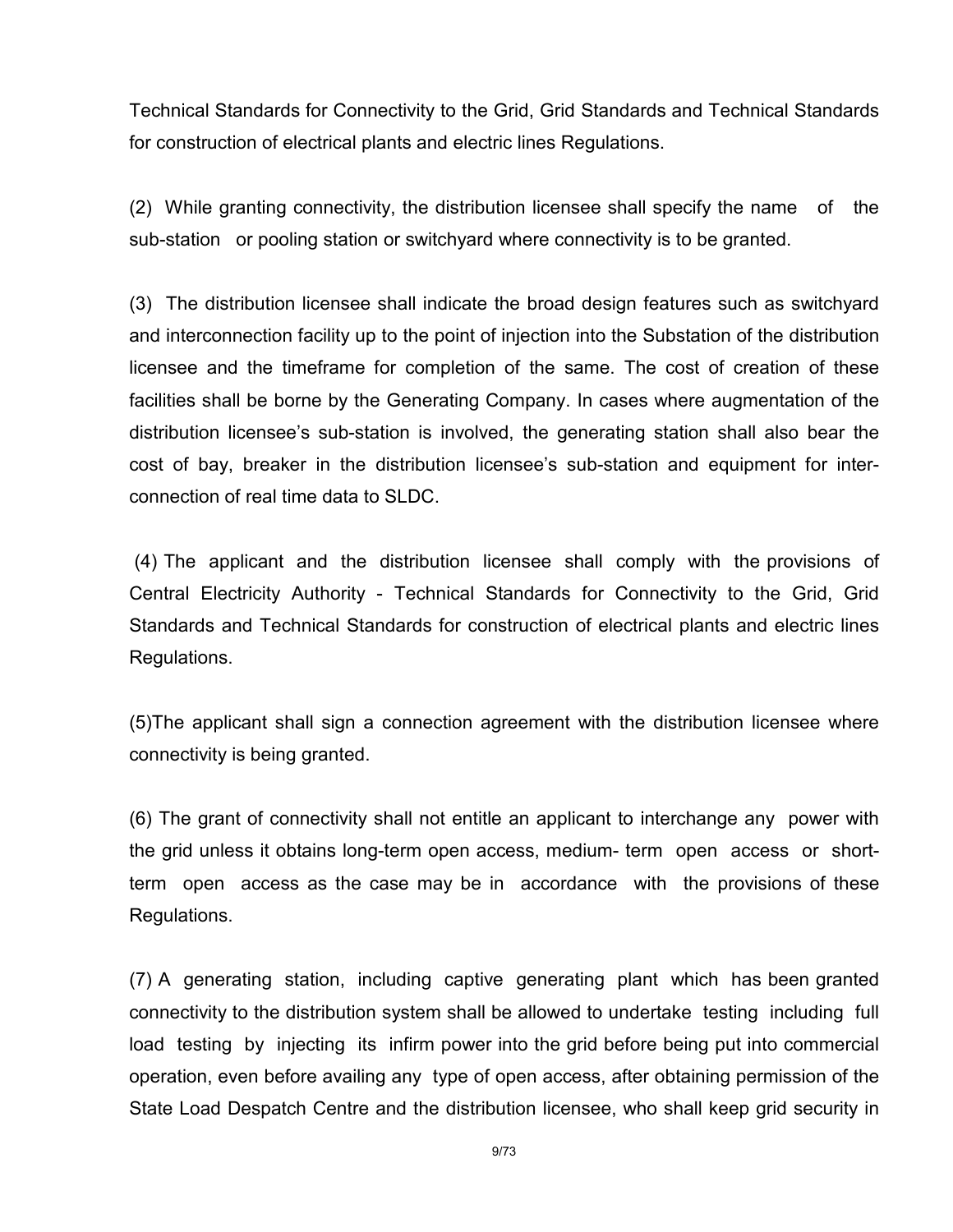view while granting such permission. Commercial treatment including the tariff for such infirm power from a generating station or a unit thereof will be governed by the concerned Regulations / Orders inforce issued by the Commission.

(8) An applicant may be required by the Distribution Licensee to construct a dedicated line to the point of connection to enable connectivity to the distribution system, unless exempted by the Commission for reasons to be recorded in writing.

(9)The Distribution Licensee shall convey its decision on grant of connectivity or otherwise within a period of 60 days from the date of receipt of application in complete shape.

# CHAPTER 3

# GENERAL PROVISIONS FOR OPEN ACCESS

### 9. Eligibility for Open Access and conditions to be satisfied. -

(1) Subject to the provisions of these Regulations, the licensees, generating companies, captive generating plants and consumers shall be eligible for open access to the intra-State transmission system of the State Transmission Utility or any transmission licensee on payment of transmission and other charges as may be determined by the Commission in accordance with Chapter 5 of the these Regulations.

(2) Subject to the provisions of these Regulations, the licensees, generating stations, captive generating plants and consumers shall be eligible for open access to distribution system of a distribution licensee on payment of the wheeling and other charges as may be determined by the Commission in accordance with Chapter 5 of the these Regulations.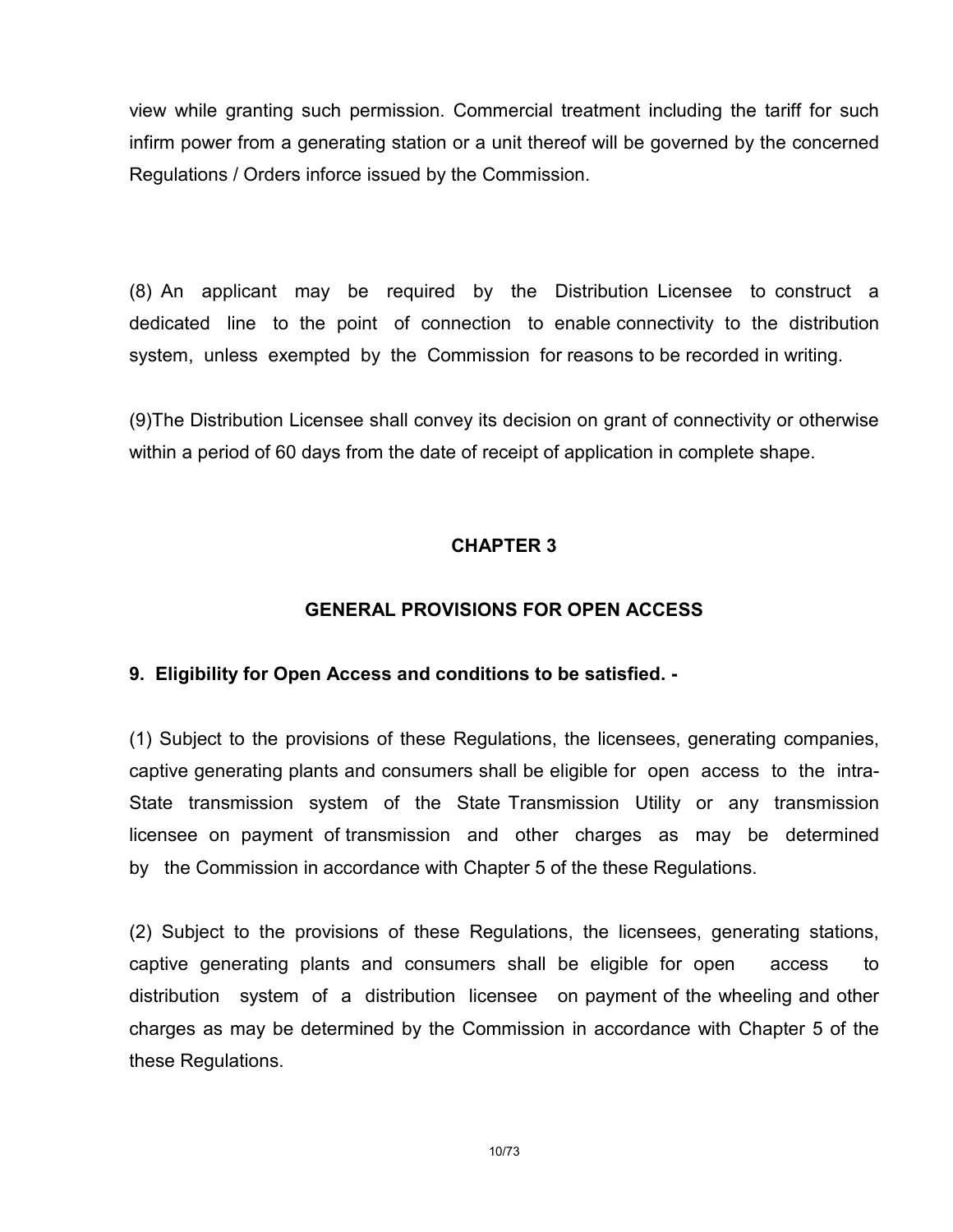(3) Subject to the provisions of these Regulations, open access shall be permissible to the consumers seeking open access capacity up to which the Commission has introduced open access and are connected through an independent feeder emanating from a substation of licensee:

Provided that the consumers who are not on independent feeders, shall be allowed open access subject to the restrictions in the feeders serving them in line with the Commission's Regulations / Codes / Orders:

Provided further that duties of the distribution licensee with respect to such open access consumers shall be of a common carrier providing non-discriminatory open access as per section 42(3) of the Act.

(4) A person having been declared insolvent or bankrupt or having outstanding dues against him for more than two months billing of distribution/transmission licensee at the time of application shall not be eligible for open access.

(5) In the case of a person, to whom open access has already been allowed, is declared insolvent or bankrupt or is having outstanding dues for more than two months billing of transmission or distribution Licensee, he shall not be eligible for open access from the day he is adjudged as insolvent or bankrupt or failed to clear the amount outstanding for more than two months billing.

(6) The open Access shall be allowed to the intra state transmission system subject to the satisfaction of the conditions contained in the Act and in these Regulations. Having regard to operational constraints and other relevant factors, open access shall be allowed to all EHT & HT consumers irrespective of load.

(7) A person covered by a policy relating to captive generation or generation through non conventional energy sources shall be eligible to avail open access for their own use irrespective of contract demand.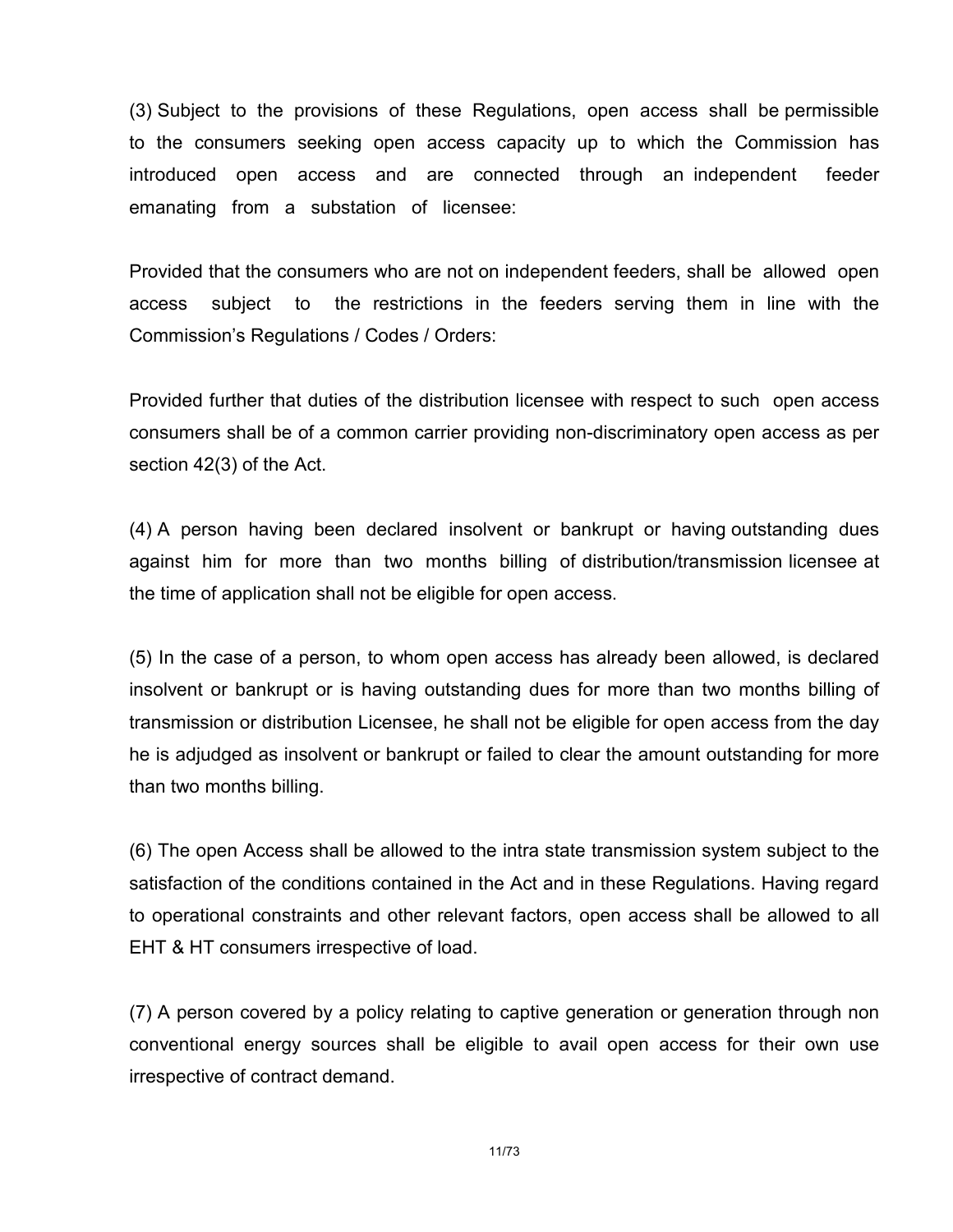10. Criteria for granting long-term open access or medium-term open access or short term open access. -

(1) Before awarding long-term open access, the State Transmission Utility shall have due regard to the augmentation required for the intra-State transmission system.

(2) Medium-term open access or short-term open access shall be granted if the resultant power flow can be accommodated in the existing transmission system or the transmission system under execution:

Provided that no augmentation shall be carried out to the transmission system for the sole purpose of granting medium-term open access or short-term open access:

Provided further that construction of a dedicated transmission line shall not be construed as augmentation of the transmission system for the purpose of this Regulation.

# CHAPTER 4

# APPLICATION PROCEDURE AND APPROVAL

# Application Procedure and Approval for Open Access to Consumer 11. Categories of Open Access Consumers. -

The application procedure, application fee and the time frame of processing request by eligible consumers seeking Open Access shall be based on the following criteria: -

- (1) System to which connected
- (a) Intra-State transmission system
- (b) Distribution system

### (2) Inter-se location of drawal and injection points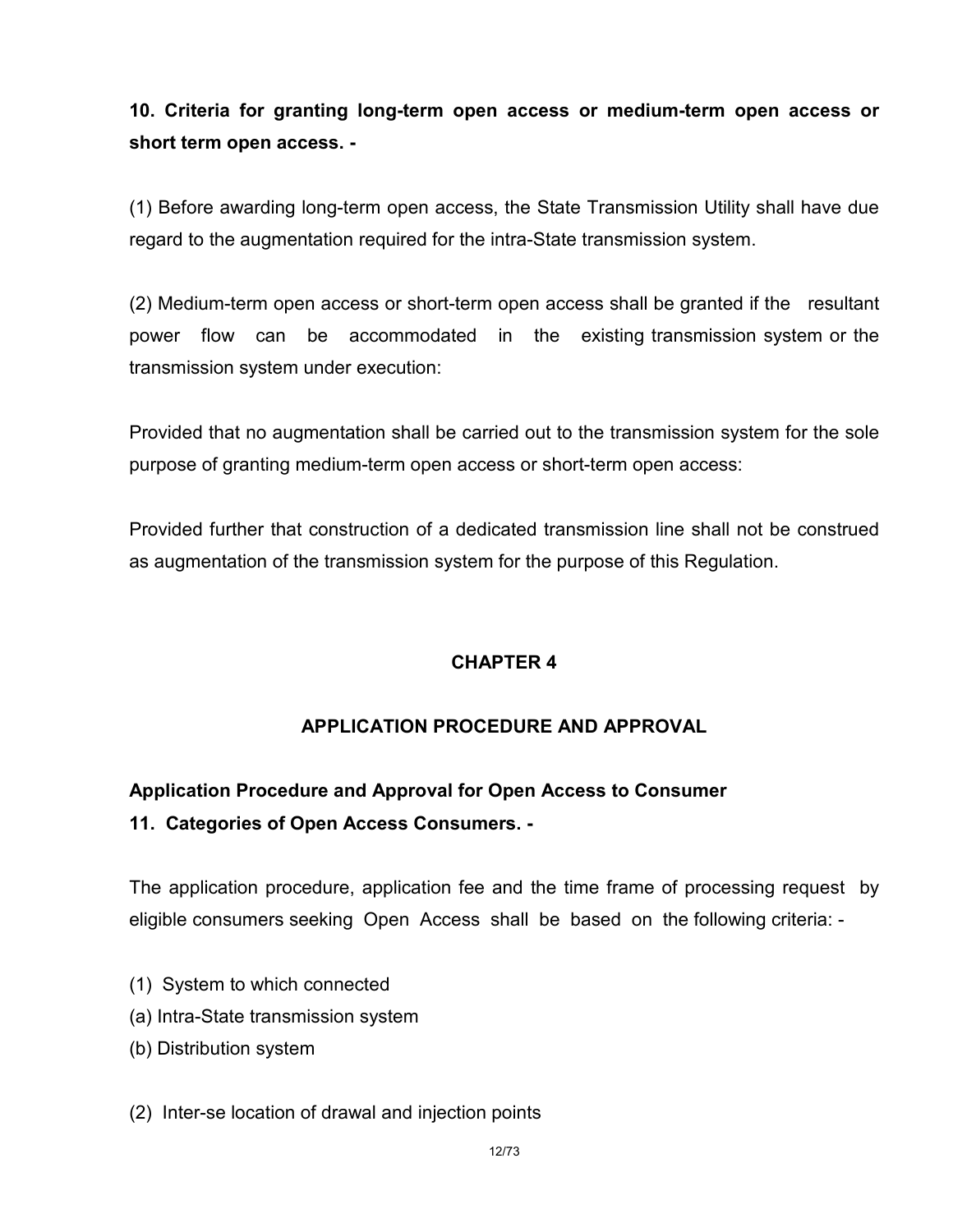- (a) Both within the same distribution system
- (b) within the State but in different distribution systems
- (c) In different States
- (3) Duration of Open Access
- (a) Long term access
- (b) Medium-term open access
- (c) Short-term open access

# Explanation:

(i) Open access applications for a period more than 3 years and up to 12 years shall be considered under medium term open access only and shall be allowed at a time for a period exceeding 3 months, but not exceeding 3 years.

(ii) Similarly, Open access applications for a period more than 1 month and up to 3 months shall be considered under short term open access only and shall be allowed at a time for a period up to 1 month.

# 12. Application procedure for Open Access. -

(1) All applications for open access shall be made in the prescribed Form and submitted to the Nodal agency in accordance with these Regulations. The application fee is inclusive of the charges for any load flow / system studies to be conducted by the STU.

(2) All applicants seeking open access shall submit an undertaking of not having entered into Power purchase agreement (PPA) or any other bilateral agreement for the capacity (quantum of power) for which open access is sought.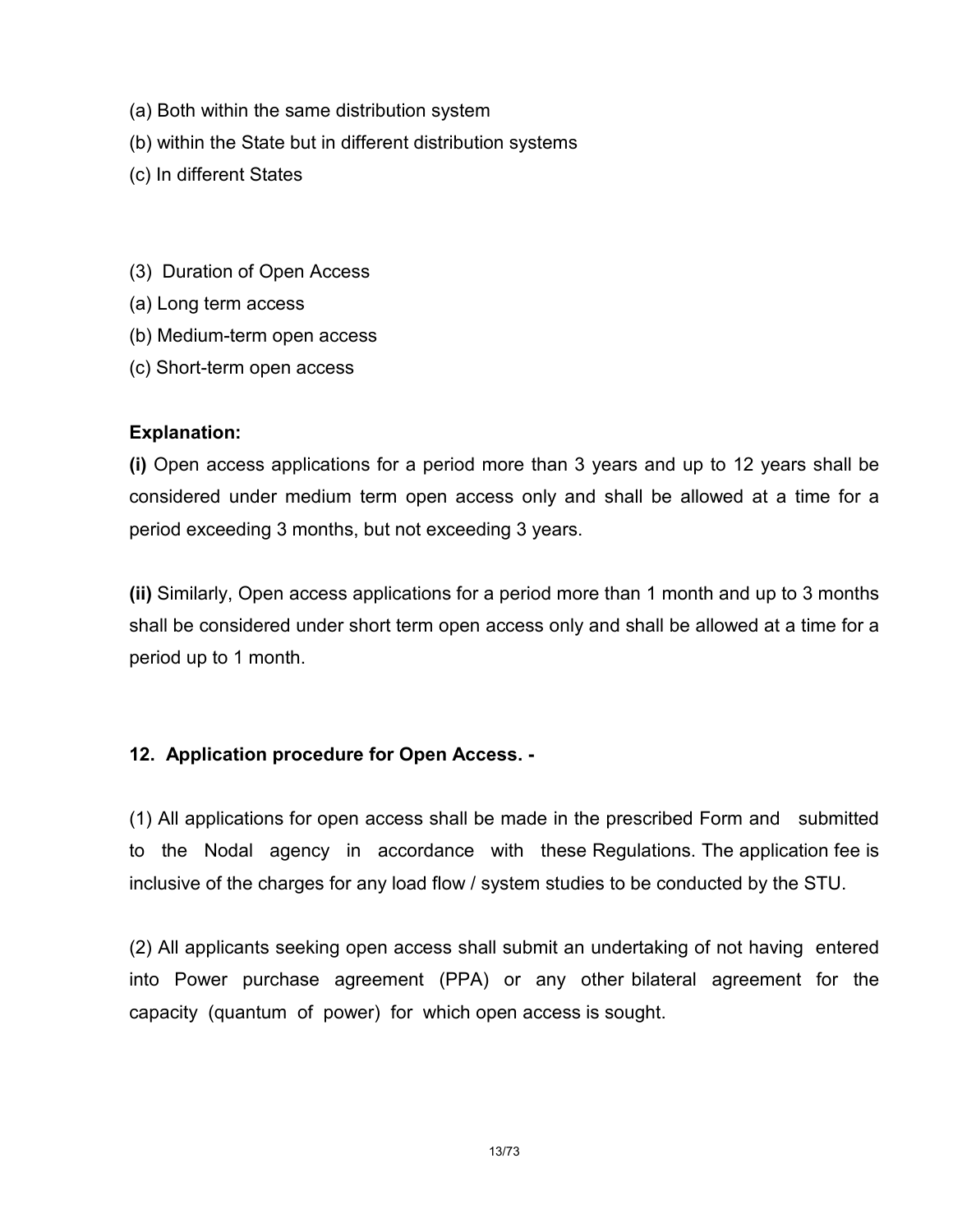(3) Subject to the provisions of these Regulations, the Nodal agency, Application fee, Documents to accompany the application and time frame for disposal of application is specified in the Tables 1 and 2.

### 13. Procedure for Long Term Access. –

(1) Involving inter-State transmission system: Notwithstanding anything contained in clauses (2) and (3) herein below, procedure for inter-State long-term open access shall be as per Central Electricity Regulatory Commission's Regulations or Orders issued for this purpose and amended from time to time.

Provided that in respect of a consumer connected to a distribution system / transmission system seeking inter-State long-term open access, the SLDC, before giving its consent to the RLDC as required under the Central Commission's Regulations or Orders, shall require the consumer to submit the consent of the distribution licensee / transmission licensee concerned.

(2) Involving only intra-State transmission system: Subject to the provisions of clause (1) herein above, intra-State long-term open access involving intra- State transmission system shall be in accordance with the provisions of sub-clause (a) to (l) herein below.

(a) The application for grant of long-term open access shall contain details such as name of the entity or entities from whom electricity is proposed to be procured along with the quantum of power and such other details as may be laid down by the State Transmission Utility in the detailed procedure:

Provided that in case augmentation of transmission system is required, the applicant shall also have to bear the transmission charges for the same as per these Regulations:

Provided further that in cases where there is any material change in location of the applicant or change by more than 10 percent in the quantum of power to be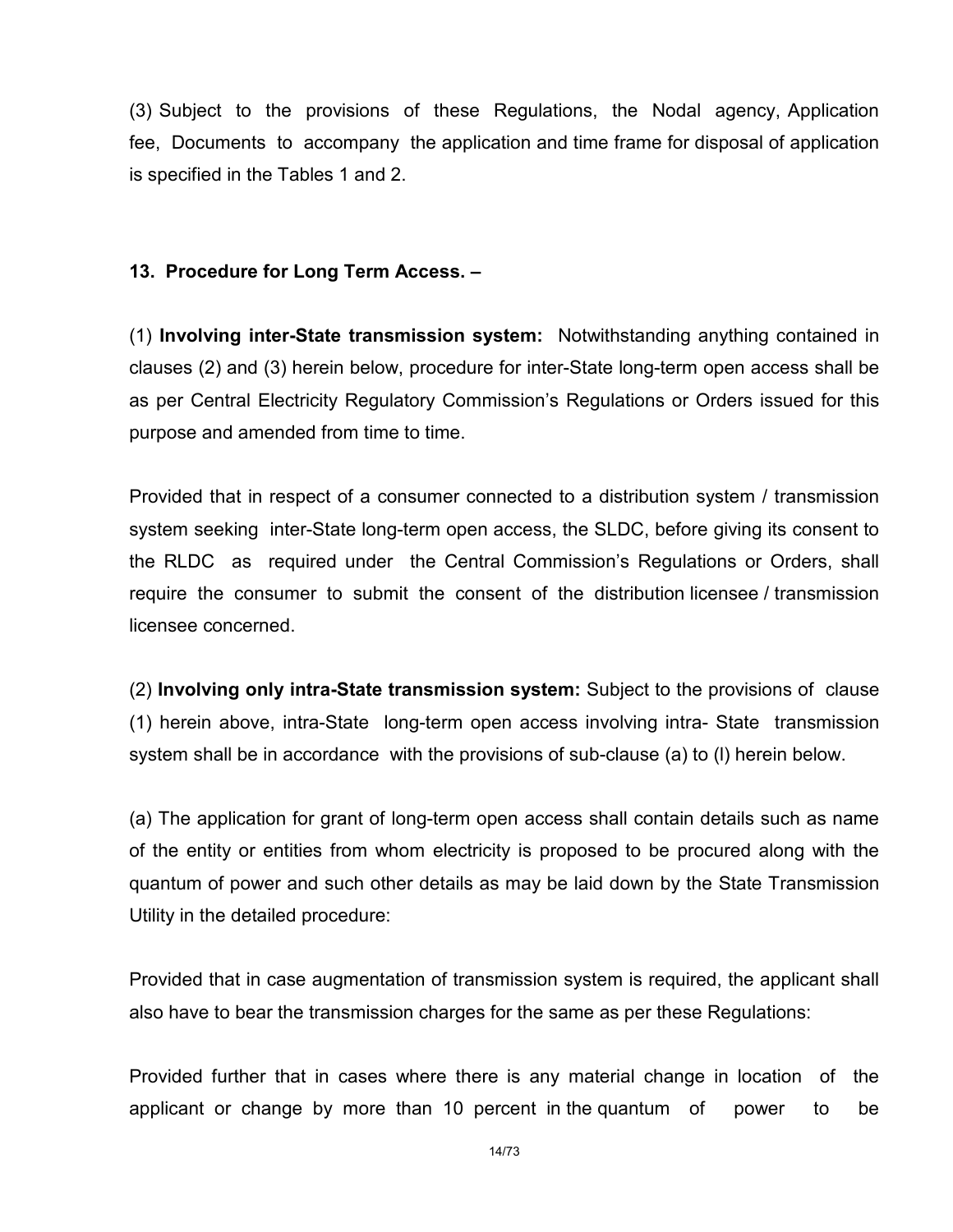interchanged using the intra-State transmission system, a fresh application shall be made, which shall be considered afresh in accordance with these Regulations.

(b) The applicant shall submit any other information sought by the nodal agency including the basis for assessment of power to be interchanged using the intra-State transmission system and power to be transmitted to or from various entities or regions to enable the nodal agency to plan the intra-State transmission system in a holistic manner.

(c) The application shall be accompanied by a bank guarantee of Rs.10,000/- (Ten thousand) per MW of the total power to be transmitted. The bank guarantee shall be in favour of the nodal agency, in the manner laid down under the detailed procedure.

(d) The bank guarantee of Rs. 10,000 /- (Ten thousand) per MW shall be valid and subsisting till the execution of the long-term open access agreement, in the case when augmentation of transmission system is required, and till operationalization of long-term open access when augmentation of transmission system is not required.

(e) The bank guarantee may be encashed by the nodal agency, if the application is withdrawn by the applicant or the long-term open access rights are relinquished prior to the operationalisation of such rights when augmentation of transmission system is not required.

(f) The aforesaid bank guarantee will stand discharged with the submission of bank guarantee required to be given by the applicant to the State Transmission Utility during construction phase when augmentation of transmission system is required, in accordance with the provisions in the detailed procedure.

(g) On receipt of the application, the nodal agency shall, in consultation and through coordination with other agencies involved in intra-State transmission system to be used, process the application and carry out the necessary system studies as expeditiously as possible so as to ensure that the decision to grant long-term open access is arrived at within the timeframe specified in Tables 1 and 2: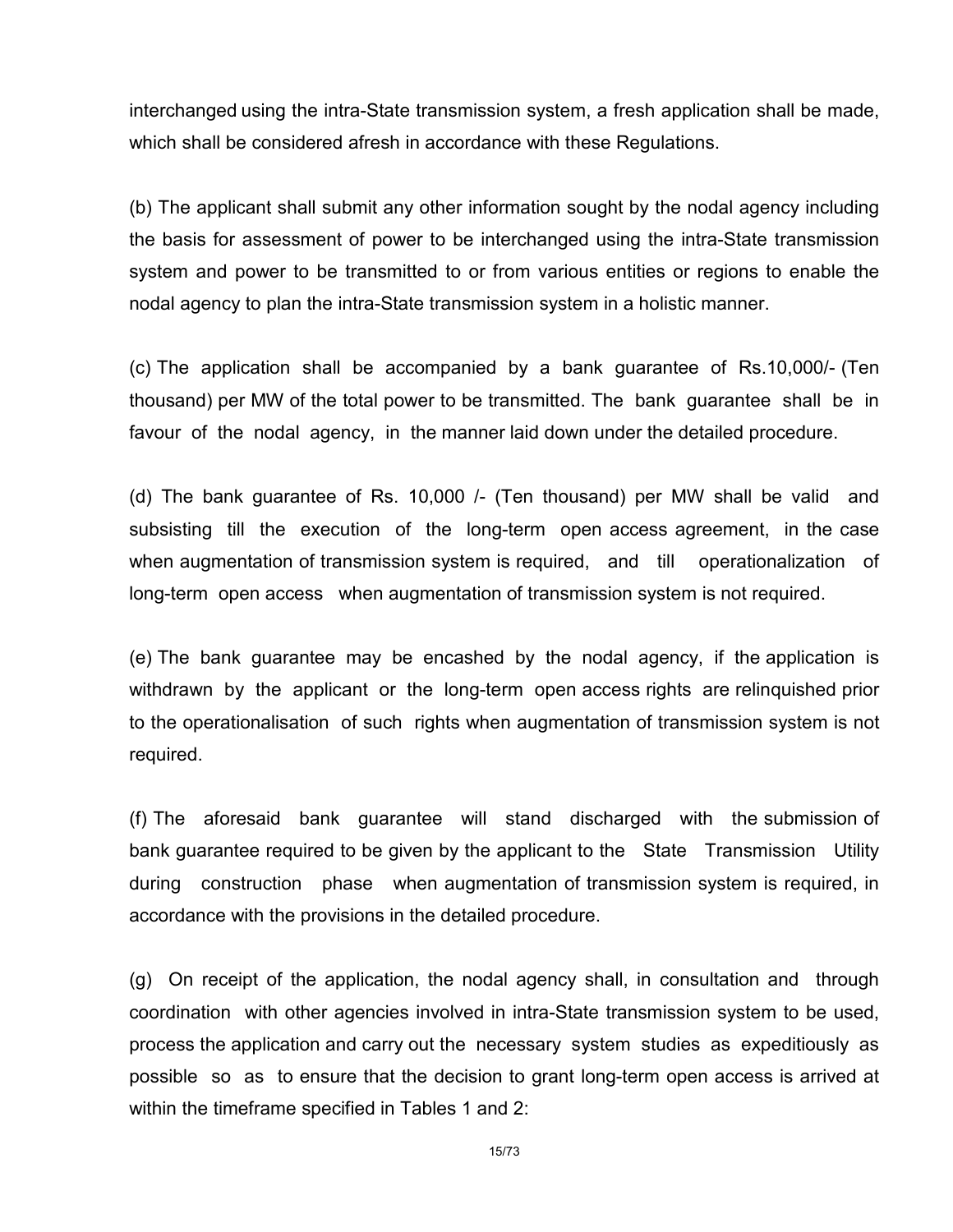Provided that in case the nodal agency faces any difficulty in the process of consultation or coordination, it may approach the Commission for appropriate directions.

(h) Based on the system studies, the nodal agency shall specify the intra- State transmission system that would be required to give long-term open access. In case augmentation to the existing intra-State transmission system is required, the same will be intimated to the applicant.

(i) While granting long-term open access, the nodal agency shall communicate to the applicant, the date from which long-term open access shall be granted and an estimate of the transmission charges likely to be payable based on the prevailing costs, prices and methodology of sharing of transmission charges specified by the Commission.

(j) The applicant shall sign an agreement with the State Transmission Utility in case longterm open access is granted by the State Transmission Utility, in accordance with the provision as may be made in the detailed procedure. While seeking long-term open access to an intra-State transmission licensee, other than the State Transmission Utility, the applicant shall sign a tripartite long-term open access agreement with the State Transmission Utility and the intra-State transmission licensee. The long–term access agreement shall contain the date of commencement of long-term open access, the point of injection of power into the grid and point of drawal from the grid and the details of dedicated transmission lines, if any, required. In case augmentation of transmission system is required, the long-term open access agreement shall contain the time line for construction of the facilities of the applicant and the transmission licensee, the bank guarantee required to be given by the applicant and other details in accordance with the detailed procedure.

(k) Immediately after grant of long-term open access, the nodal agency shall inform the State Load Despatch Centre so that it can consider the same while processing requests for grant of short-term open access, received under these Regulations.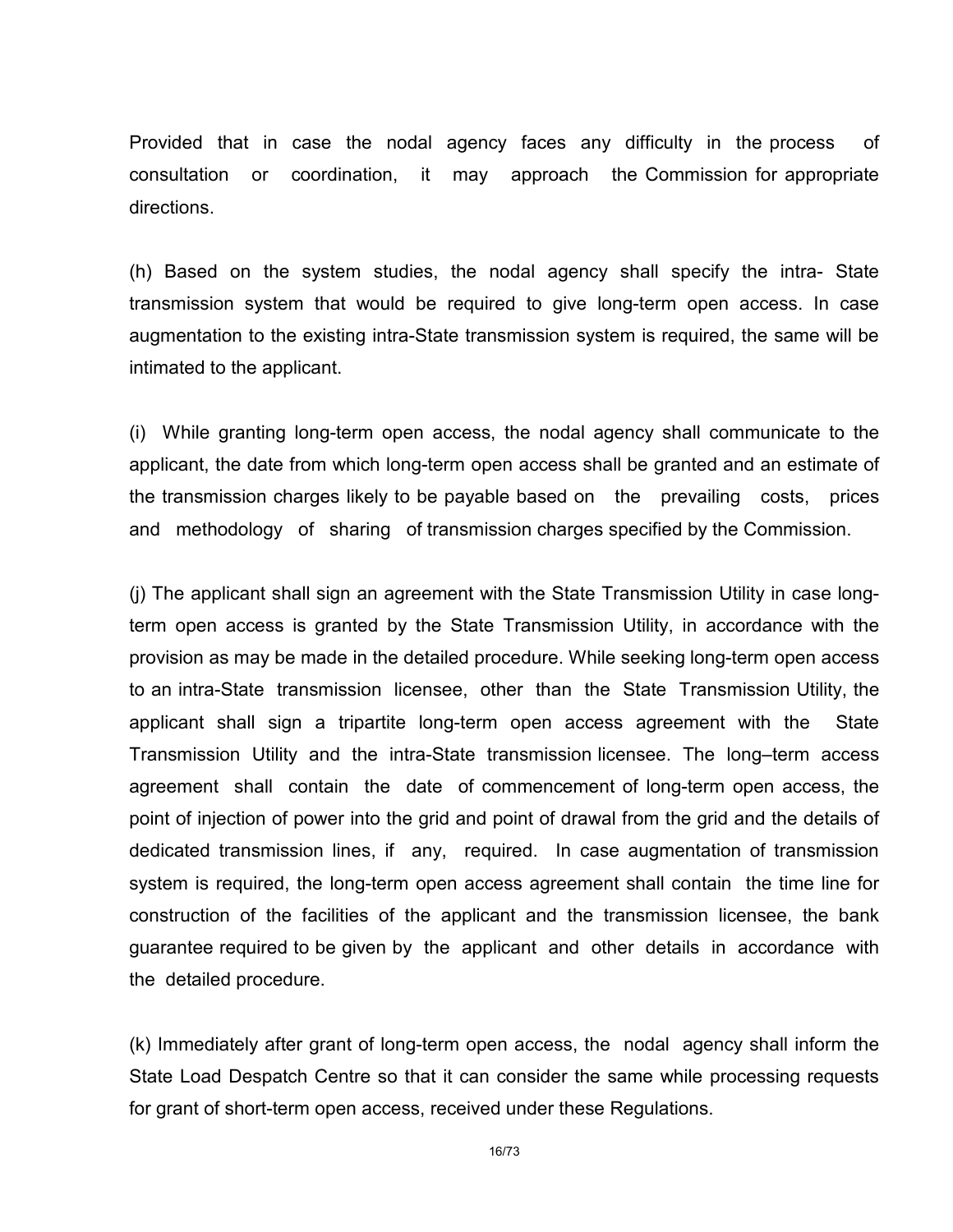(l) On the expiry of the period of long-term open access, the same shall stand extended on a written request by the consumer, to the Sate Transmission Utility, submitted at least six months prior to such expiry, mentioning the period for which extension is required:

Provided that in case no written request is received from the consumer within the timeline specified above, the said long-term open access shall stand terminated on the date up to which it was initially granted.

(3) Within same distribution system: The procedure specified in clause (2) above shall, mutatis mutandis, apply to cases of long-term open access when the point of injection and the point of drawal are located in the same distribution system.

### 14. Procedure for medium-term open access. -

(1) Involving inter-State transmission system: Notwithstanding anything contained in clauses (2) and (3) herein below, procedure for inter-State medium-term open access shall be as per Central Electricity Regulatory Commission's Regulations or Orders issued for this purpose and amended from time to time.

Provided that in respect of a consumer connected to a transmission system / distribution system seeking inter-State medium-term open access, the SLDC, before giving its consent to the RLDC as required under the Central Commission's Regulations, shall require the consumer to submit the consent of the transmission licensee / distribution licensee concerned.

(2) Involving only intra-State transmission system: Subject to the provisions of clause (1) herein above, intra-State medium-term open access involving intra-State transmission system shall be in accordance with the provisions of clause (a) to (f) herein below.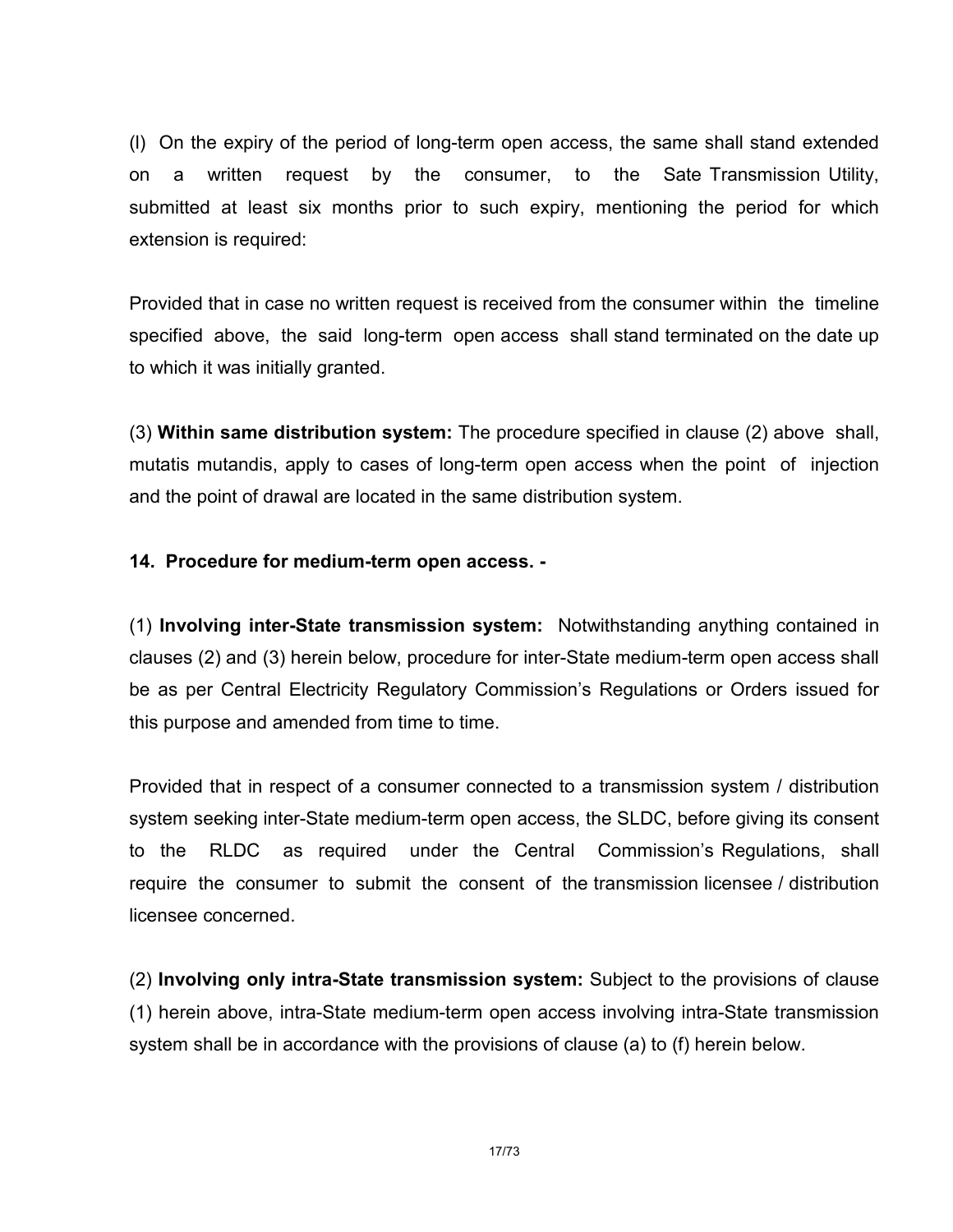(a) The application for grant of medium-term open access shall contain such details as may be laid down under the detailed procedure and shall, in particular, include the point of injection into the grid, point of drawal from the grid and the quantum of power for which medium- term open access has been applied for.

(b) The application shall be accompanied by a bank guarantee of Rs.2000/- (two thousand) per MW of the total power to be transmitted. The bank guarantee shall be in favour of the nodal agency, in the manner laid down under the detailed procedure.

(c) The bank guarantee of Rs. 2000 /- (two thousand) per MW shall be kept valid and subsisting till operationalization of medium-term open access.

(d) The bank guarantee may be encashed by the nodal agency, if the application is withdrawn by the applicant or the medium-term open access rights are relinquished prior to the operationalisation of such rights.

(e) The start date of the medium-term open access shall not be earlier than 5 months and not later than 1 year from the last day of the month in which application has been made.

(f) On receipt of the application, the nodal agency shall, in consultation and through coordination with other agencies involved in intra-State transmission, process the application and carry out the necessary system studies as expeditiously as possible so as to ensure that the decision to grant or refuse medium-term open access is made within the timeframe specified in Tables 1 and 2:

Provided that in case the nodal agency faces any difficulty in the process of consultation or coordination, it may approach the Commission for appropriate directions.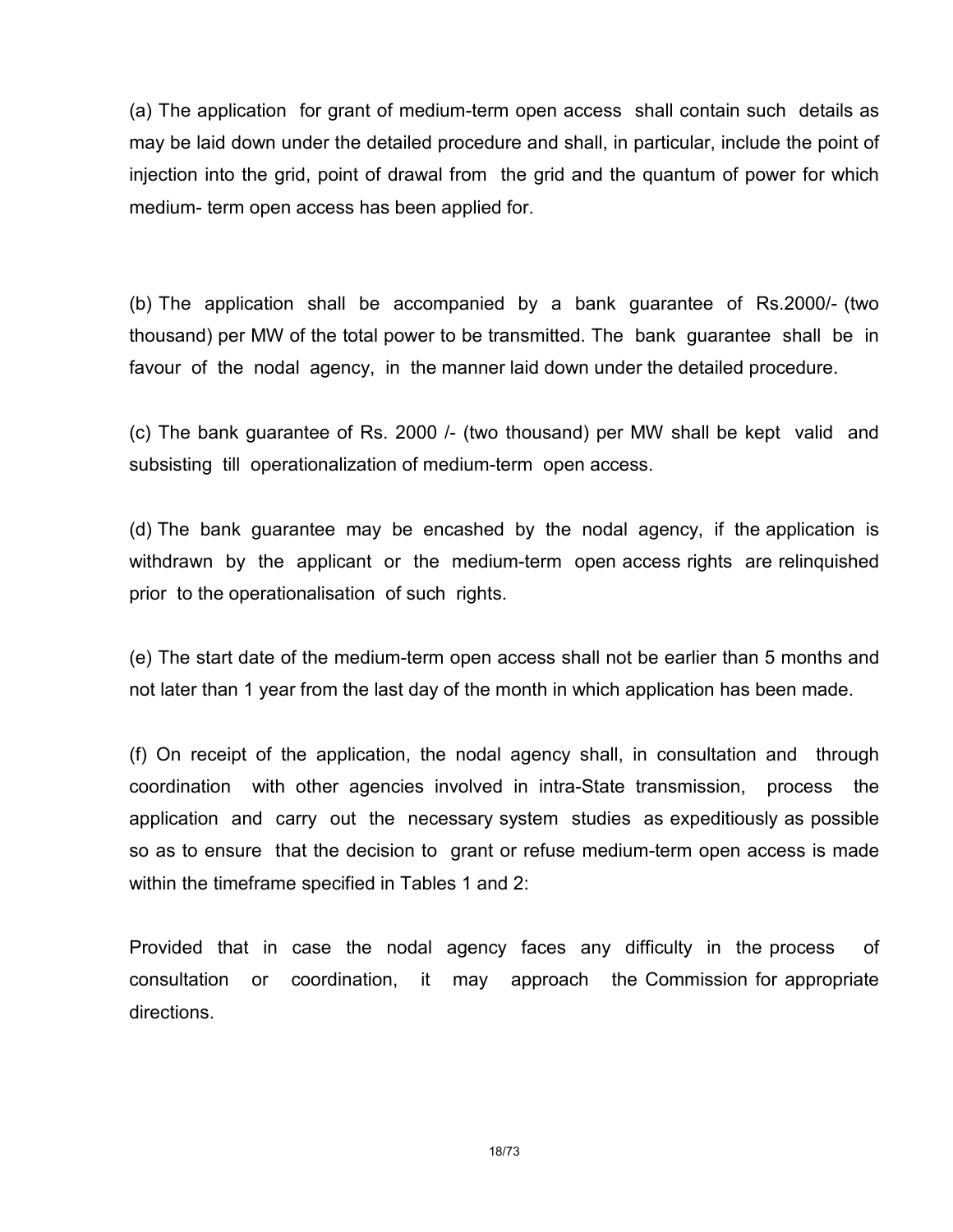(g) On being satisfied that the requirements specified in Regulation 9 are complied with, the nodal agency shall grant medium-term open access for the period stated in the application:

Provided that for reasons to be recorded in writing, the nodal agency may grant mediumterm open access for a period less than that sought for by the applicant:

Provided further that the applicant shall sign an agreement for medium term open access with the State Transmission Utility, in accordance with the provision as may be made in the detailed procedure. While seeking medium-term open access to an intra-State transmission licensee, other than the State Transmission Utility, the applicant shall sign a tripartite medium-term open access agreement with the State Transmission Utility and the intra-State transmission licensee. The medium–term open access agreement shall contain the date of commencement and end of medium-term open access, the point of injection of power into the grid and point of drawal from the grid, the details of dedicated transmission lines required, if any, the bank guarantee required to be given by the applicant and other details in accordance with the detailed procedure.

(h) Immediately after grant of medium-term open access, the nodal agency shall inform the State Load Despatch Centre so that it can consider the same while processing requests for short- term open access received under these Regulations.

(i) On expiry of the period of the medium-term open access, the medium- term consumer shall not be entitled to any overriding preference for renewal of the term.

(3) Within same distribution system: The procedure specified in clause (2) above shall, mutatis mutandis, apply to cases of medium-term open access when the point of injection and the point of drawal are located in the same distribution system.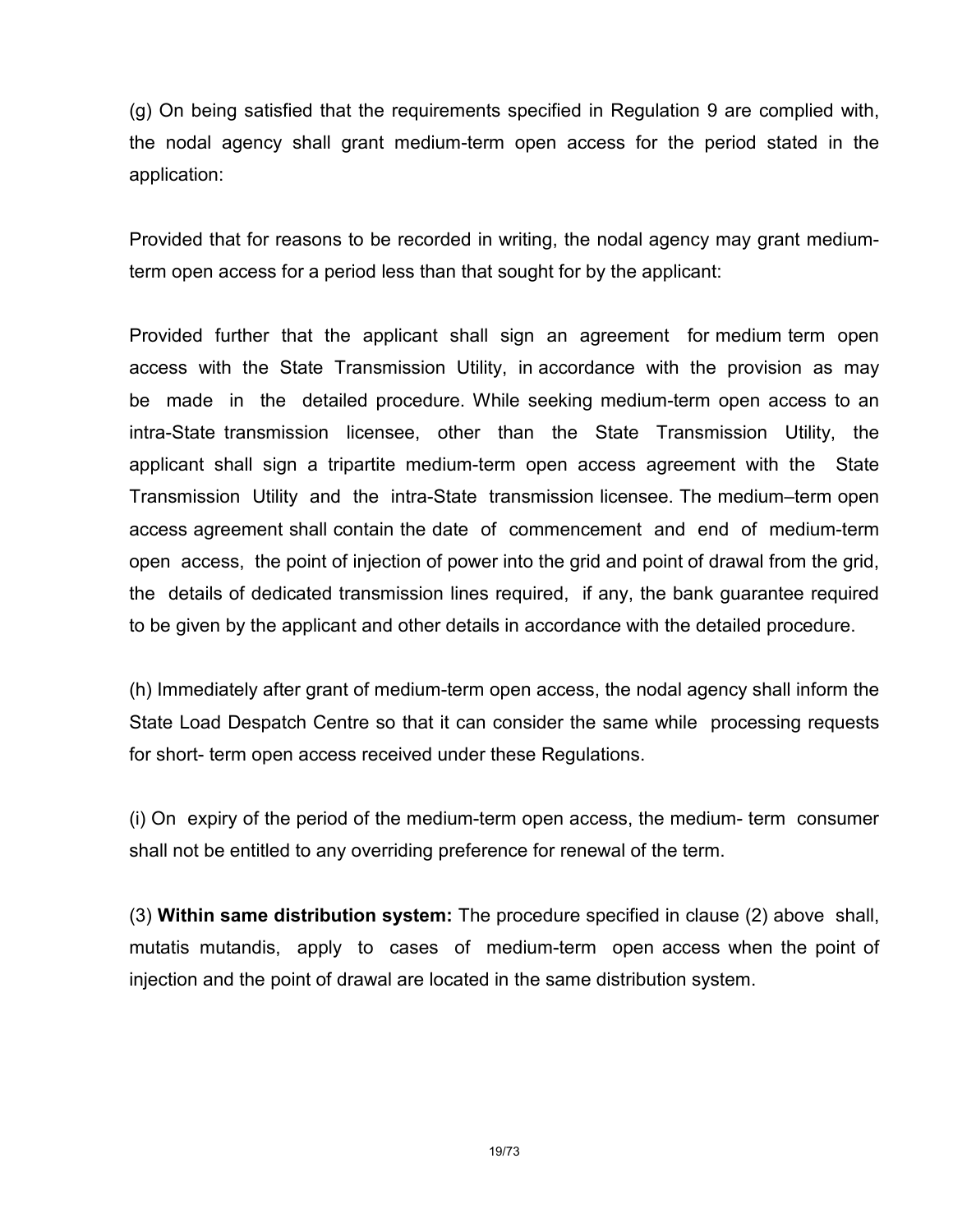### 15. Procedure for short-term Open Access. -

(1) Involving inter-State transmission system. - Notwithstanding anything contained in clauses (2) to (3) herein below, procedure for inter-State short- term Open Access shall be as per Central Electricity Regulatory Commission's Regulations or Orders issued for this purpose and amended from time to time.

Provided that in respect of a consumer connected to a transmission system / distribution system seeking inter-State short-term open access, the SLDC, before giving its consent to the RLDC as required under the Central Commission's Regulations, shall require the consumer to submit the consent of the transmission licensee / distribution licensee concerned.

(2) Involving only intra-State transmission system. - Subject to the provisions of clause (1) herein above, intra-State short-term Open Access shall be in accordance with the provisions of sub clause (a) to (f) herein below:

### (a) Open Access in advance. -

(i) Application may be submitted to the Nodal Agency seeking short-term open access up to the fourth month, considering the month in which an application is made being the first month.

(ii) Separate application shall be made for each month and for each transaction in a month.

(iii) The application to the Nodal agency shall be on the prescribed form given in [FORMAT ST-1] containing such details as capacity needed, generation planned or power purchase contracted, point of injection, point of drawal, duration of availing open access, peak load, average load and such other additional information as may be required by the Nodal agency. The application shall be accompanied by a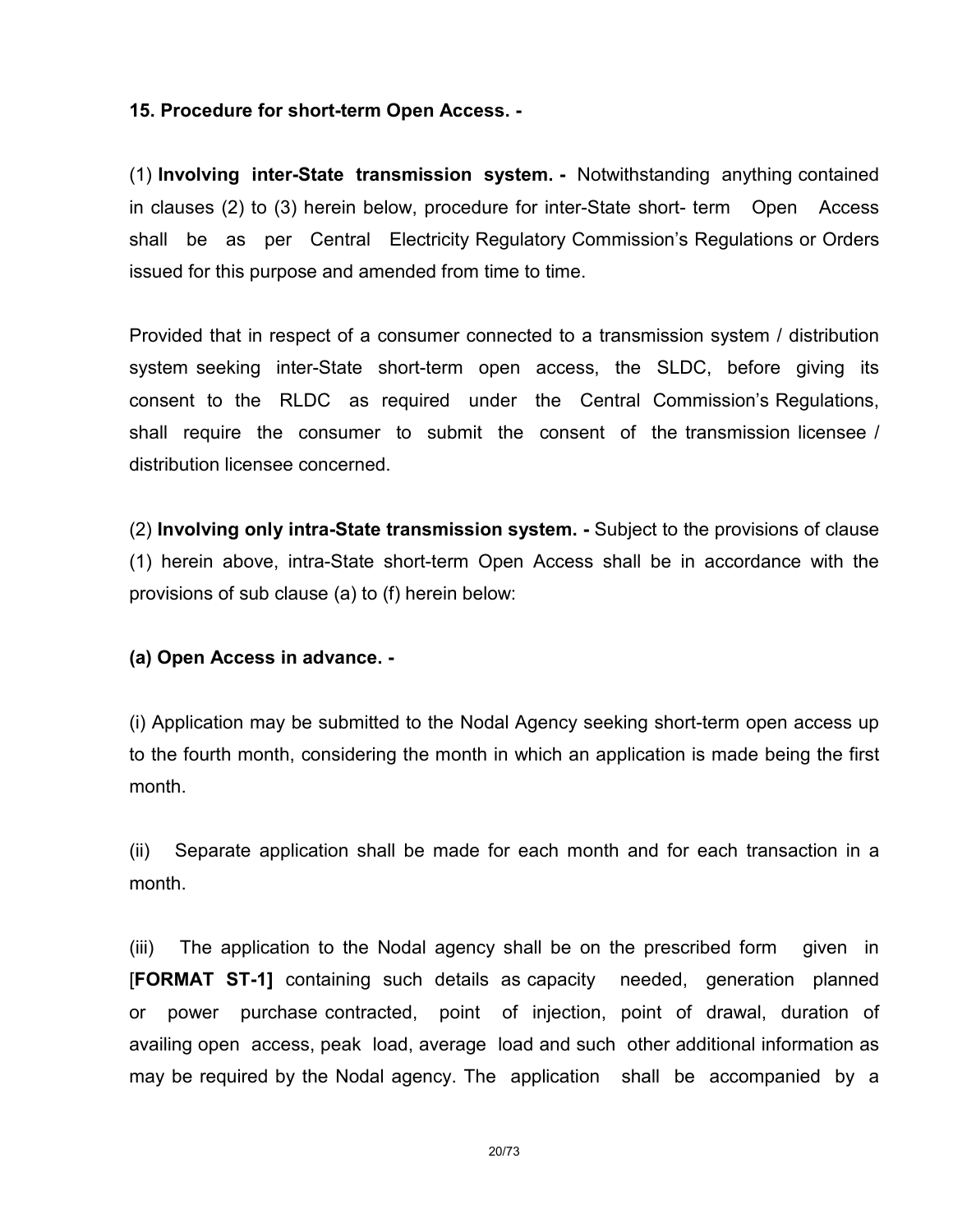non-refundable application fee in cash or by demand draft in favour of the officer so notified by Nodal agency.

(iv) An application for grant of open access commencing in any month may be submitted in a cover marked "Application for Short-Term Open Access – in advance" up to 15th day of the preceding month.

For example, application for grant of open access commencing in the month of July shall be received up to  $15<sup>th</sup>$  day of June.

(v) Nodal agency shall acknowledge receipt of the application by indicating time and date on "ACKNOWLEDGEMENT" to the applicant.

(vi) A consumer of distribution licensee intending to avail open access shall also furnish a copy of his application to the distribution licensee of his area of supply.

(vii) Based on the type of transactions, Nodal agency shall take a decision on the applications for short-term open access in the manner provided herein below.

(viii) All applications received under sub-clause (iv) above shall be taken up for consideration together and processed as per allotment priority criteria specified under Regulation 19 of these Regulations.

(ix) Nodal agency shall check transaction for congestion of any element (line and transformer) of transmission and distribution system involved in transaction.

(x) Nodal agency shall convey grant of open access or otherwise in format [FORMAT-ST2] along with schedule of payments to the consumer latest by  $19<sup>th</sup>$  day of such preceding month.

(xi) Nodal agency shall assign specific reasons if open access is denied under subclause (x).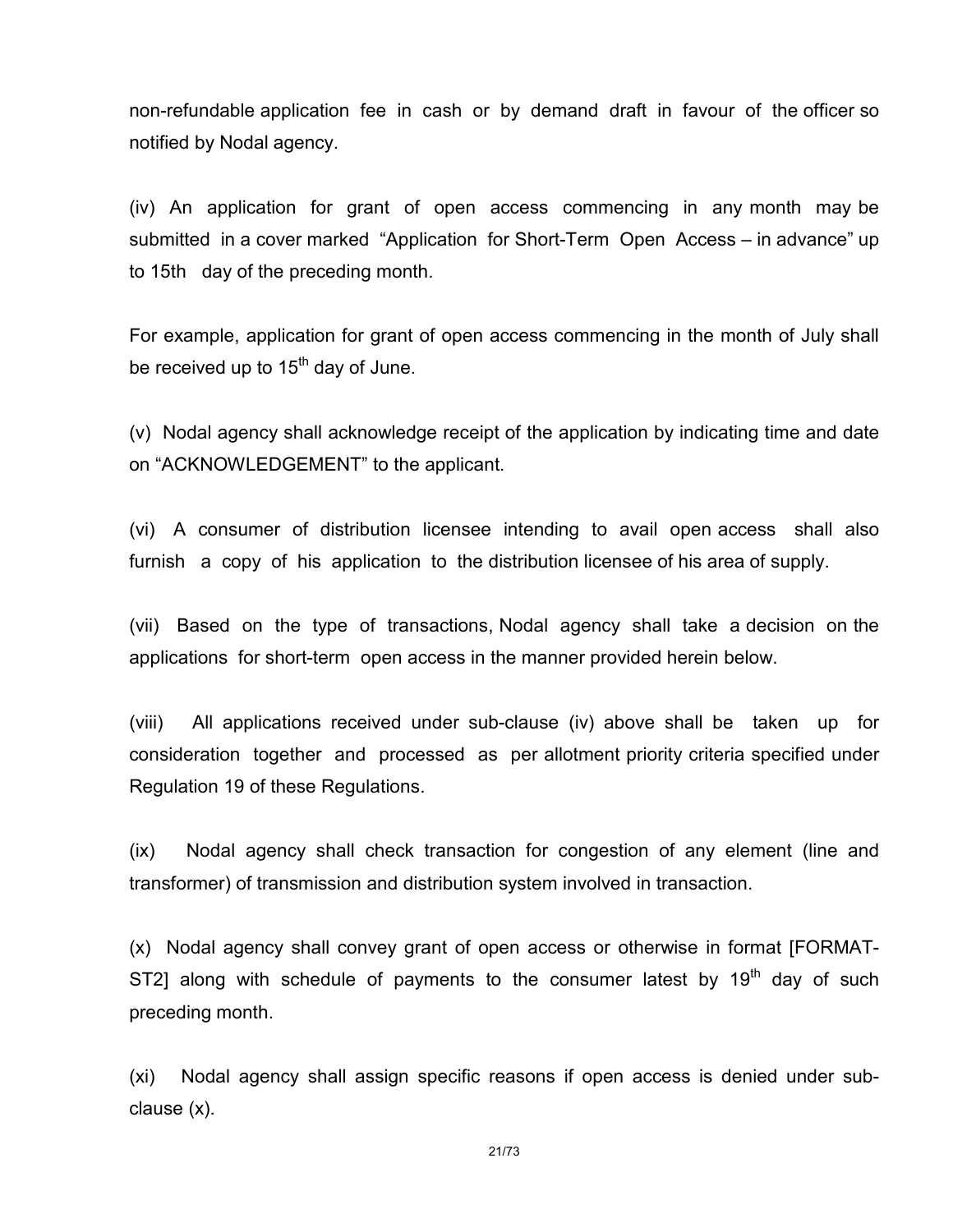### (b) Day-Ahead Open Access. -

(i) An application for grant of day ahead open access may be received by Nodal agency within three days prior to the date of scheduling but not later than 1300 Hours of the day immediately preceding the day of scheduling for day-ahead transaction.

For example, application for day-ahead transaction on 25th day of July shall be received on 22nd day or 23rd day or up to 1300 hours on 24th day of that month.

(ii) Nodal agency shall check for congestion and convey grant of approval or otherwise in the same format [FORMAT-ST2] as provided in sub-clause (x) of clause (a) above. All other provisions of application for short-term open access shall apply.

### (c) Bidding Procedure. -

(i) If the capacity sought by the consumers for Open Access in Advance for the following month is more than the available capacity or SLDC perceives congestion of any element of transmission and distribution system involved in the transaction, the allocation shall be made through electronic bidding procedure.

(ii) The decision of SLDC in respect of an expected congestion shall be final and binding.

(iii) SLDC shall convey information of congestion and decision for invitation of bidding indicating floor price on format [FORMAT- ST3] to the applicants.

(iv) SLDC shall also display bidding information on its website.

(v) The floor price of transmission and wheeling charges determined on the basis of relevant Order of the Commission shall be indicated in FORMAT-ST3.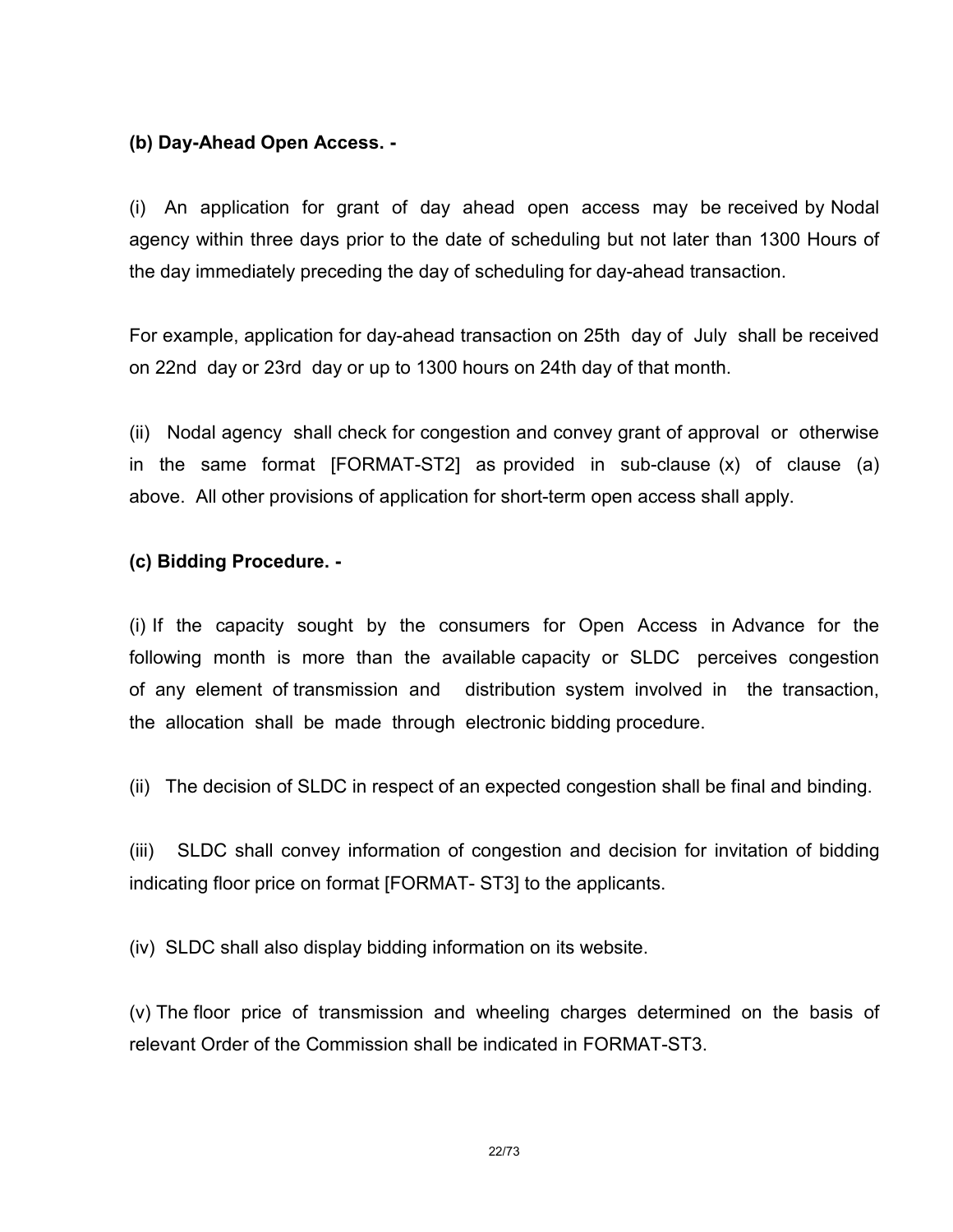(vi) The Bids shall be accepted on format [FORMAT-ST4] up to the "bid closing time" as indicated in bidding invitation FORMAT- ST3. Modification / amendment to a bid, once submitted shall not be entertained.

(vii) If any consumer does not participate in bidding process, his application shall be deemed to have been withdrawn and shall not be processed.

(viii) SLDC shall not entertain any request for extension of time/date for submission of bids.

(ix) The bidders shall quote price (rounded-off to whole number) in denomination in which floor price has been determined.

(x) The quoted price shall be arranged in descending Order and allocation of available capacities shall be accorded in such descending Order until the available capacity is exhausted.

(xi) In case of equal price quoted by two or more consumers, the allocation from the residual available capacity at any stage under sub-clause (x) above shall be made in proportion to capacity being sought by such consumers.

(xii) All consumers, in favour of whom full capacities have been allotted, shall pay the highest price obtained from bids.

(xiii) The consumers, who are allotted less capacity, shall pay the price as quoted by them.

(xiv) SLDC shall reject bid which are incomplete, vague in any manner or not found in conformity with bidding procedure.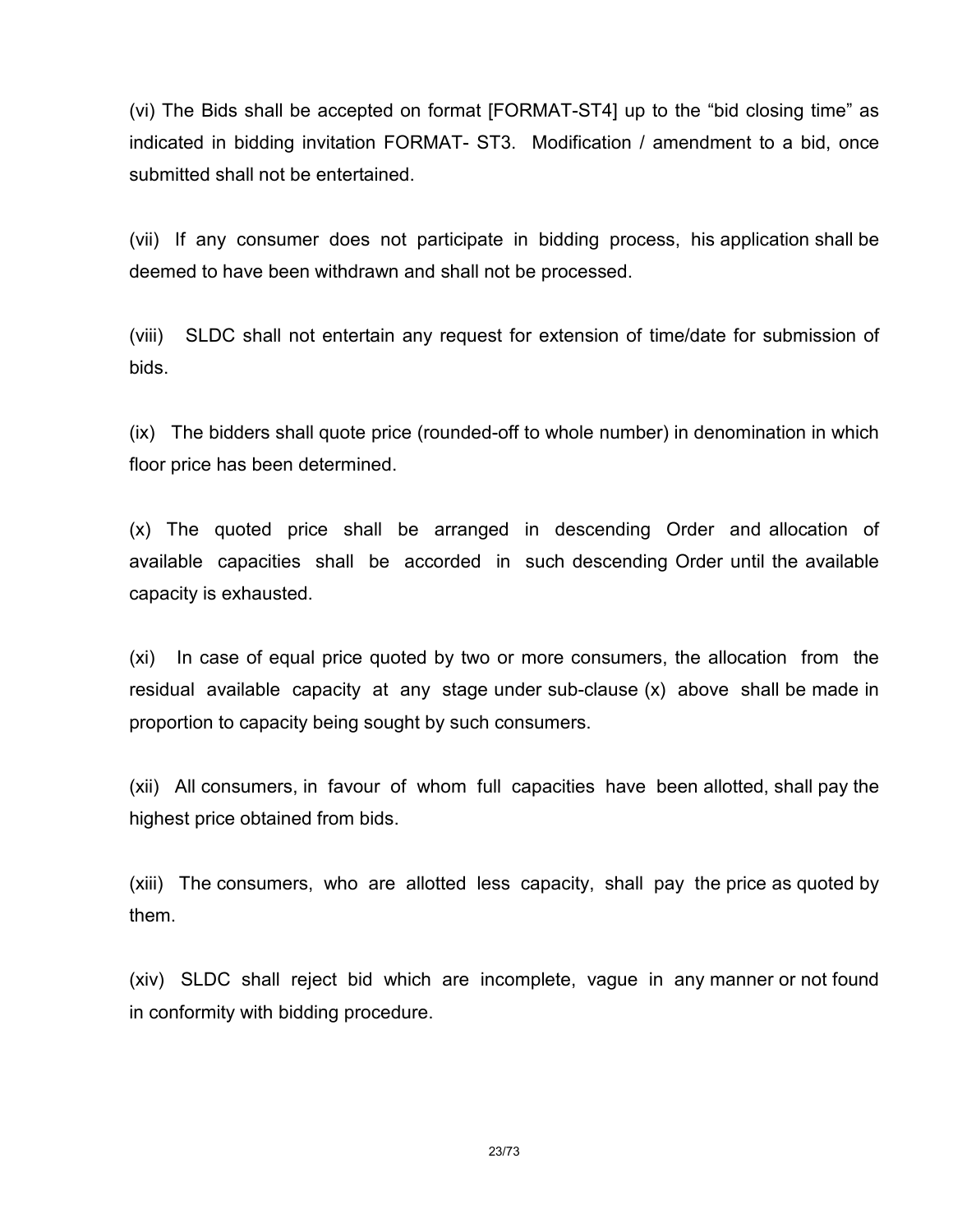(xv) The successful bidder, in favour of whom the capacities have been allocated, shall pay transmission charges, wheeling charges, as the case may be, determined by bidding under sub-clause (xii) or (xiii) of this sub-Regulation.

(d) The reserved capacity by a short-term open access consumer is not transferable to others.

(e) The capacity available as a result of surrender or reduction or cancellation of the reserved capacity by the State Load Dispatch Centre, may be reserved for any other short-term open access consumer in accordance with these Regulations.

(f) On expiry of the period of the short-term open access, the short-term consumer shall not be entitled to any overriding preference for renewal of the term.

(3) Within same distribution system. - The procedure specified in clause (2) above, mutatis mutandis, shall apply to cases of short-term open access when the point of injection and the point of drawal are located in the same distribution system.

### 16. Consent by STU, SLDC or Distribution Licensee

(1) Inter-State open access. - STU in the case of application for grant of long-term open access and SLDC in the case of grant of medium-term open access and short-term open access shall convey its consent or otherwise as per the provisions of Central Electricity Regulatory Commission's Regulations or Orders issued for this purpose and amended from time to time. In case of applicant connected to the distribution licensee, the said distribution licensee shall convey its consent or otherwise within 3 days of receipt of the request of the applicant.

### (2) Intra-State Open Access. -

(a) In respect of a consumer connected to a distribution system seeking Open access, such consumer shall be required to submit the consent of the distribution licensee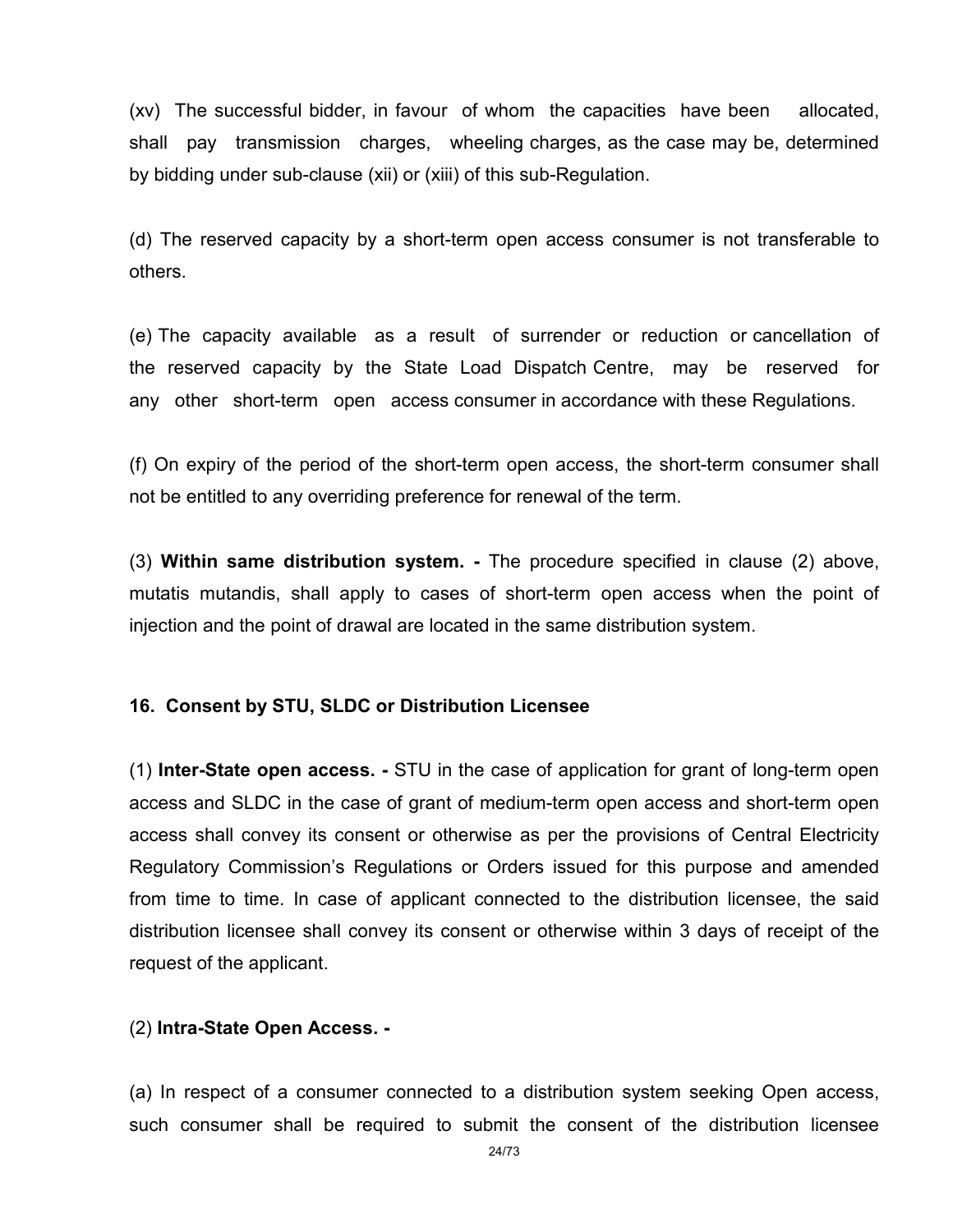concerned. The distribution licensee shall convey its consent to the applicant by e-mail or fax or by any other usually recognized mode of communication, within three (3) working days of receipt of the application.

(b) While processing the application from a generating station seeking consent for open access, the distribution licensee shall verify the following, namely-

(i) Existence of infrastructure necessary for time-block-wise energy metering and accounting in accordance with the provisions of the State Grid Code in force, and

(ii) Availability of capacity in the distribution network and,

(iii) Availability of Remote Terminal Unit (RTU) and communication facility to transmit realtime data to the SLDC / Distribution Control Centre (DCC).

(c) Where existence of necessary infrastructure and availability of capacity in the distribution network has been established, the distribution licensee shall convey its consent to the applicant by e-mail or fax or by any other usually recognized mode of communication, within three (3) working days of receipt of the application.

(d) In case the distribution licensee finds that the application for consent is incomplete or defective in any respect, it shall communicate the deficiency or defect to the applicant by e-mail or fax or by any other usually recognized mode of communication, within two (2) working days of receipt of the application:

(e) In case the application has been found to be in Order but the distribution licensee refuses to give consent on the grounds of non- existence of necessary infrastructure or unavailability of surplus capacity in the distribution network, such refusal shall be communicated to the applicant by e-mail or fax or by any other usually recognized mode of communication, within the period of three (3) working days from the date of receipt of the application, along with reasons for such refusal: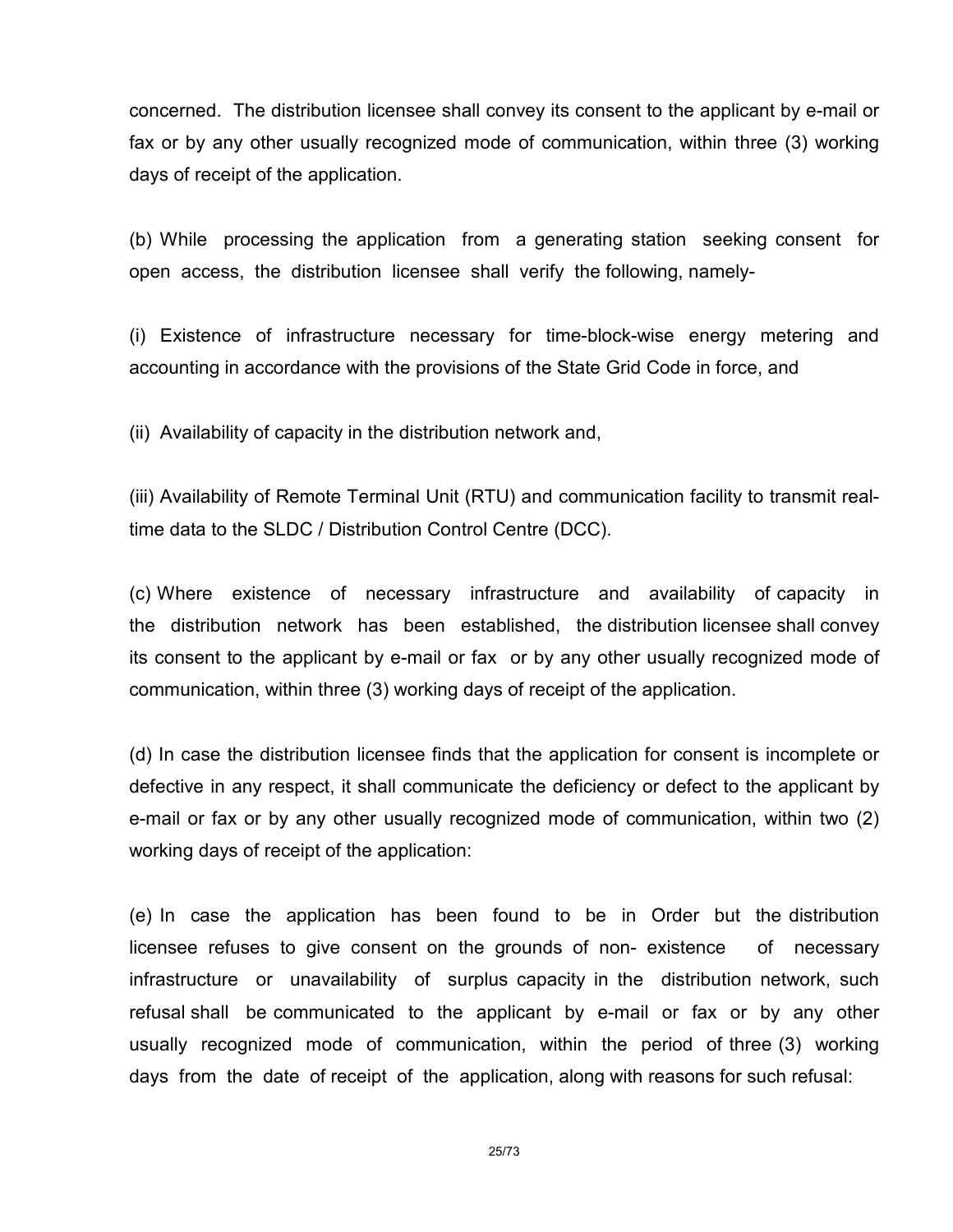(f) Where the distribution licensee has not communicated any deficiency or defect in the application within two (2) days from the date of receipt of application, or refusal or consent within the specified period of three (3) working days from the date of receipt of the application consent shall be deemed to have been granted.

### 17. Consideration of applications from defaulters. -

Notwithstanding anything contained in these Regulations, the Nodal Agency shall be at liberty to summarily reject an application for Open Access on the ground of noncompliance of the provisions of these Regulations, more specifically the provisions relating to timely payment of the charges leviable hereunder.

# Application Procedure and Approval for Open Access to eligible entities other than consumers and generating stations connected to distribution system

# 18. Application by eligible entities other than consumers and generating stations connected to distribution system. -

The procedure for submission of the application and processing the same as laid down in this chapter in respect of the consumers shall, mutatis mutandis, be applicable to the electricity trading licensees, distribution licensees and the generating companies connected to the STU as well. The procedure for submission and processing of Open Access application by a generating company in respect of a generating station connected to distribution system has been specified in chapter 11 herein below.

# Common provisions for Open Access

# 19. Allotment Priority. -

(1) The priority for allotment of open access in intra-State transmission system shall be decided on the following criteria: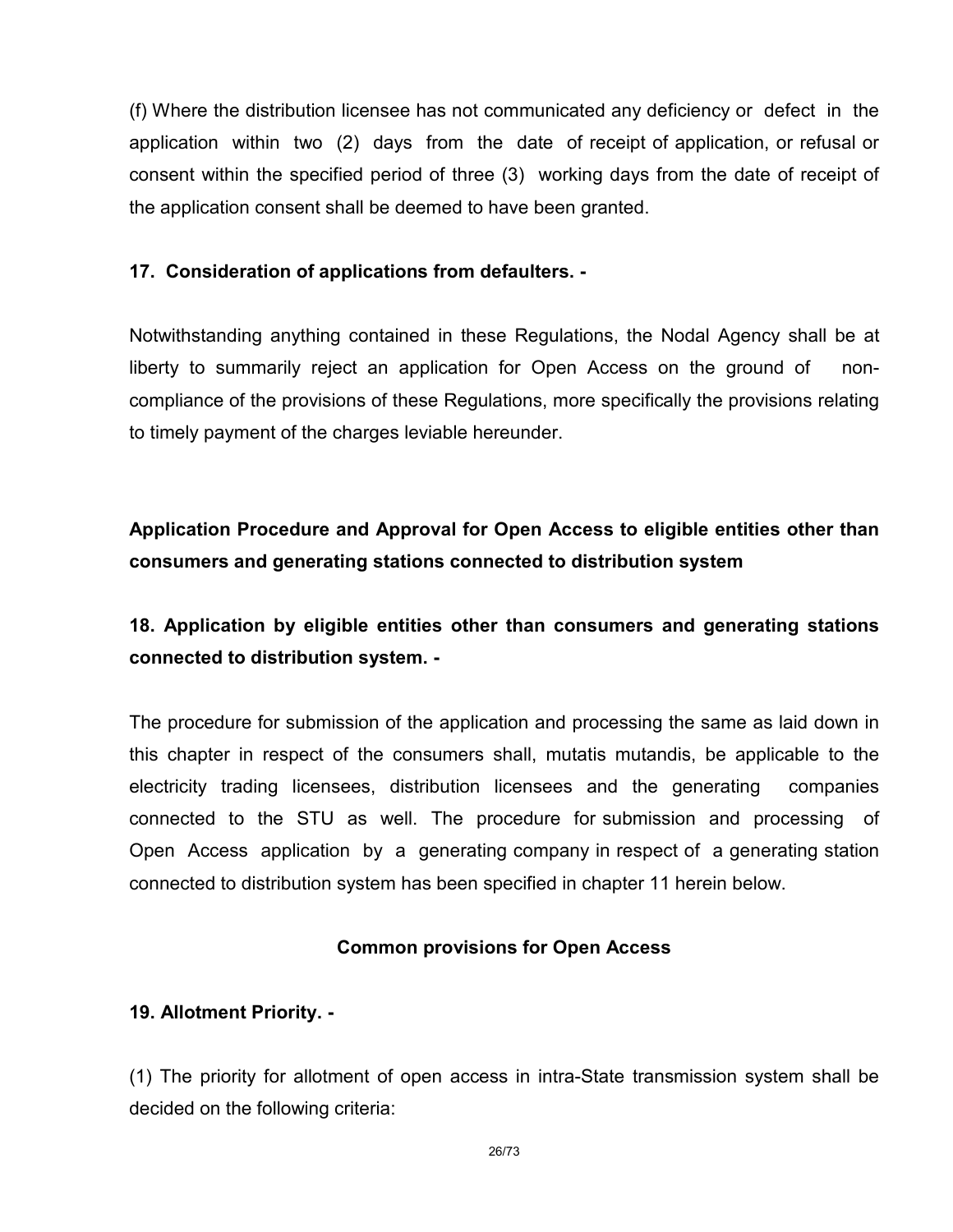(a) A distribution Licensee shall have the highest priority in allotment of open access capacity irrespective of whether the open access request is for long-term, medium-term or short-term.

(b) The long-term open access applicants shall have the priority next to the distribution licensee.

(c) The medium-term open access applicants shall have the priority next to the long- term open access applicants.

(d) The short-term open access applicants shall have the priority next to the medium- term open access applicants.

(e) Allotment priority for short-term open access applicants shall be decided subject to capacity availability.

(f) Subject to clauses (a) to (e) above, the decision shall be based on the basis of first come first served;

(g) An existing open access customer shall have the priority higher than new open access applicants under respective category provided the former applies for its renewal thirty days prior to the expiry of existing term of open access.

(h) When the requirement projected by an applicant is more than the available capacity and the said applicant is not able to limit his requirement to the available capacity, the request of applicant having next lower priority shall be taken up for consideration.

(i) During capacity availability constraints, the allotment can be made available to the next senior applicant, provided that the first senior is not able to limit his requirement to the available capacity and so on.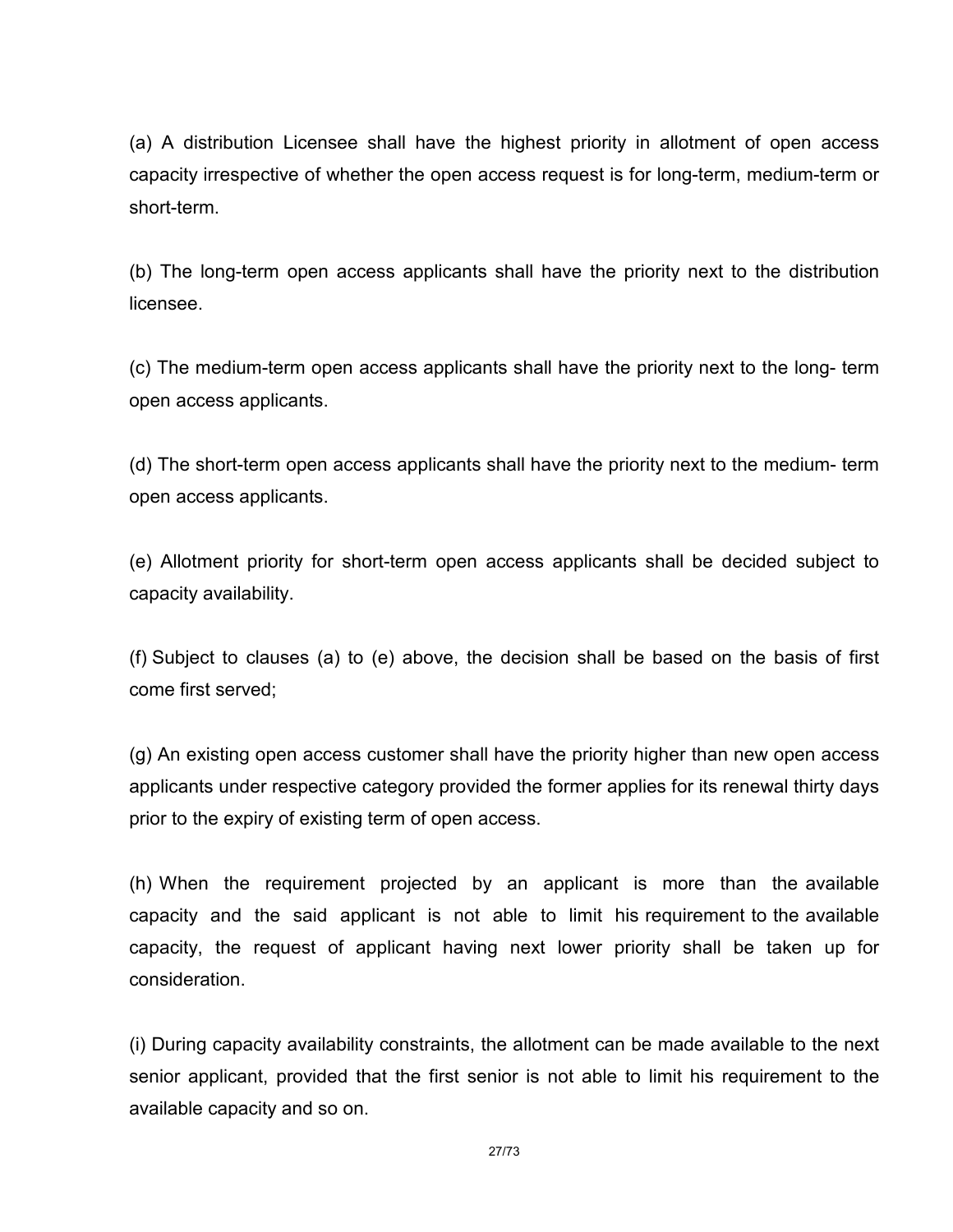# CHAPTER 5 OPEN ACCESS CHARGES

### 20. Transmission Charges. -

Open Access customer using transmission system shall pay the charges as stated hereunder:

(1) For use of inter-State transmission system. – As specified by the Central Commission from time to time.

(2) For use of intra-State transmission system. -

# (a) By Long-Term and Medium-Term Open Access Customers. -

Existing Long-Term Open Access and Medium-Term Open Access customers (including existing distribution licensees & generating companies) shall share the Annual Transmission Charges (ATC) of the State Transmission Utility/ transmission licensee, as determined by the Commission in the ARR for the relevant year, in the ratio of their allotted capacities. Transmission charges payable by other Long-Term Open Access and Medium-Term Open Access customers to the STU/ Transmission Licensee shall be determined as under:

Transmission Charges = ATC/ (ACs X365) (in Rs./MW-day)

Where,

ATC= Annual Transmission Charges determined by the Commission for the transmission system of the STU / Transmission Licensee for the relevant year.

ACs = Sum of Capacities allocated to all Long-term and Medium-term Open Access customers in MW.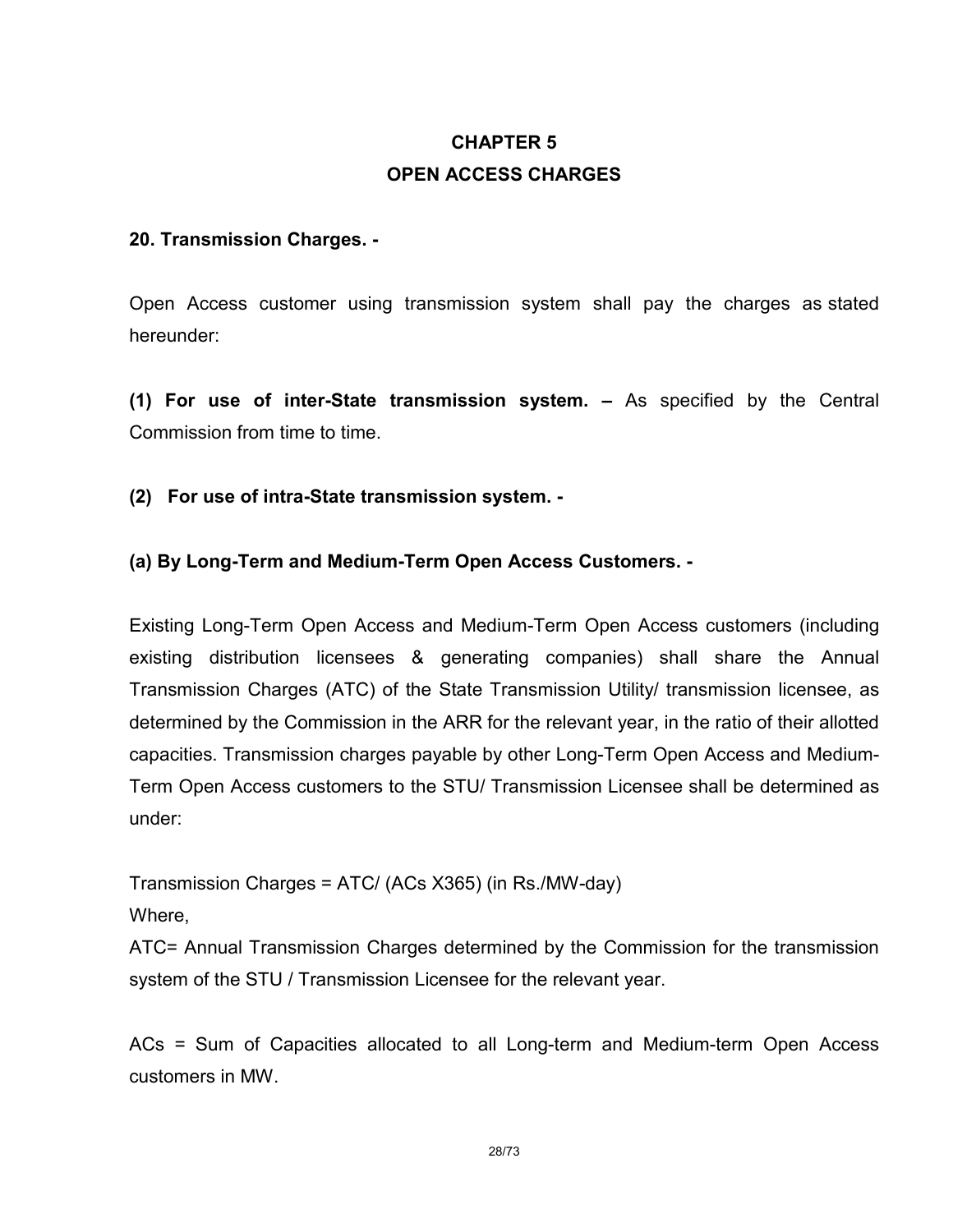Provided further that where a dedicated transmission system used for open access has been constructed for exclusive use of an open access customer, the transmission charges for such dedicated system shall be worked out by transmission licensee for their respective systems and got approved by the Commission and shall be borne entirely by such open access customer till such time the surplus capacity is allotted and used for by other persons or purposes.

### (b) By Short-Term Open Access Customers. -

Transmission Charges payable by a Short-Term Open Access customer shall be at a rate of one-fourth of the transmission charges applicable to the Long-Term / Medium-Term customer, as described above.

Provided that transmission charges for Short-Term open access shall be payable on the basis of capacity reserved for such customer.

(3) In case intra state transmission system or distribution system is used by an open access consumer in addition to inter-state transmission system, transmission charges and wheeling charges as fixed and approved by the Commission shall be payable for use of intra-state system in addition to payment of transmission charges for inter-state transmission.

### 21. Scheduling and system operation charges. -

Scheduling and system operation charges shall be payable by the Open Access customers at the following rates:

### (1) In respect of inter-State open access. -

(a) Long-term open access and Medium-term open access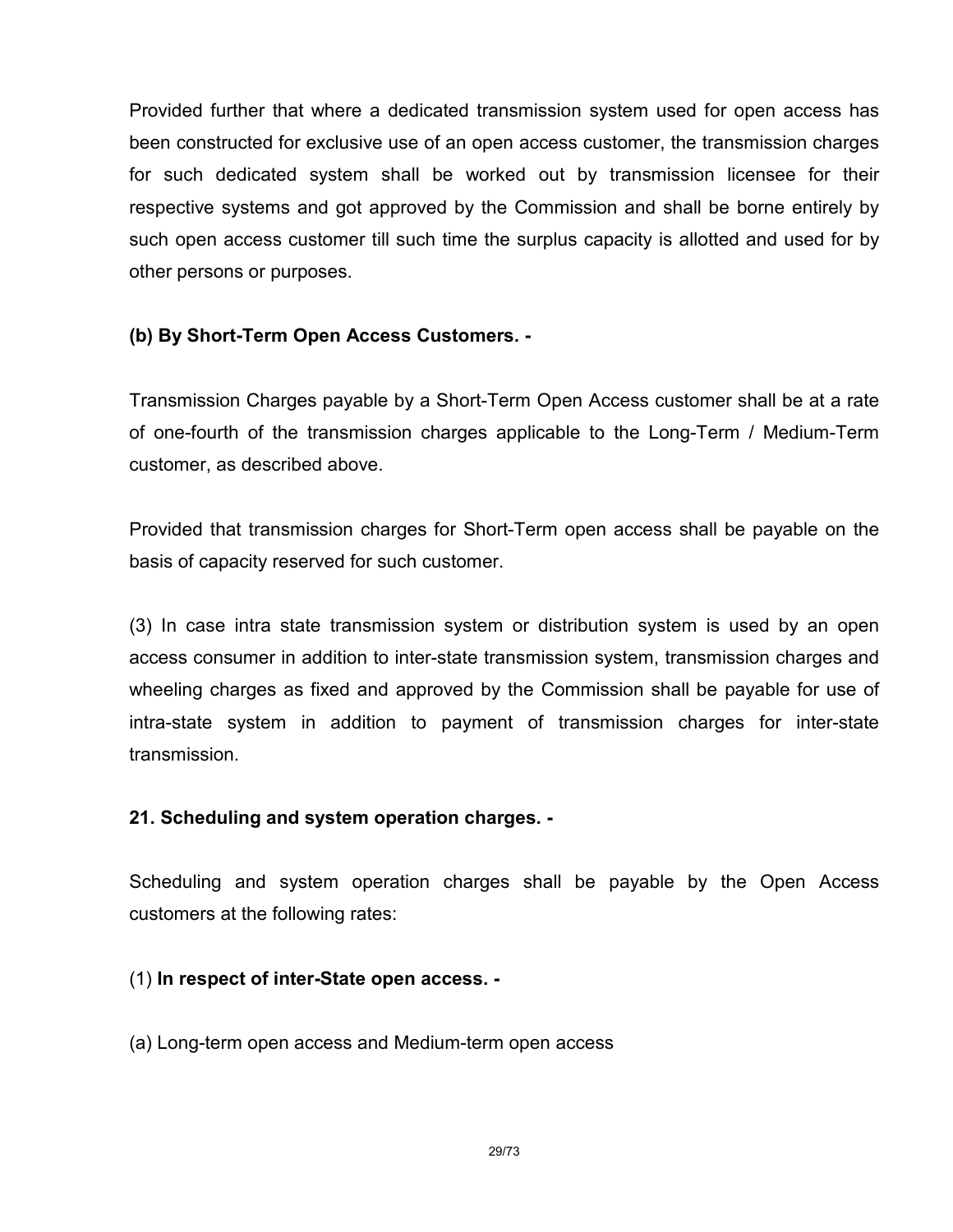(i) Regional Load Despatch Centre fees and charges including charges for the Unified Load Despatch and Communication Scheme as specified by the Central Commission under section 28(4) of the Act.

(ii) State Load Despatch Centre charges as specified by the Commission under subsection (3) of section 32 of the Act.

(b) Short-term open access

(i) Regional Load Despatch Centre and State Load Despatch Centre charges as specified by the Central Commission.

# (2) In respect of intra-State open access. -

(a) Long-term, medium-term and short-term open access

(i) The scheduling and system operation charges payable to State Load Dispatch Center by open access consumer shall be such as determined by the Commission under section 32 of the Act;

(ii) The scheduling and system operation charges collected by the State Load Dispatch Center in accordance with clause (a)(i) above shall be in addition to the other fees and charges approved by the Commission under these Regulations;

(iii) The Scheduling and system operation charges shall be payable even when the open access consumer happens to be a generating company or trading Licensee, availing open access under these Regulations.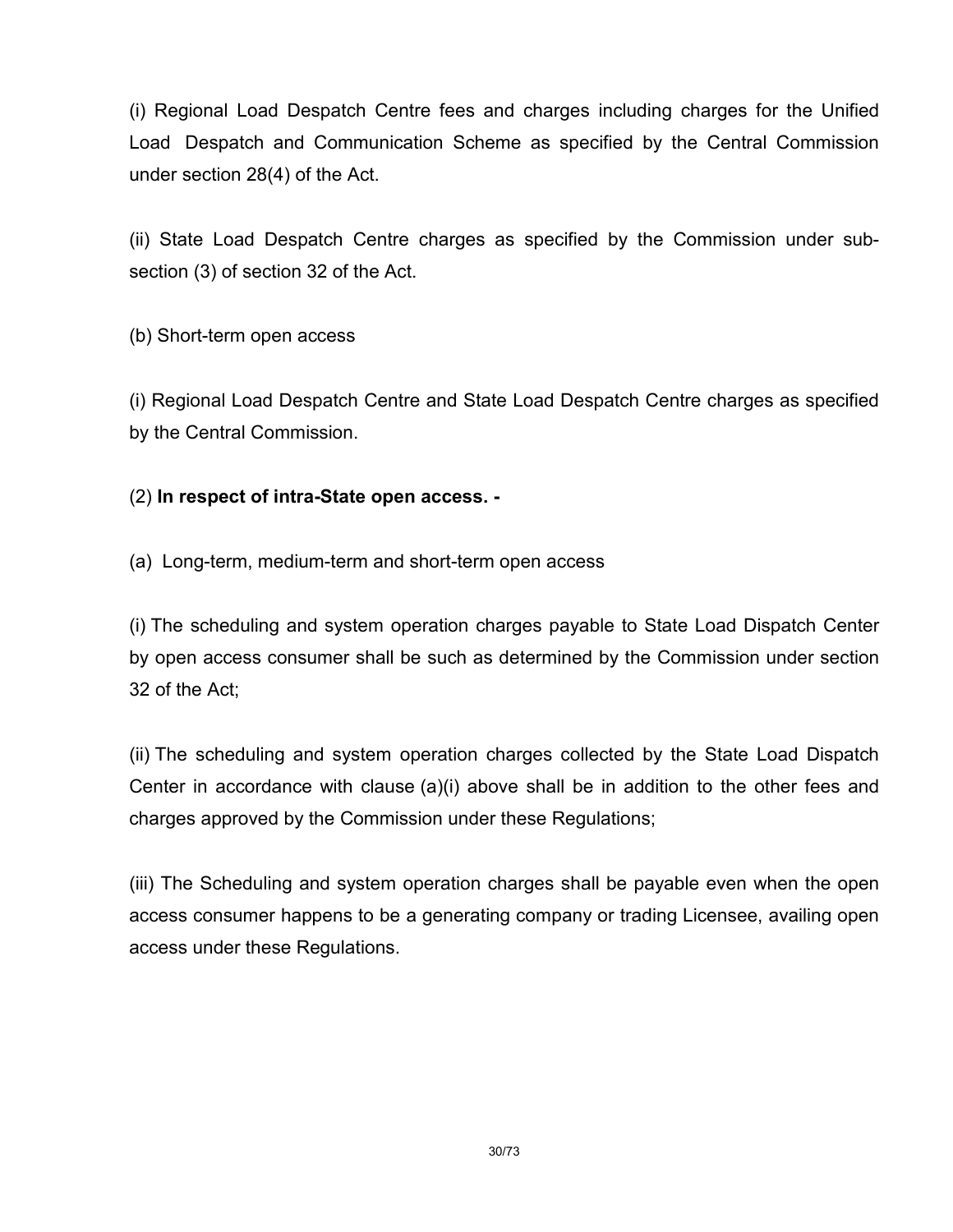### 22. Wheeling Charges. -

(a) Wheeling charges payable to Distribution Licensee, by an open access consumer shall be determined by the Commission. Wheeling charges shall be determined on the basis of same principles as laid down for intra state transmission charges.

Provided also that an open access customer connected to the STU system shall be liable to pay the wheeling charges determined under this Regulation, if such customer was paying wheeling charges directly or indirectly before availing open access.

(b) Where a dedicated distribution system used for open access has been constructed for exclusive use of an open access consumer, the wheeling charges for such dedicated system shall be worked out by the Licensee and got approved by the Commission and shall be borne entirely by such open access consumer till such time the surplus capacity is allotted and used for by other persons or purposes;

(c) In case intra state transmission system or distribution system is used by an open access consumer in addition to inter-state transmission system, transmission charges and wheeling charges as fixed and approved by the Commission shall be payable for use of intra-state system in addition to payment of transmission charges for inter-state transmission.

Explanation: In case an Open Access customer continues to pay the fixed charge and such fixed charge can be attributed to wheeling/distribution network related cost, partly or fully, TNERC may provide for adjustment of such fixed charges against the wheeling charges determined as above.

### 23. Cross subsidy surcharge. -

(1) If open access facility is availed of by a subsidizing consumer of a distribution licensee of the State, then such consumer, in addition to transmission and/or wheeling charges, shall pay cross subsidy surcharge determined by the Commission. Cross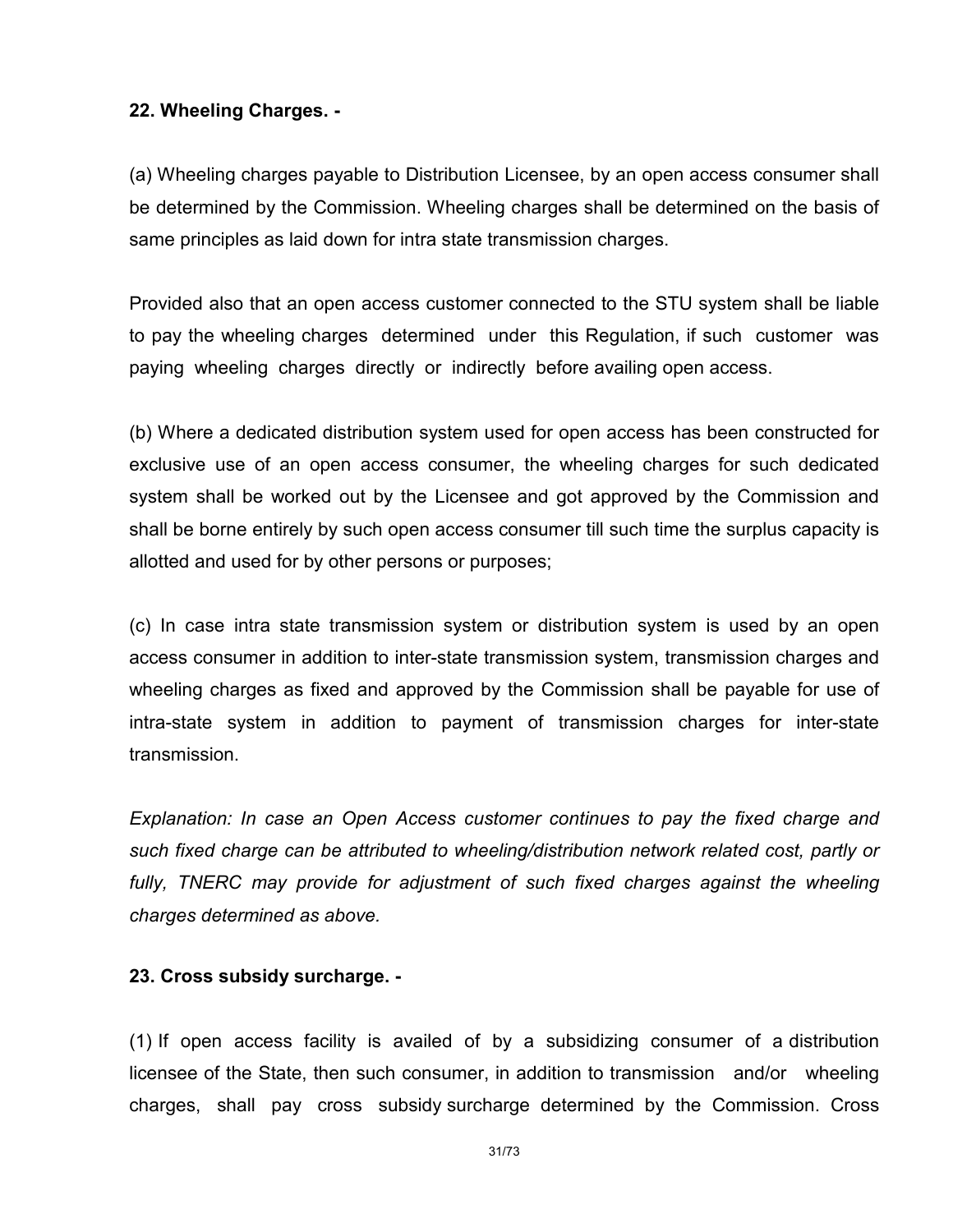subsidy surcharge determined on Per Unit basis shall be payable, on monthly basis, by the open access consumers based on the actual energy drawn during the month through open access. The amount of surcharge shall be paid to the distribution licensee of the area of supply from whom the consumer was availing supply before seeking open access.

(2) The Cross Subsidy Surcharge shall be determined in the following manner.–

(i) The surcharge would be determined by the Commission as per the Commission's tariff Regulation;

(ii) The amount of surcharge shall be so calculated as to meet the current level of cross subsidy from that category of consumers and shall be paid to the Distribution Licensee of the area of supply from whom the consumer is availing supply;

(iii) The surcharge shall be progressively reduced in the manner as may be specified by the Commission.

Provided that the Commission may fix a lower surcharge in the situation of shortages and load shedding by the Distribution Licensee:

Provided further that in case the value of Surcharge calculated is negative, the same shall be zero:

Provided also that such cross subsidy surcharge shall not be levied in case distribution access is provided to a person who has established a captive generation plant for carrying the electricity to the destination of his own use:

Provided also that in case power supply position or the consumer's seeking open access changes substantially, the Commission may review the Cross Subsidy Surcharge.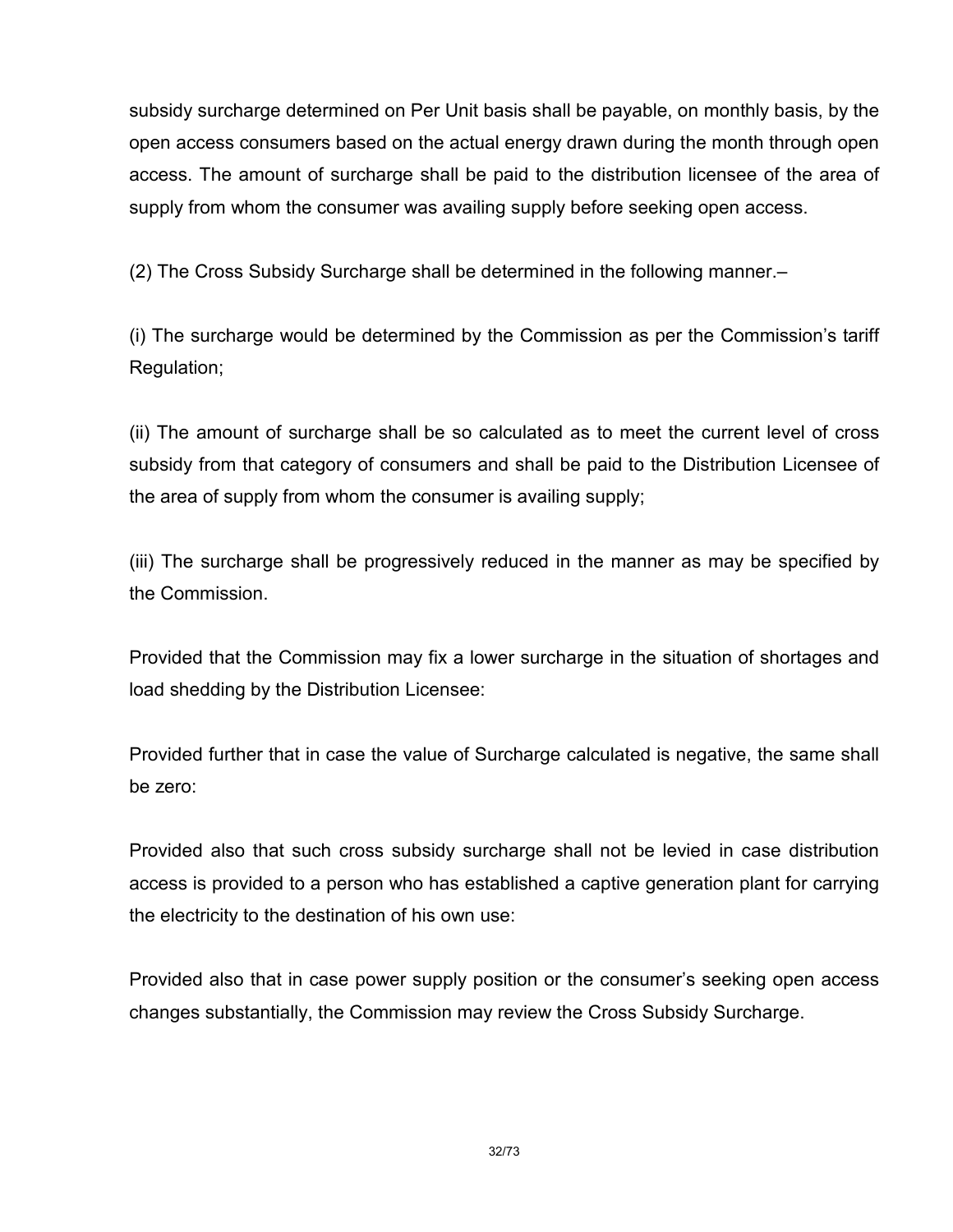### 24. Additional Surcharge. -

(1) An open access consumer, receiving supply of electricity from a person other than the distribution licensee of his area of supply, shall pay to the distribution licensee an additional surcharge on the charges of wheeling, in addition to wheeling charges and cross-subsidy surcharge, to meet out the fixed cost of such distribution licensee arising out of his obligation to supply as provided under sub-section (4) of section 42 of the Act.

(2) This additional surcharge shall become applicable only if the obligation of the licensee in terms of power purchase commitments has been and continues to be stranded or there is an unavoidable obligation and incidence to bear fixed costs consequent to such a contract. However, the fixed costs related to network assets would be recovered through wheeling charges.

(3) The distribution licensee shall submit to the Commission on six monthly basis, a detailed calculation statement of fixed cost which the licensee is incurring towards his obligation to supply.

The Commission shall scrutinize the statement of calculation of fixed cost submitted by the distribution licensee and obtain objections, if any, and determine the amount of additional surcharge:

(4) Additional surcharge determined on per unit basis shall be payable, on monthly basis, by the open access customers based on the actual energy drawn during the month through open access:

# 25. Standby charges for drawal of power by open access customer from distribution licensee. -

(a) In cases of outages of generator supplying to a consumer on open access or when the scheduled generation is not maintained or when the drawal by the said consumer is in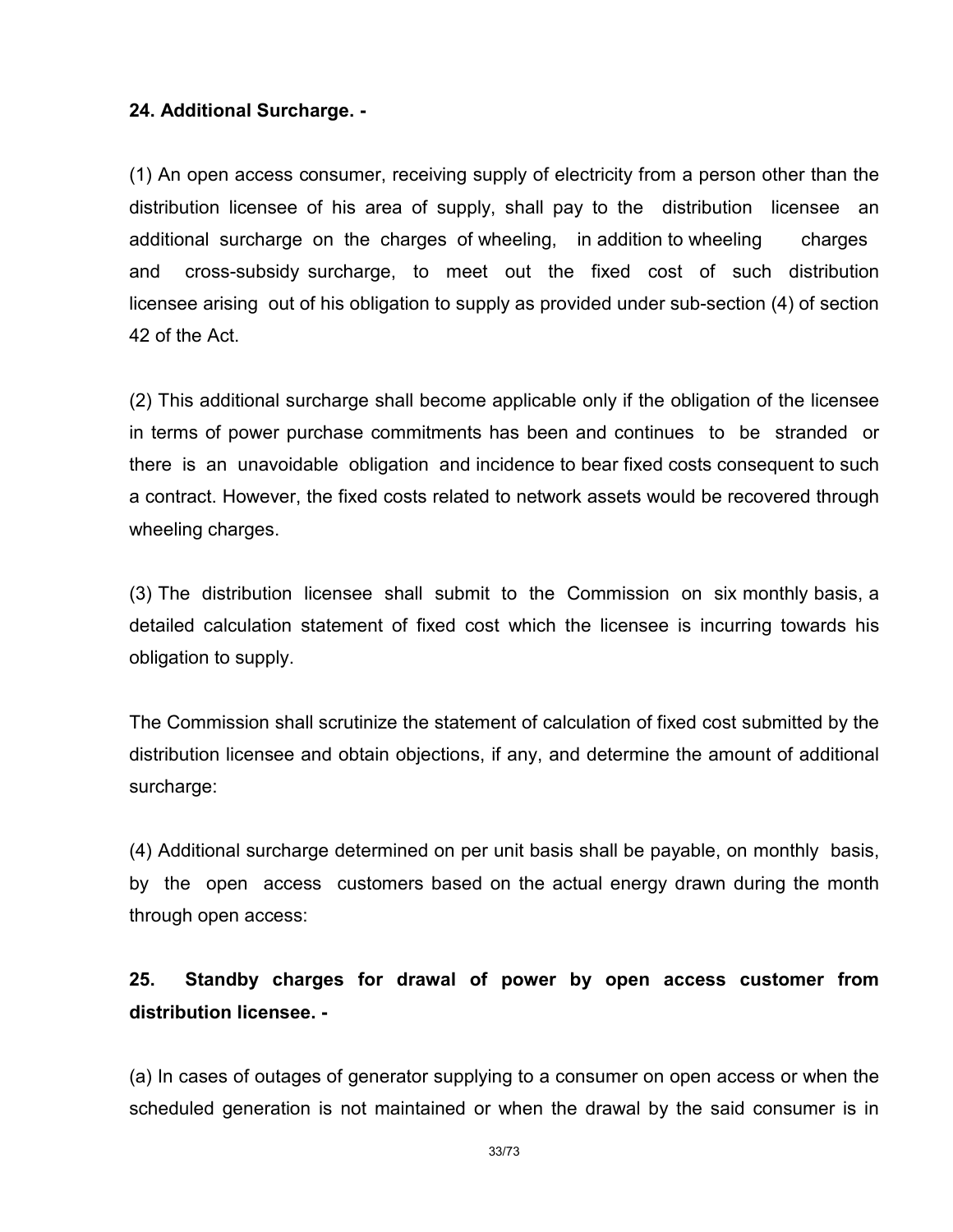excess of the schedule, standby arrangements should be provided by the distribution licensee. Towards this end, the distribution licensee is entitled to collect charges for temporary connection to that category of consumer known as grid support charges for back up supply from the grid. As and when the Availability Based Tariff (ABT) regime is implemented in the State and the Unscheduled Interchange (UI) charges are fixed by the Commission, the grid support charges eligible to the distribution licensee shall be (a) the tariff applicable for the temporary connection to that category of consumer or (b) the applicable UI charges whichever is higher;

(b) If a generator happens to be an open access consumer, partly or fully in third party sale of power and he desires to avail start up power from the Grid, the generator shall be permitted to do so at a charge to be determined by the Commission for the start up power. However if the generator who has availed open access, happens to be a Captive Power Producer / NCES Generator / Independent Power Producer (IPP) and desires to avail start up power from the Grid, the transaction shall be governed by the respective CGP / NCES Regulations / Orders of the Commission or as per the power purchase agreement approved by the Commission in the case of an IPP.

### 26. Parallel Operation Charges. -

If the Captive Generating Plants (CGPs) opt for parallel operation with the licensee's grid for safe and secure operation of their generators and to provide quality reliable power supply to their load, the CGPs shall pay the parallel operation charges as fixed by the Commission from time to time.

### 27. Restoration Charges. –

Any default in payment of the various charges as specified above, within the time stipulated by the Commission will result in the discontinuance of the open access to the consumer. Restoration of such discontinuance shall be subject to the payment of restoration charges and other restoration conditions to be determined by the Commission separately and from time to time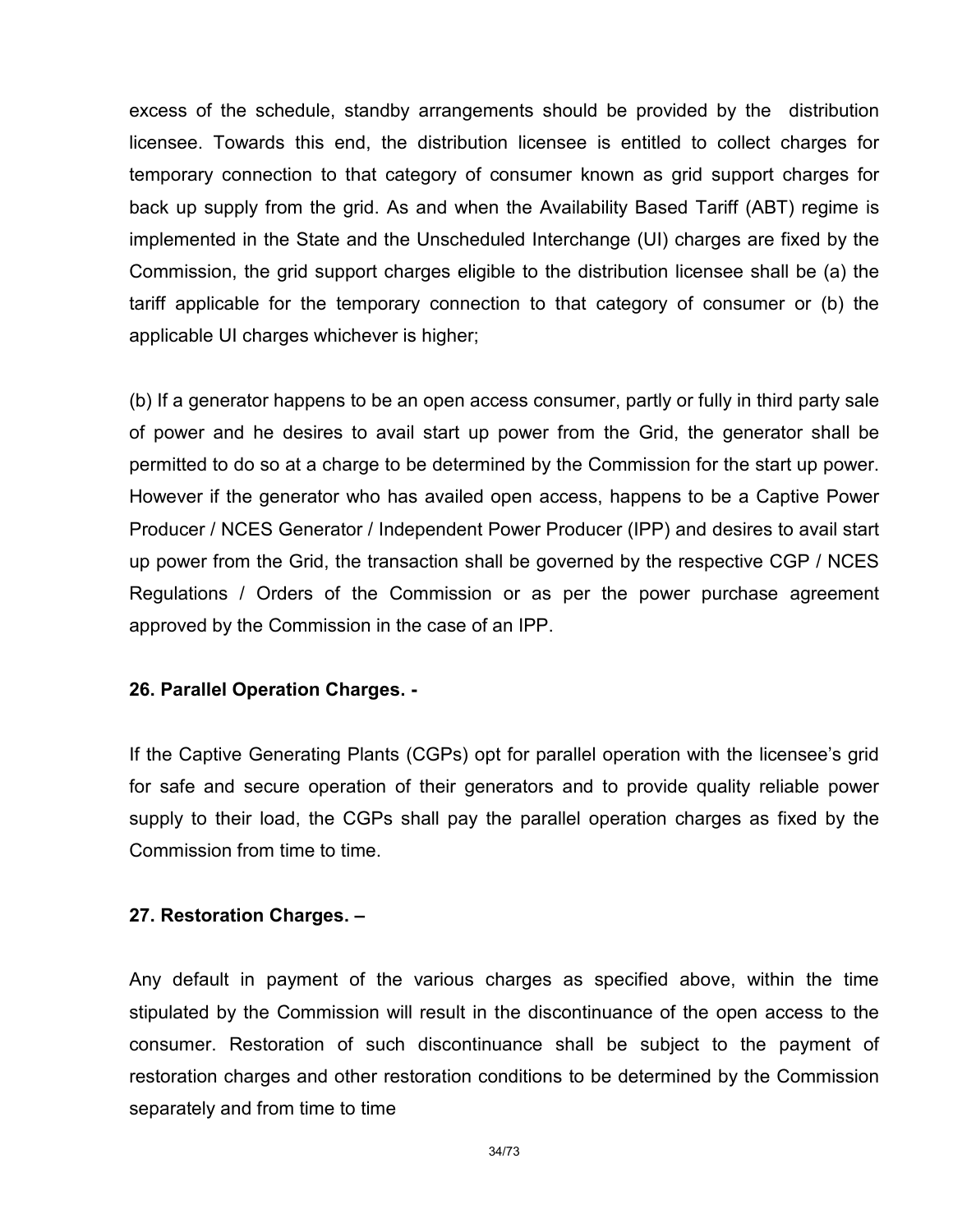# CHAPTER 6 SCHEDULING, METERING, REVISION AND LOSSES

### 28. Scheduling. -

(1) Notwithstanding anything contained in the succeeding clauses of this Regulation, scheduling of inter-State open access transactions shall be as specified by the Central Commission.

(2) Intra-State open access transactions in respect of consumers and all generating stations irrespective of the capacity shall be scheduled by SLDC in accordance with the provisions of the State Grid Code.

# 29. Metering. -

(1) Special Energy Meters shall be installed for all open access consumer and generating stations irrespective of capacity, by the State Transmission Utility or the distribution licensee as the case may be, for and at the cost of the customer.

(2) Special Energy Meters installed shall be capable of time-differentiated measurements for time-block-wise active energy and voltage differentiated measurement of reactive energy in accordance with the State Grid Code.

(3) Special Energy Meters shall always be maintained in good condition.

(4) Special Energy Meters shall be open for inspection by any person authorized by the State Transmission Utility or the State Load Despatch Centre.

(5) All the open access customers shall abide by the Central Electricity Authority (Installation and operation of meters) Regulations, 2006.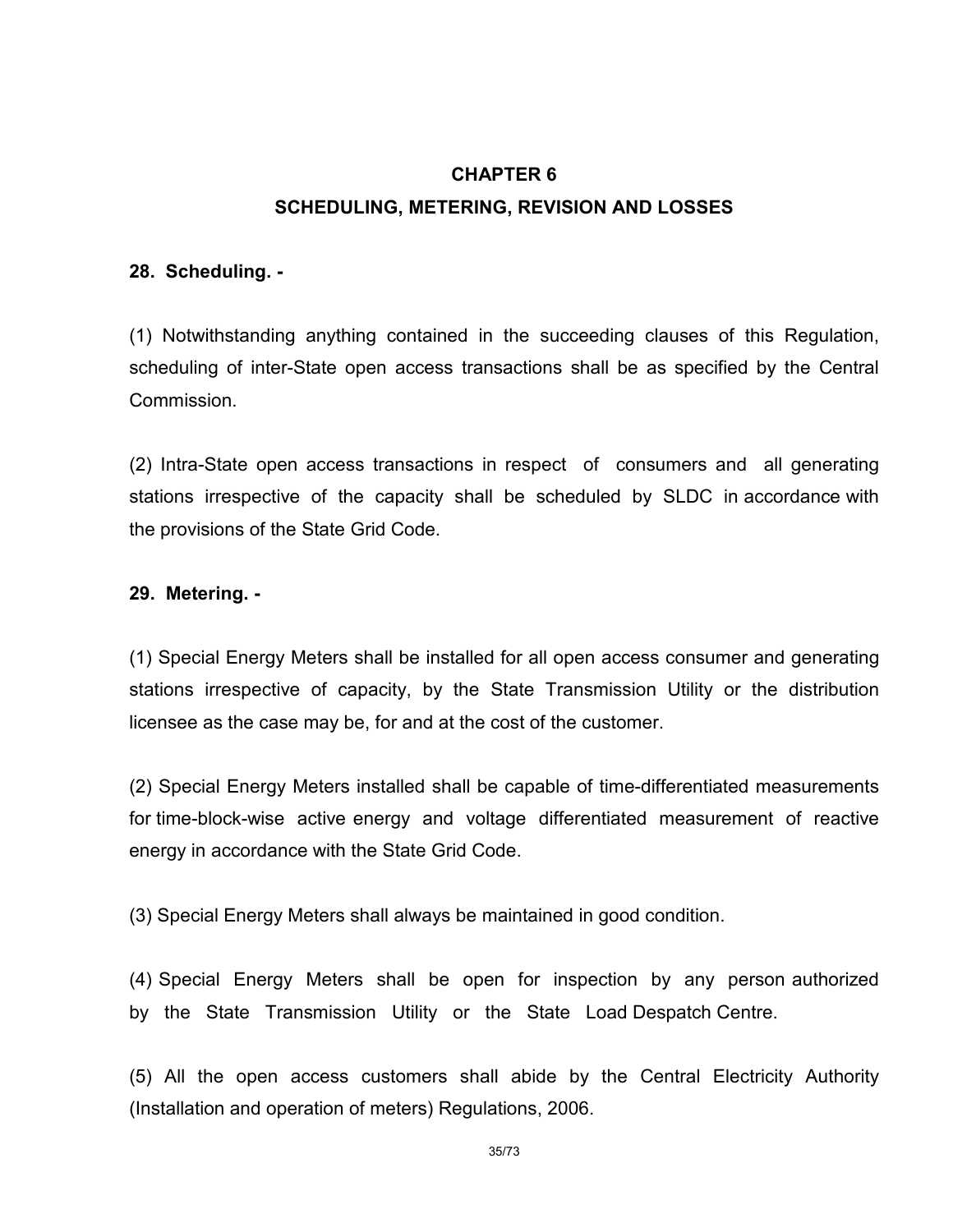### 30. Revision. -

Revision of scheduled energy shall be permitted in accordance with the provisions of IEGC or the State Grid Code as the case may be.

31. Losses. -

# (1) Transmission losses. -

# (a) Inter-State transmission. -

(i) Long-term open access and medium-term open access: The buyers shall bear apportioned energy losses in the transmission system in accordance with the provisions specified by the Central Commission.

(ii) Short-term Open Access: The buyers and sellers shall bear apportioned energy losses in the transmission system in accordance with the provisions specified by the Central Commission.

### (b) Intra-State transmission. -

The open access customers shall bear the transmission losses as determined by the Commission in its Orders issued from time to time and shall be payable in kind at relevant voltage level.

### (2) Distribution loss. -

The open access customers shall bear the system losses for the distribution system as determined by the Commission in its Orders issued from time to time and shall be payable in kind at relevant voltage level.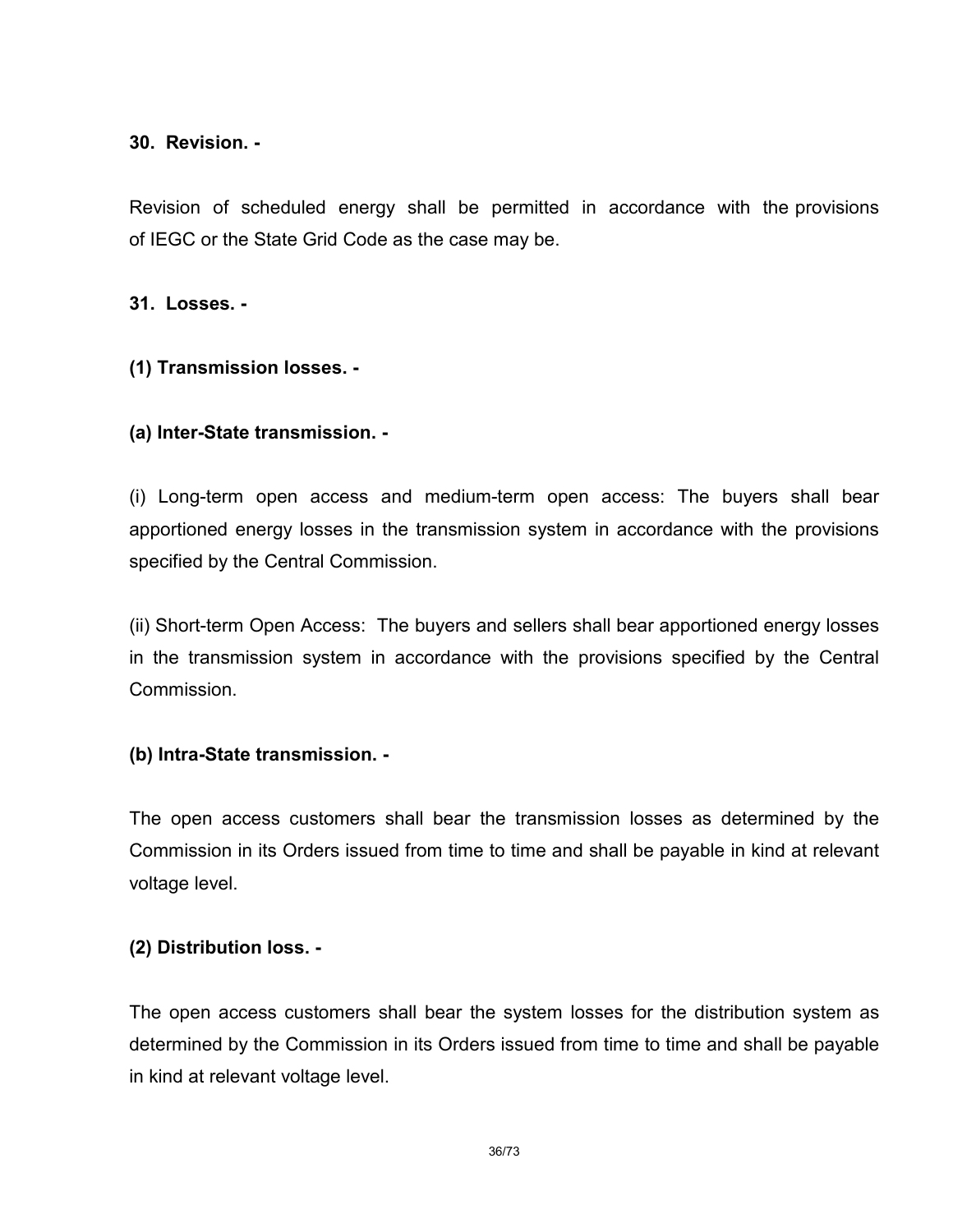## CHAPTER 7

## IMBALANCE AND REACTIVE ENERGY CHARGES

#### 32. Imbalance Charge. -

(1) Scheduling of all transactions pursuant to grant of long-term open access or medium term open access or short-term open access shall be carried out on day-ahead basis in accordance with the relevant provisions of IEGC for Inter-State transactions and in accordance with State Grid Code for Intra-State transactions.

(2) In case of deviation by open access consumers, the difference between the applicable sanctioned Open Access load and the actual drawal shall be accounted through the Time of Day (ToD) Meters on monthly basis and settled at the rate of the imbalance charge as determined by the Commission. In case of underdrawal as a result of non availability of the distribution system or unscheduled load shedding, the open access consumer shall be compensated by the distribution licensee at the average power purchase cost of the distribution licensee.

#### [Explanation.-

1. 'Average Power Purchase Cost' means the weighted average pooled price at which the distribution licensee has purchased the electricity including cost of self generation in the previous year.

2. For the purpose of this Regulation, unscheduled load shedding means, load shedding during hours other than the hours for which load shedding has been announced by the distribution licensee.]

(3) Deviations between the schedule and the actual injection/drawal in respect of open access consumers and the Generating Stations irrespective of the capacity, shall be settled based on the composite accounts for imbalance transactions issued by SLDC on a

37/73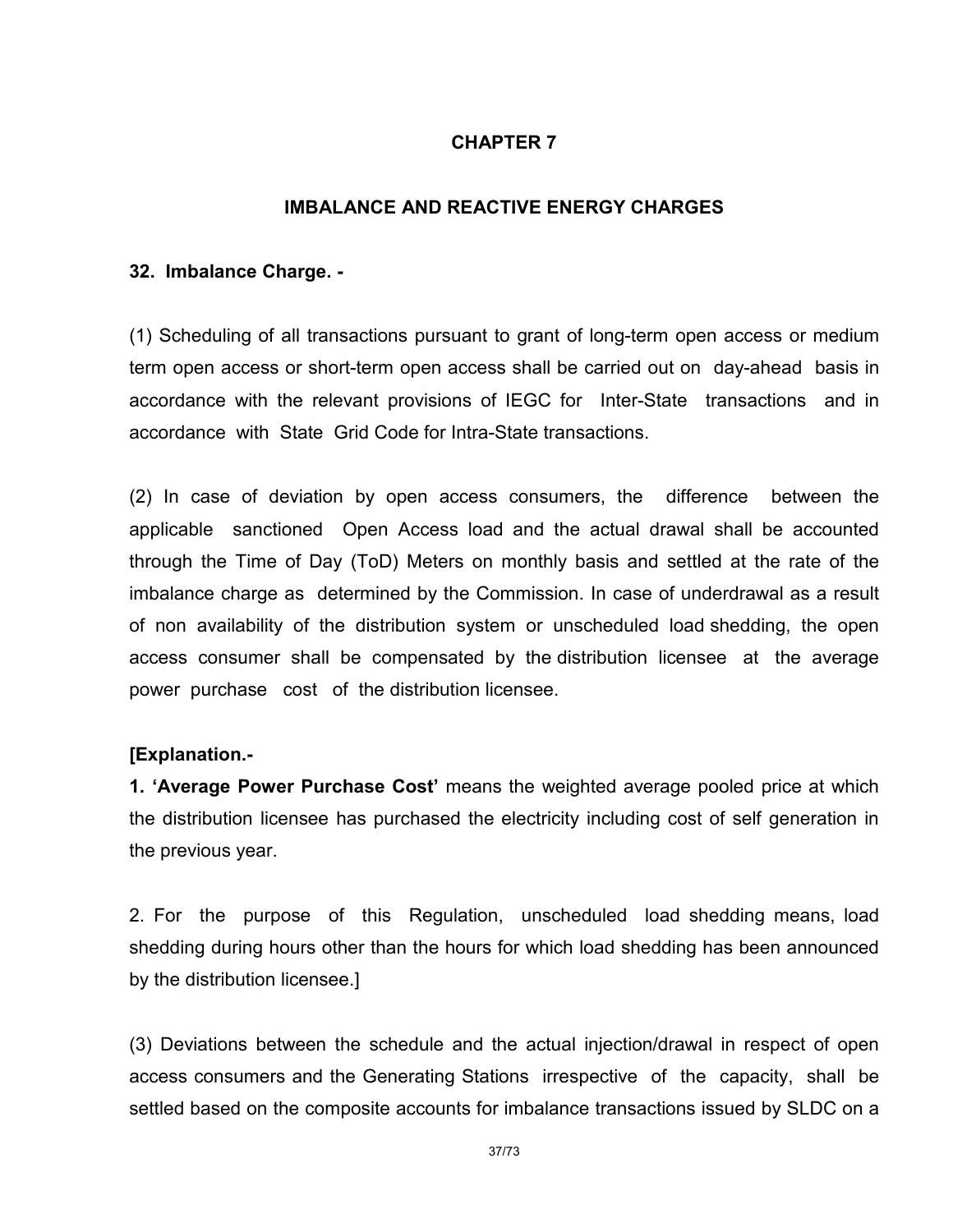weekly cycle based on net metering in accordance with the charges specified by the Commission.

(4) Payment of imbalance charges shall have a high priority and the concerned constituents (including the licensees or the open access customers as the case may be) shall pay the indicated amounts within 10 (ten) days of the issue of the statement, into a State Imbalance Pool Account operated by the SLDC. The person who has to receive the money on account of imbalance charges would then be paid out from the State Imbalance Pool Account, within three (3) working days.

(5) If payments against the above imbalance charges are delayed by more than two days, i.e., beyond twelve (12) days from the date of issue of statement, the defaulting party shall have to pay simple interest  $\omega$  0.04% for each day of delay. The interest so collected shall be paid to the person who had to receive the amount, payment of which got delayed. Persistent payment defaults, if any, shall be reported by the SLDC to the Commission, for initiating remedial action.

## 33. Reactive Energy Charge. -

The payment for the reactive energy charges by open access consumers shall be in accordance with provisions stipulated in the State Grid Code.

#### CHAPTER 8

#### COMMERCIAL MATTERS

#### 34. Billing, collection and disbursement. –

Billing in respect of the charges payable under these Regulations shall be made as per the following procedure: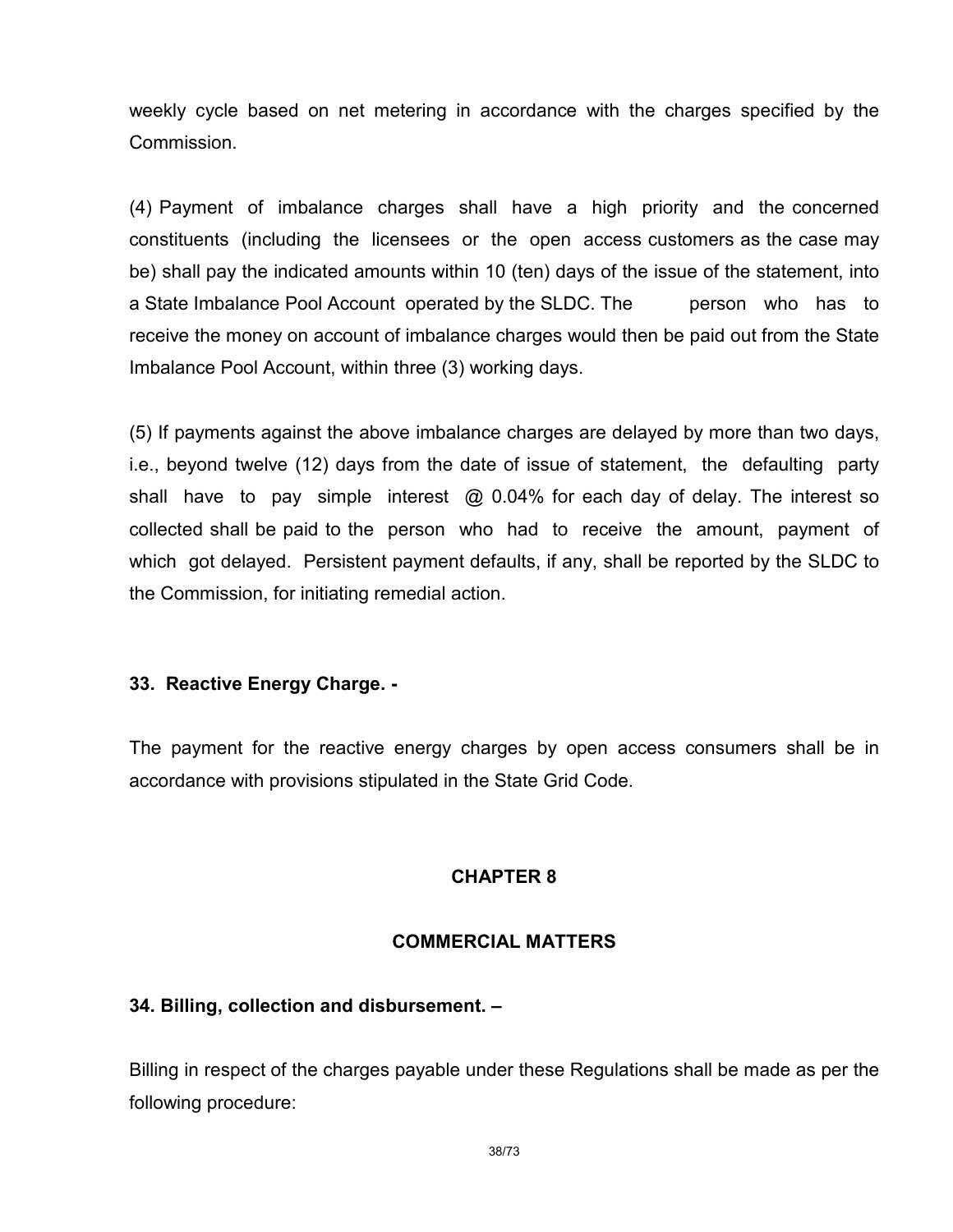## (1) Inter-State transactions. –

## (a) Short-term Open Access. –

(i) Collection and disbursement of transmission charges for use of CTU and STU systems and operating charges payable to RLDCs and SLDCs towards short-term open access shall be made by the nodal RLDC in accordance with the procedure specified by the Central Commission.

(ii) The short-term open access customer connected to distribution system of a distribution licensee shall pay to such distribution licensee the charges payable to the distribution licensee within 3 days from the grant of the short-term open access by the nodal agency.

## (b) Long-term open access and medium- term open access. –

(i) Billing, collection and disbursement of charges payable to RLDC including Unified Load Despatch and Communication Scheme shall be in accordance with the procedure specified by the Central Commission.

(ii) Bills towards the charges payable to SLDC shall be raised by the STU/SLDC directly to the open access customer connected to STU and to the distribution licensee in respect of the customers connected to the distribution system, before the  $3<sup>rd</sup>$  working day of the succeeding calendar month.

(iii) Distribution licensee shall raise the bill with the open access customer connected to it within 3 days of receipt of bill from SLDC.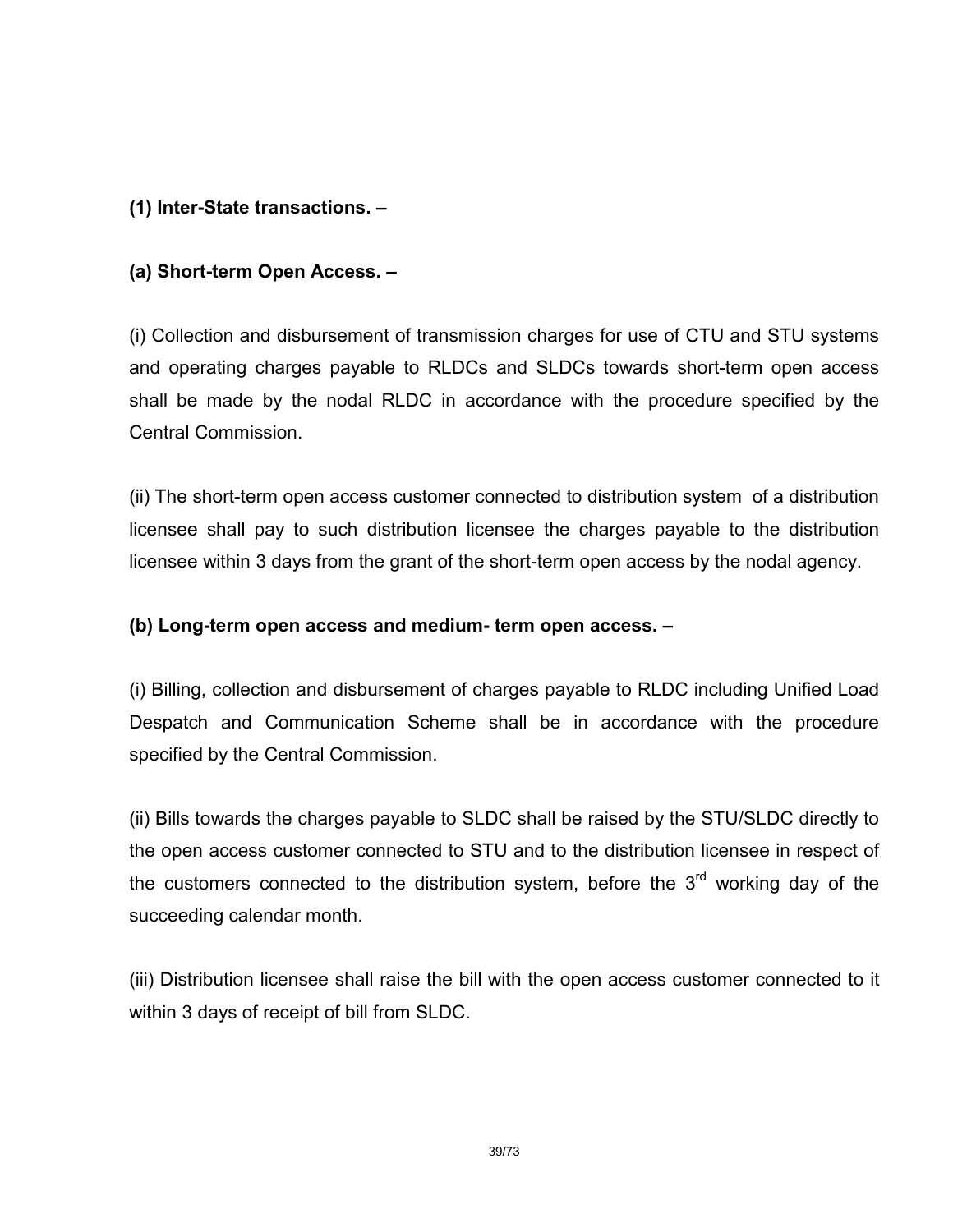(iv) Open access customer connected to the distribution licensee shall pay the charges within five days of receipt of bill from distribution licensee. The distribution licensee shall disburse the amount payable to STU/SLDC on a monthly basis.

(v) Open access customer connected to the STU shall pay the bills within five working days of receipt of the bill.

## (2) Intra-State transactions. –

## (a) Short-term Open Access. –

(i) The short-term open access customer shall deposit with SLDC the transmission charges and operating charges within three working days of grant of the short- term open access by SLDC.

(ii) In addition to the above, the short-term open access customer connected to distribution system of a distribution licensee shall also pay to SLDC, the charges payable to the distribution licensee within three days from the grant of the short-term open access by the nodal agency. Such charges would be disbursed to the distribution licensee on a weekly basis.

#### (b) Long-term and Medium-Term open access. -

SLDC, transmission licensees and distribution licensee, where applicable, shall communicate to STU the details of the bills due to them by the 3rd day of the succeeding calendar month. STU shall separately indicate the above charges and raise the bill with the open access customer, together with the charges receivable by it, if any, before the  $5<sup>th</sup>$  day of the above month. The open access customer shall pay the charges within seven days from the date of receipt of the bill. STU shall disburse the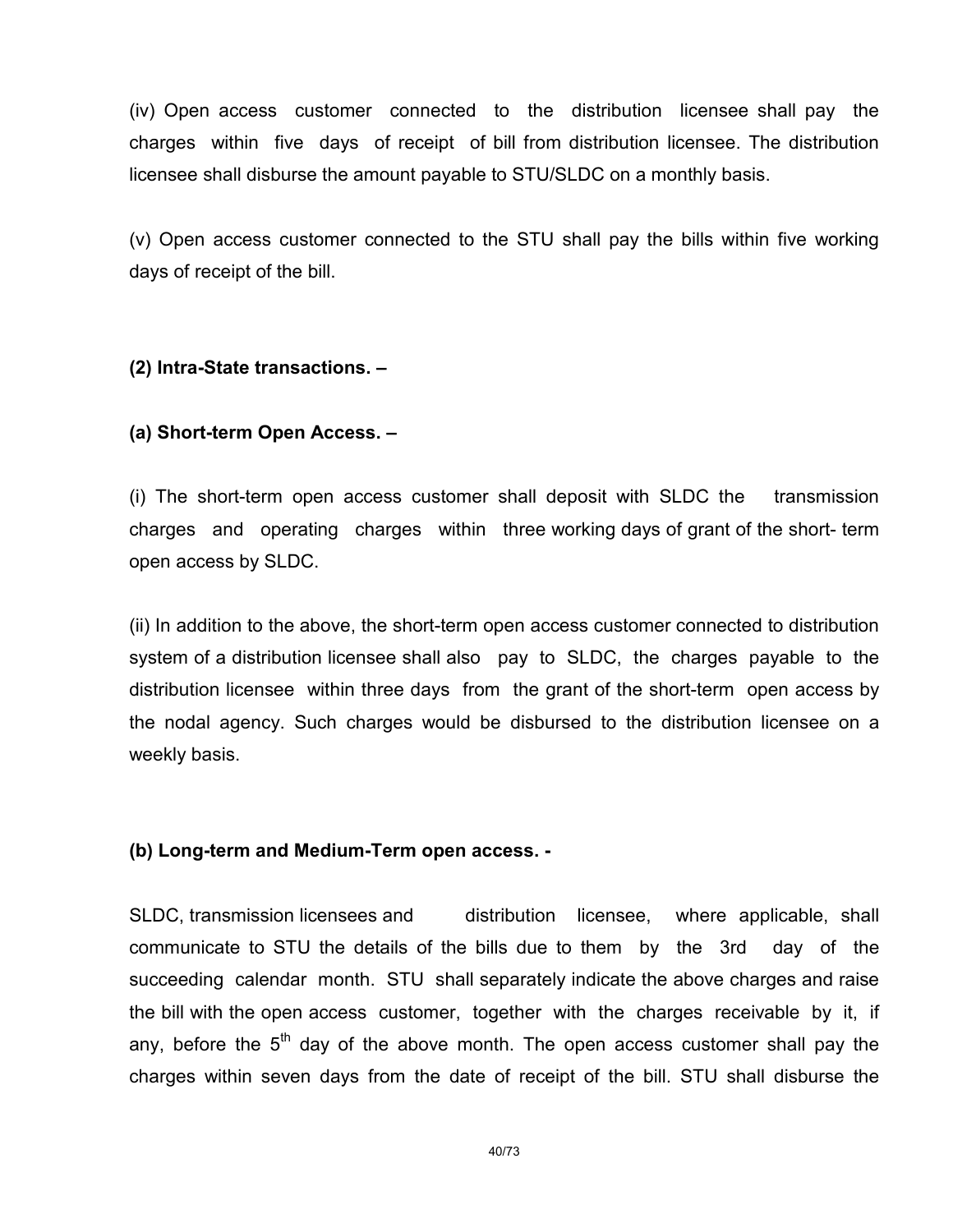charges payable to SLDC, transmission licensee and distribution licensee on a monthly basis.

## 35. Late payment surcharge. -

In case the payment of any bill for charges payable under these Regulations is delayed by a open access customer beyond the due date, without prejudice to any action under the Act or any other Regulation thereunder, a late payment surcharge at the rate of 1.5% per month shall be levied.

## 36. Default in payment. -

(1) Non-payment of any charge or sum of money payable by the open access customer under these Regulations (including imbalance charges) shall be considered noncompliance of these Regulations and shall be liable for action under section 142 of the Act in addition to action under section 56 of the Act. The STU or any other transmission licensee or a distribution licensee may discontinue open access after giving customer an advance notice of fifteen days without prejudice to its right to recover such charges by suit.

(2) In case of default in payment of charges due to the State Load Despatch Centre, the State Load Despatch Centre may refuse to schedule power to the defaulting open access customer and direct the licensee concerned to disconnect such customer from the grid.

## 37. Payment Security Mechanism. -

In case of long-term open access and medium-term open access, the applicant for open access will open an irrevocable Letter of Credit in favour of the agency responsible for collection of various charges for the estimated amount of various charges for a period of two months.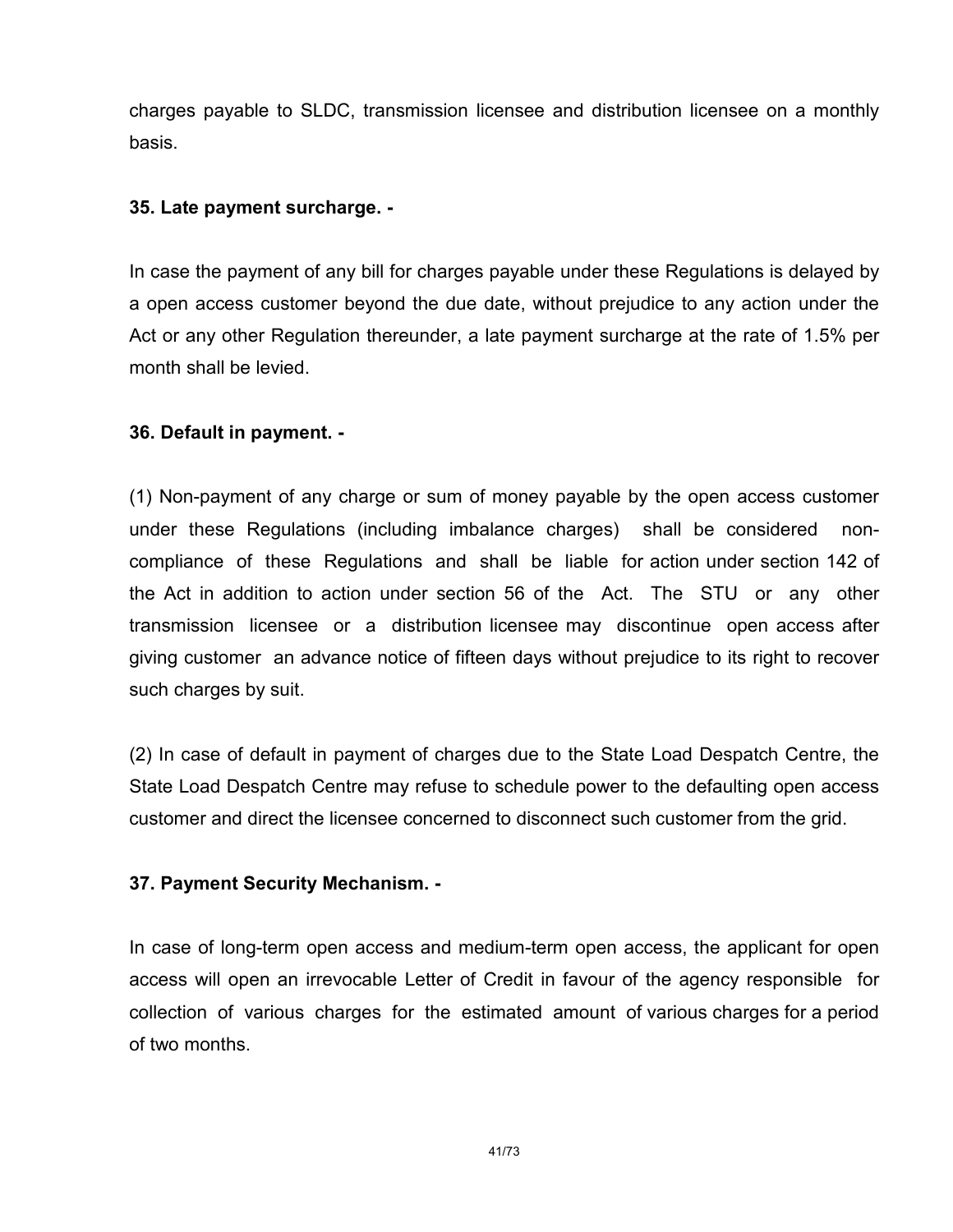# CHAPTER 9 INFORMATION SYSTEM

## 38. Information system. -

The State Load Dispatch Centre shall post the following information on its website in a separate web page titled "Open access information" and also issue monthly and annual report containing such information.

(1) A status report on long-term open access or medium-term open access customers indicating:

- (a) Name of customer;
- (b) Period of open access granted (date of commencement and date of termination);
- (c) Point of injection;
- (d) Point of drawal;
- (e) Transmission system / distribution system used, and
- (f) Open access capacity used.

(2) A status report on the current short-term open access customers indicating:

- (a) Name of customer;
- (b) Period of open access granted (date of commencement and date of termination);
- (c) Point of injection;
- (d)Point of drawal;
- (e) Transmission system / distribution system used, and;
- (f)Open access capacity used.

(3) A status report on the Limited short-term open access customers indicating:

(a) Name of customer;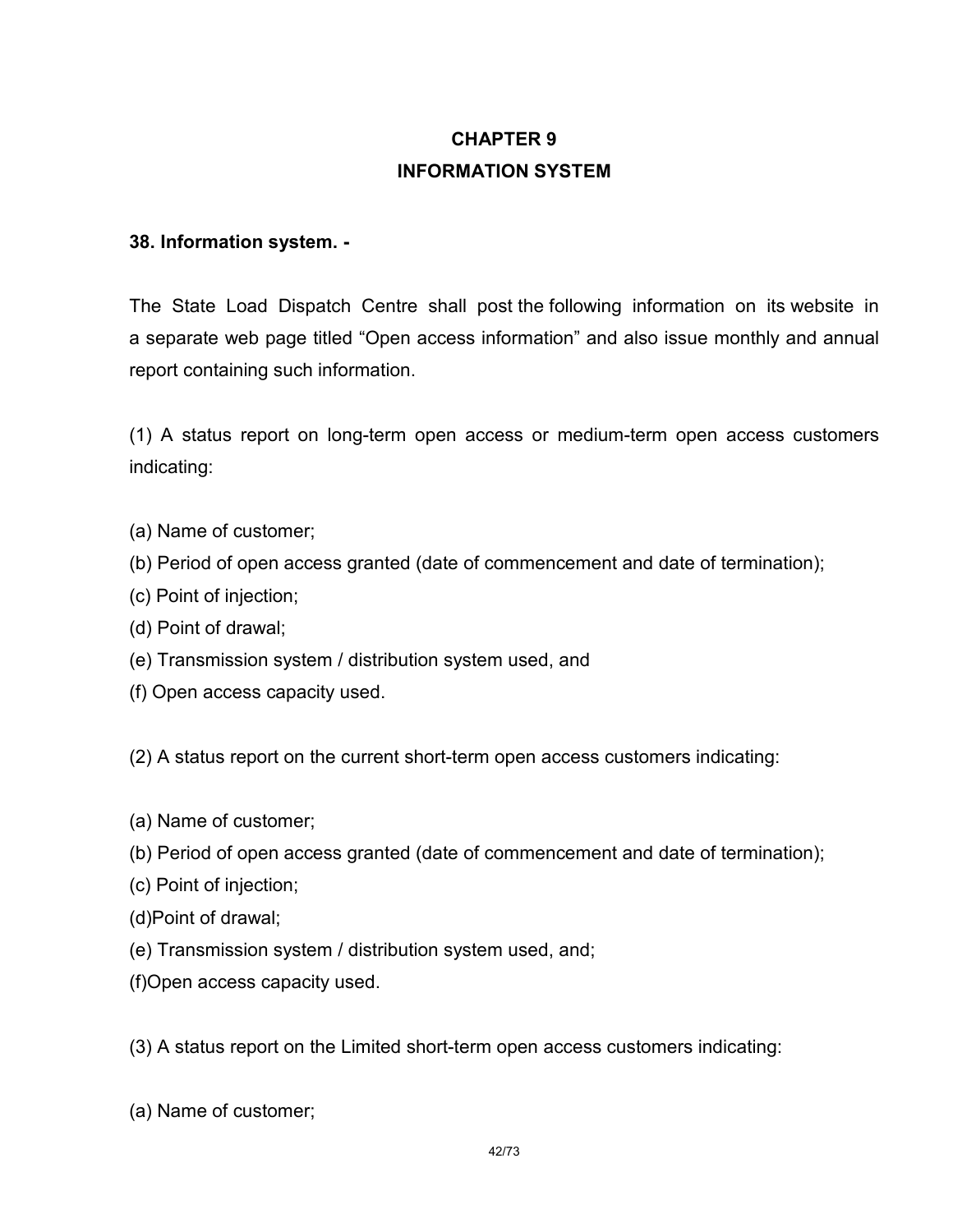(b) Period of open access granted (date of commencement and date of termination);

(c) Schedule of open access period for each day.

(d) Point of injection;

(e) Point of drawal;

(f) Transmission system / distribution system used, and

(g) Open access capacity used.

(4) Peak load flows and capacity available including the reserve capacity on all EHV lines and HV lines emanating from EHV sub- stations.

(5) The information regarding average loss in transmission and distribution system as determined by respective licensees.

## CHAPTER 10

# OPEN ACCESS TO GENERATING STATION CONNECTED TO DISTRIBUTION **SYSTEM**

39. A generating station connected to a distribution system seeking open access shall have to follow, except in respect of the case covered under Regulation 47, the same procedure as applicable for a consumer seeking open access under different scenarios, namely long-term open access, medium-term open access and short-term open access. Such generating station shall also be liable to pay the same application fee, and other open access charges except the cross subsidy surcharge and additional surcharge as are applicable to a consumer seeking open access.

40. A generating station seeking open access only within the area of the same Distribution Licensee, shall make an application in the prescribed format to the Distribution Licensee.

41. The distribution licensee, while processing the application of such a generating station, shall follow the following procedure: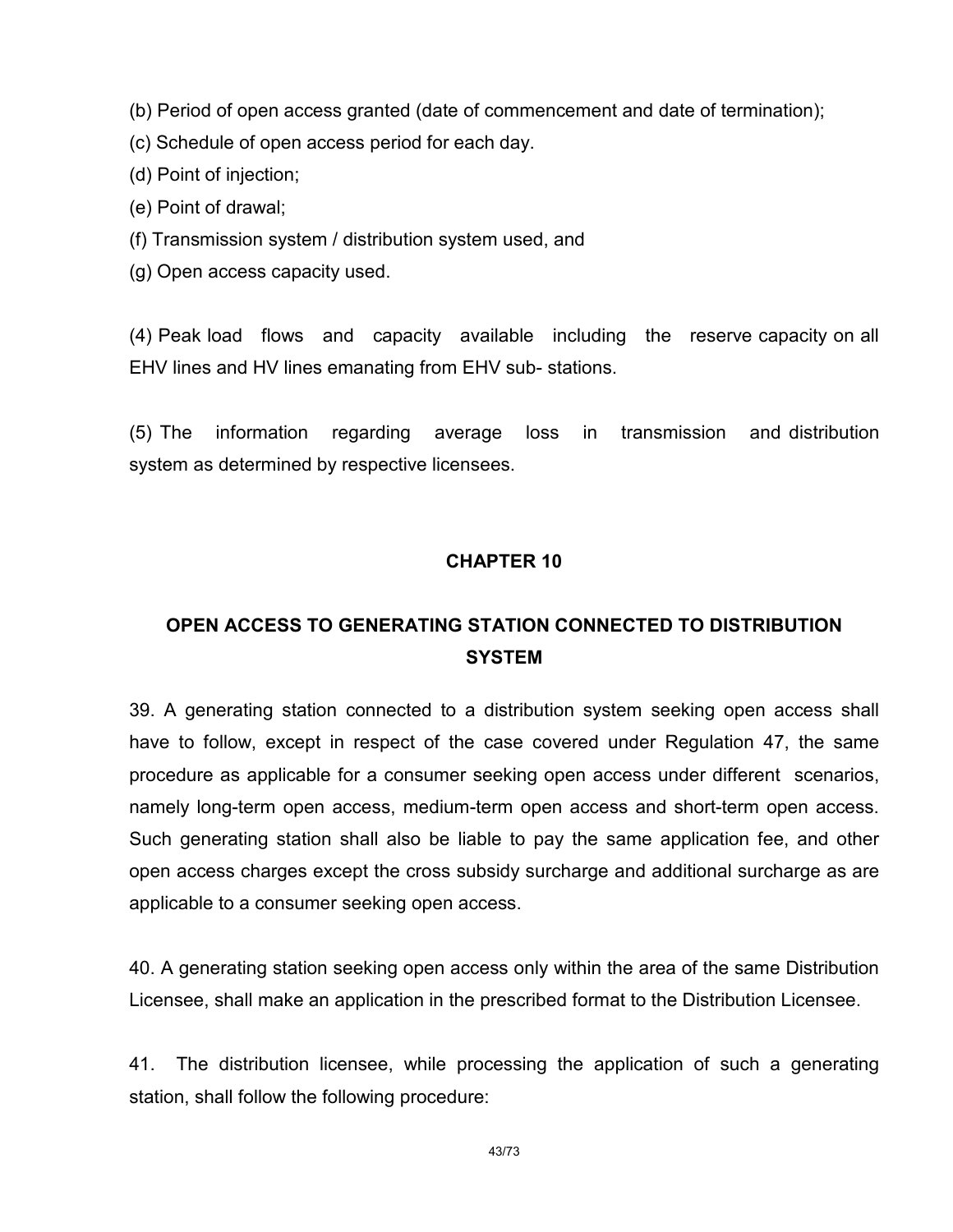(1) While processing the application from a generating station seeking open access, the distribution licensee shall verify the following, namely-

(a) Existence of infrastructure necessary for time-block-wise energy metering and accounting in accordance with the provisions of the State Grid Code in force, and

(b) Availability of capacity in the distribution network.

(2) Where existence of necessary infrastructure and availability of capacity in the distribution network has been established, the distribution licensee shall convey its approval within the timelines indicated in Tables 1 and 2 as applicable to a consumer.

(3) In case the distribution licensee finds that the application is incomplete or defective in any respect, it shall communicate the deficiency or defect to the applicant by e-mail or fax or by any other usually recognized mode of communication, within two (2) working days of receipt of the application:

(4) In case the application has been found to be in Order but the distribution licensee refuses to give approval for open access on the grounds of non- existence of necessary infrastructure or unavailability of surplus capacity in the distribution network, such refusal shall be communicated to the applicant by e-mail or fax or by any other usually recognized mode of communication, within the period of three (3) working days from the date of receipt of the application, along with reasons for such refusal

(5) The Generating station shall pay the wheeling charge to the distribution licensee as determined by the Commission. The treatment of deemed generation in case of non availability of distribution system shall be settled mutually between the generating station and the distribution licensee.

44/73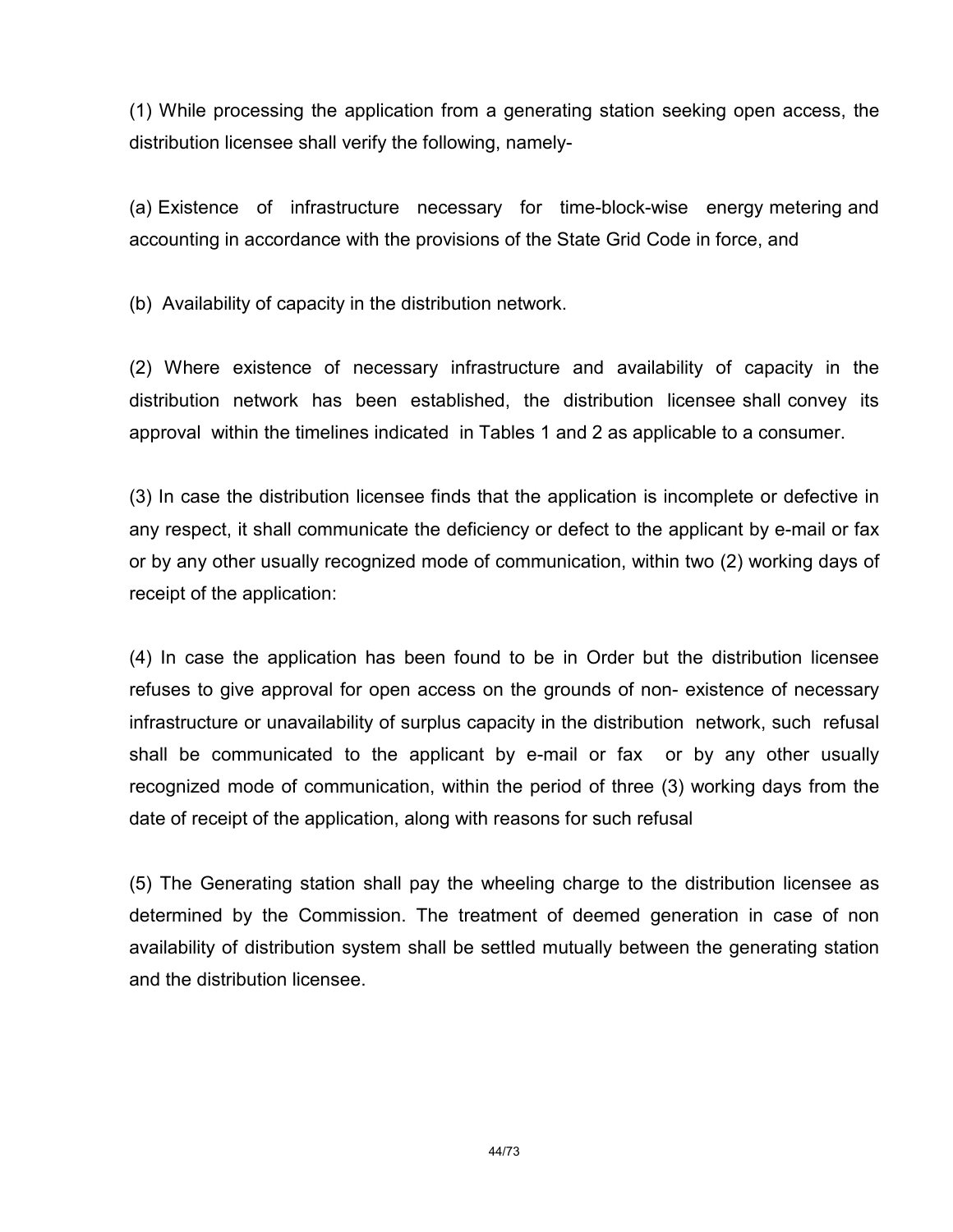## CHAPTER 11

## **MISCELLANEOUS**

42. Under utilization or non utilization of open access capacity in intra-State transmission system. -

(1) Long-term open access. - A long-term open access customer may relinquish the long-term open access rights fully or partly before the expiry of the full term of long- term open access, by making payment of compensation for stranded capacity as follows:-

# (a) Long-term open access customer who has availed access rights for at least 12 years. -

(i) Notice of one (1) year  $-$  If such a customer submits an application to the State Transmission Utility at least 1 (one) year prior to the date from which such customer desires to relinquish the access rights, there shall be no charges.

(ii) Notice of less than one (1) year – If such a customer submits an application to the State Transmission Utility at any time lesser than a period of 1 (one) year prior to the date from which such customer desires to relinquish the access rights, such customer shall pay an amount equal to 66% of the transmission charges for the stranded transmission capacity for the period falling short of a notice period of one (1) year.

(b) Long-term open access customer who has not availed access rights for at least 12 (twelve) years. - such customer shall pay an amount equal to 66% of the estimated transmission charges (net present value) for the stranded transmission capacity for the period falling short of 12 (twelve) years of access rights: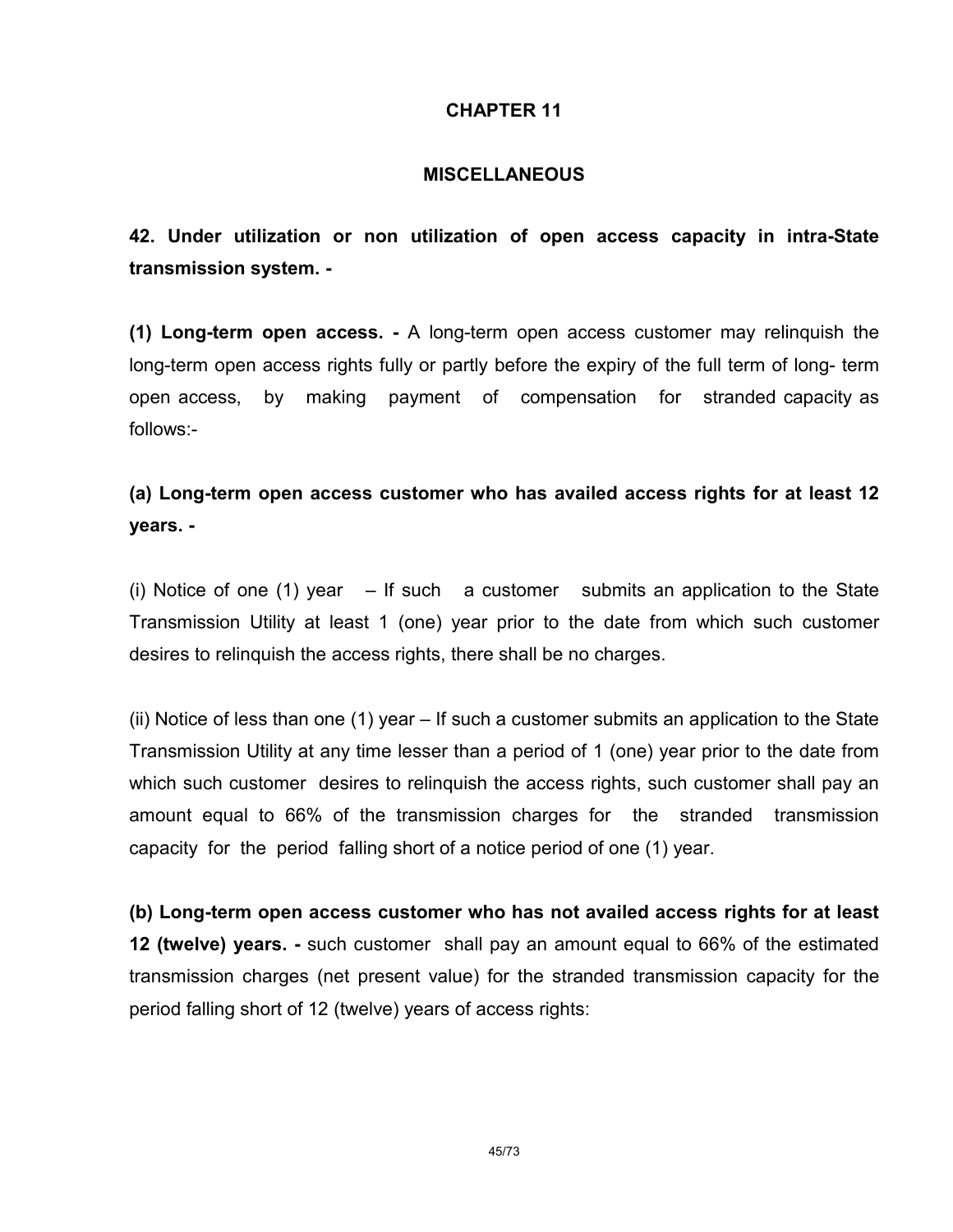Provided that such a customer shall submit an application to the State Transmission Utility at least 1 (one) year prior to the date from which such customer desires to relinquish the access rights:

Provided further that in case a customer submits an application for relinquishment of longterm open access rights at any time at a notice period of less than one year, then such customer shall pay an amount equal to 66% of the estimated transmission charges (net present value) for the period falling short of a notice period of one (1) year, in addition to 66% of the estimated transmission charges (net present value) for the stranded transmission capacity for the period falling short of 12 (twelve) years of access rights.

(c) The discount rate that shall be applicable for computing the net present value as referred to in sub-clause (a) and (b) of clause (1) above shall be the discount rate to be used for bid evaluation in the Central Commission's Notification issued from time to time in accordance with the Guidelines for Determination of Tariff by Bidding Process for Procurement of Power by distribution Licensees issued by the Ministry of Power from time to time.

(d) The compensation paid by the long-term open access customer for the stranded transmission capacity shall be used for reducing transmission charges payable by other long-term open access customers and medium-term open access customers in the year in which such compensation payment is due in the ratio of transmission charges payable for that year by such long- term and medium-term open access customers.

(2) Medium-term Open Access customers. - A medium-term open access customer may relinquish rights, fully or partly, by giving at least 30 days prior notice to the nodal agency:

Provided that the medium-term open access customer relinquishing its rights shall pay applicable transmission charges for the period of relinquishment or 30 days whichever is lesser.

46/73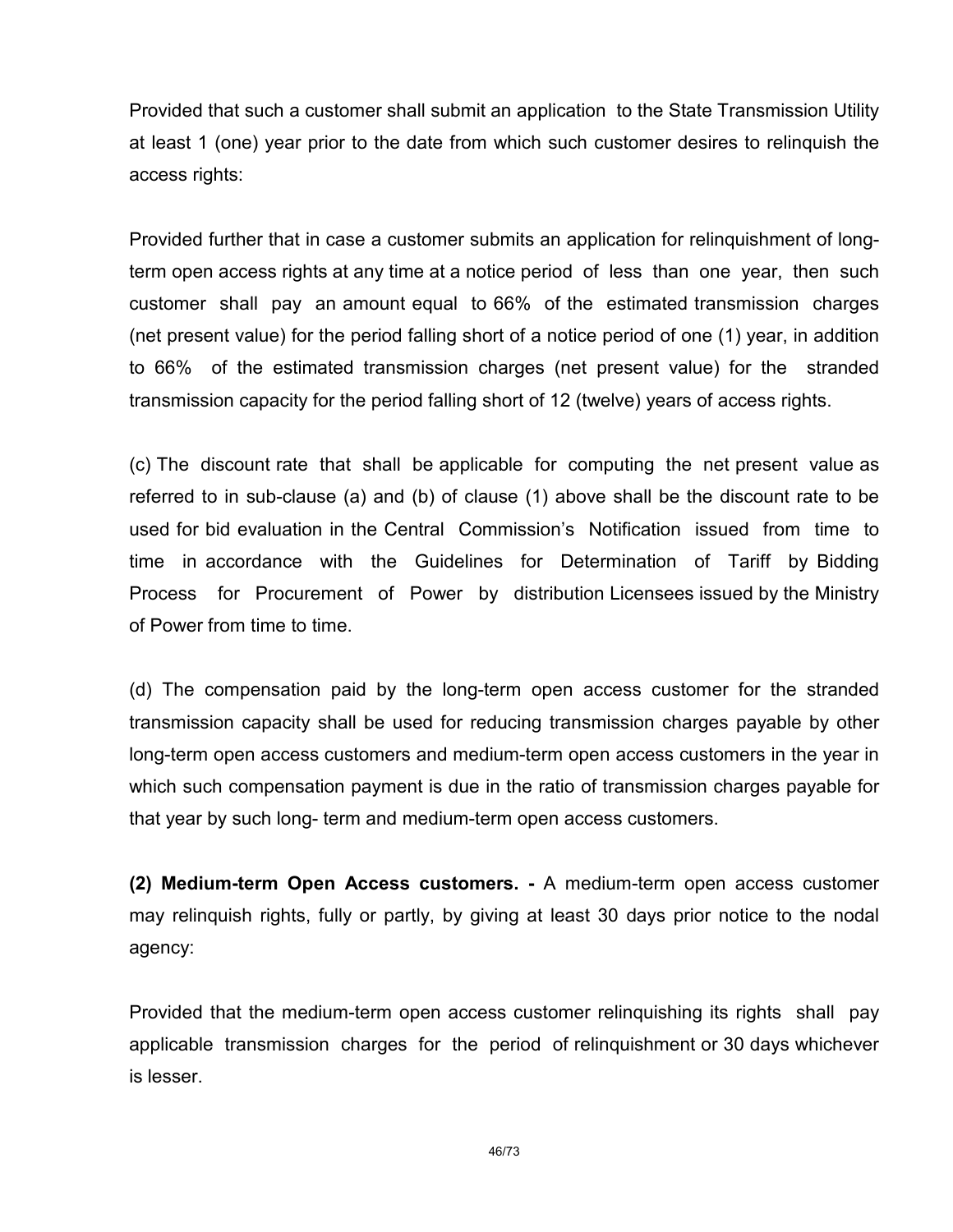#### (3) Short-term open access customer. –

(a) The short-term open access schedules accepted by the nodal agency in advance or on first-come-first-served basis may be cancelled or revised downwards on an application to that effect made to the nodal agency by the short-term open access customer:

Provided that such cancellation or downward revision of the short- term open access schedules shall not be effective before expiry of a minimum period of two (2) days:

Provided further that the day on which notice for cancellation or downward revision of schedule is served on the nodal agency and the day from which such cancellation or downward revision is to be implemented, shall be excluded for computing the period of two (2) days.

(b) The person seeking cancellation or downward revision of short- term open access schedule shall pay the transmission charges for the first two (2) days of the period for which the cancellation or downward revision of schedule, as the case may be, has been sought, in accordance with the schedule originally approved by the nodal agency, and thereafter in accordance with the revised schedule prepared by the nodal agency during the period of such cancellation or downward revision.

(c) In case of cancellation, operating charges specified in Regulations 21 of these Regulations shall be payable for two (2) days or the period of cancellation in days, whichever is less.

#### 43. Computation of capacity availability for open access. –

(1) The capacity available for the open access shall be computed for each transmission segment and for every sub-station by the STU following the methodology given below:

(a) Available open access capacity of a transmission system segment: = (DC-SD-AC) + NC - ND

47/73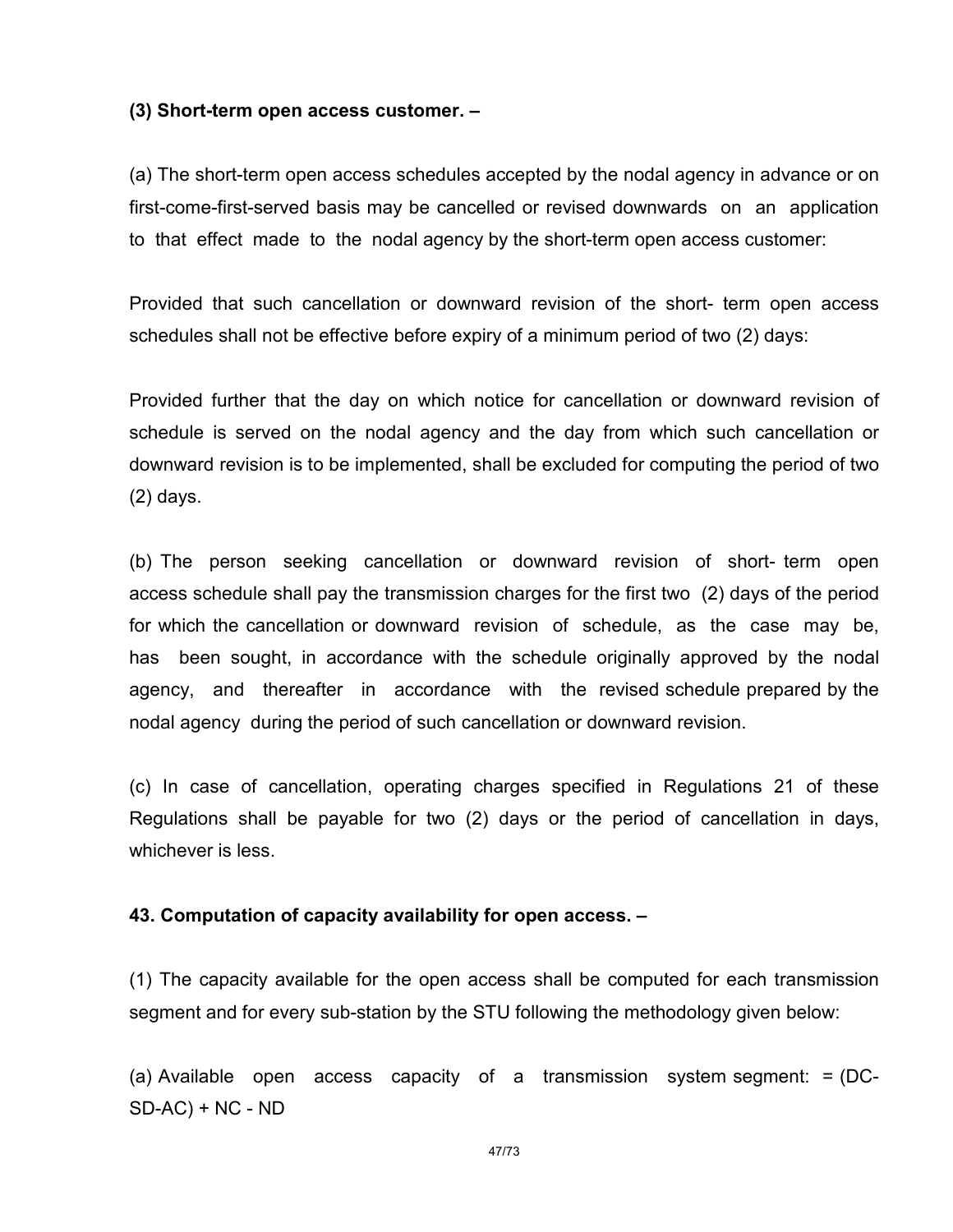Where,

DC=Designed capacity of the transmission segment in MW,

SD = Sustained demand (peak load experienced) in MW recorded in the segment,

AC = Already allotted capacity, but not availed in MW,

NC = New capacity in MW expected to be added and

ND = New Demand expected to be added.

(b) Available open access capacity of a sub-station: = (TC-SP- AC)+NC – ND

Where,

- TC= Transformer capacity of the sub- station in MVA,
- SP= Sub-station peak in MVA,
- AC= Already allotted capacity but not availed in MVA,
- NC = New transformer capacity in MVA expected to be added and
- ND = New Demand in MVA expected to be added.

(c) The STU shall update these values on monthly basis on the first calendar day of the month and publish it in their website.

(2) The appropriate distribution licensee shall determine the available capacity for allotment for the portion of the distribution system over which open access has been requested for.

#### 44. Curtailment Priority. –

When, because of constraints or otherwise, it becomes necessary to curtail the open access service of the customers, subject to the requirements of State Grid Code, the open access to a distribution licensee shall be the last to be curtailed. Among others, short-term open access customers shall be curtailed first, followed by the medium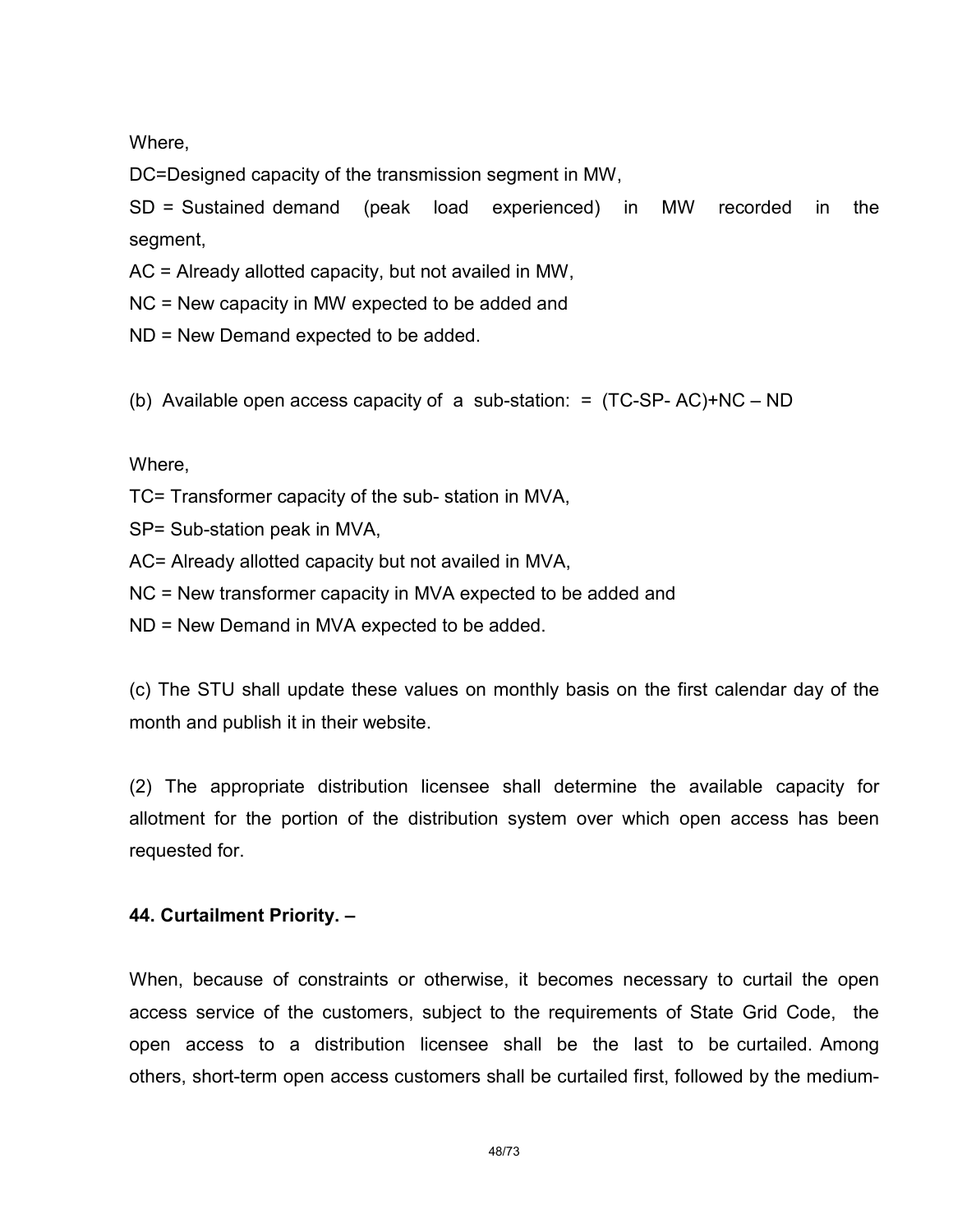term open access customers followed by long- term open access customers. SLDC shall frame guidelines for curtailment of open access customers.

## 45. Detailed Procedure. -

(1) Subject to the provisions of these regulations, the State Transmission Utility and the Distribution Licensee shall submit the detailed procedure to the Commission for approval within 60 days of notification of these regulations in the Official Gazette:

Provided that prior to submitting the detailed procedure to the Commission for approval, the State Transmission Utility and the Distribution Licensee shall make the same available to the public and invite comments by putting the draft detailed procedure on their website and giving a period of one month to submit comments;

Provided further that while submitting the detailed procedure to the Commission, the State Transmission Utility and the Distribution Licensee shall submit a statement indicating as to which of the comments of stakeholders have not been accepted by it along with reasons thereof.

(2) The detailed procedure submitted by the State Transmission Utility and Distribution Licensee shall, in particular, include -

(a) The proforma for application of connectivity and the connection agreement.

(b) The proforma for application of long-term, medium-term and short term open access and LTOA/MTOA agreements.

(c) Any other points, including payment mechanisms for application fee, bank guarantees etc., necessary for implementation of these regulations.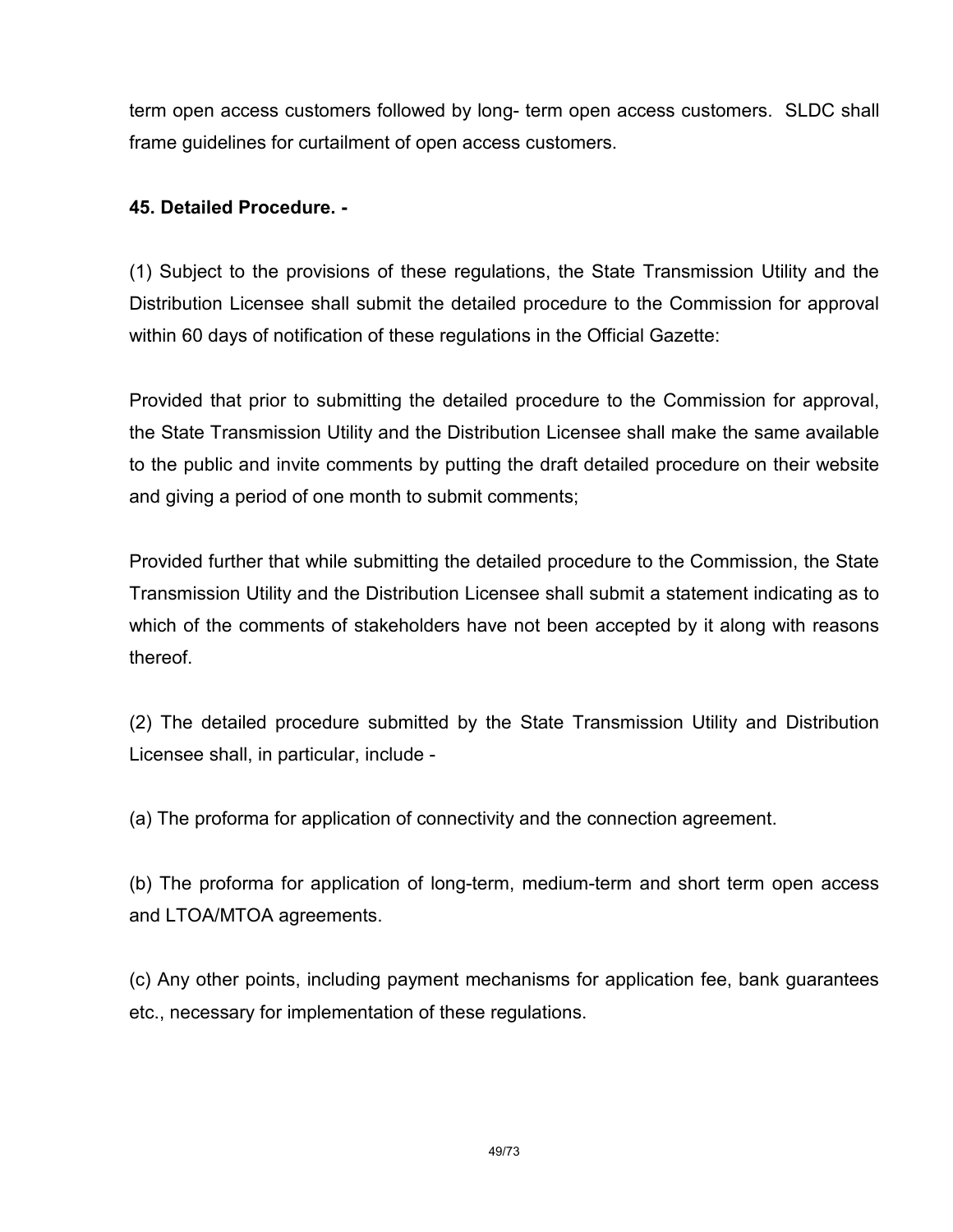## 46. Powers to Remove Difficulties. -

If any difficulty arises in giving effect to any of the provisions of these Regulations, the Commission may by general or special Order, direct the State Transmission Utility, State Load Dispatch Centre, intra-State licensees and the open access customer, to take such action, as may appear to the Commission to be necessary or expedient for the purpose of removing difficulties.

## 47. Force Majeure. –

(1) Any event which is beyond the control of the parties to the open access agreement which they could not foresee or with a reasonable amount of diligence could not have foreseen or which could not be prevented and which substantially affect the performance by either party such as, but not limited to the following shall be classified as force majeure events for the purpose of these Regulations. -

- (i) natural disasters (earthquakes, hurricane, floods);
- (ii) wars, riots or Civil Commotions and other upheavals; and
- (iii) grid / distribution system's failure not attributable to parties hereto

(2) Both the parties of the open access agreement shall ensure compliance of the terms and conditions of the agreement. However, no party shall be liable for any claim for any loss or damage whatsoever arising out of failure to carry out the terms of the open access agreement to the extent that such failure is due to force majeure. But, any party claiming the benefit of the force majeure shall satisfy the other party of the existence of such an event(s)

## 48. Power to amend. –

The Commission may, at anytime, vary, alter, modify or amend any of the provisions of these Regulations.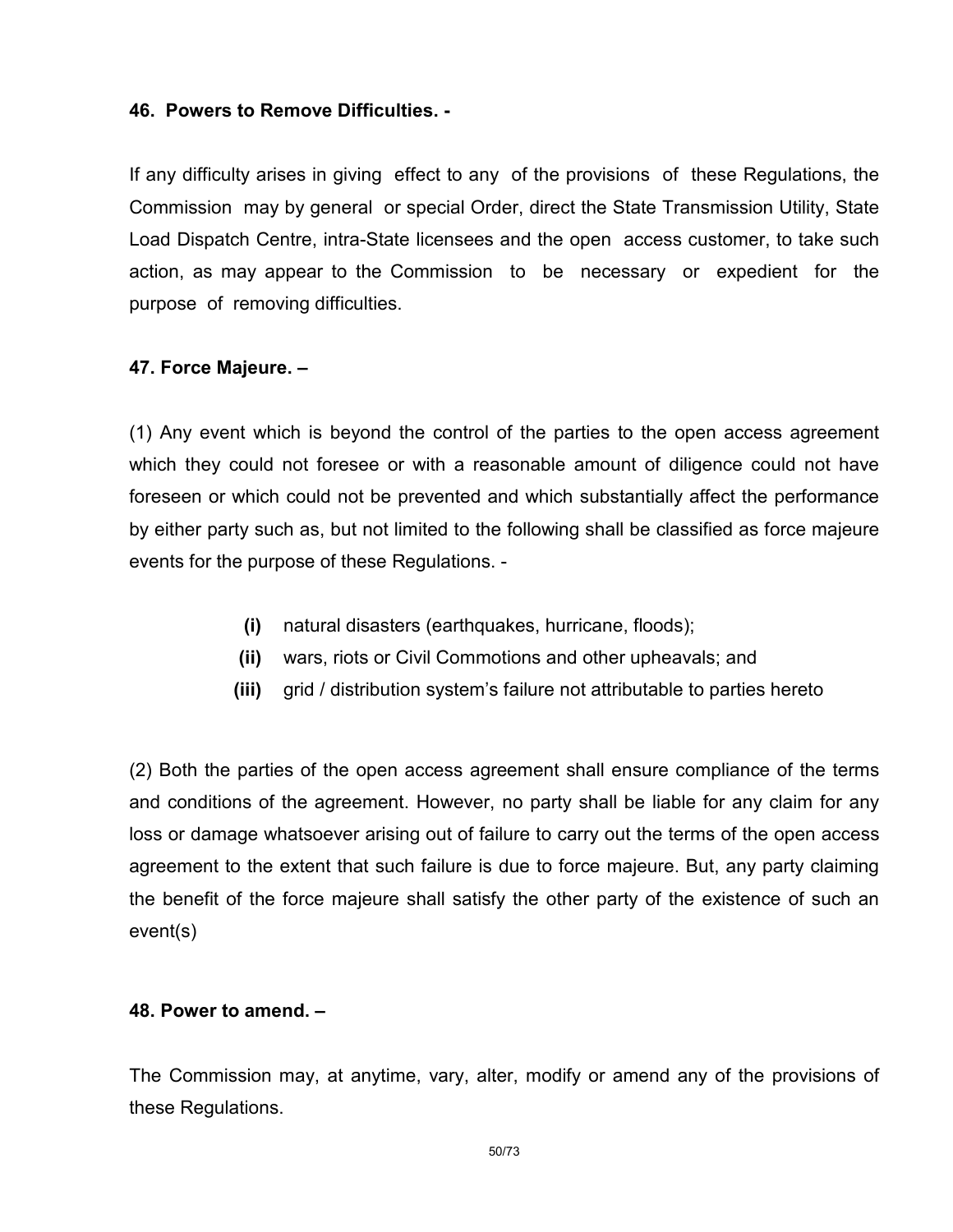## 49. Repeal and Savings

(1) Save as otherwise provided in these Regulations, "Tamil Nadu Electricity Regulatory Commission - Intra State Open Access Regulations, 2005" shall stand repealed from the date of commencement of these Regulations.

(2) Notwithstanding such repeal, anything done or purported to have been done under the repealed Regulations so far as it is not inconsistent with these Regulations shall be deemed to have been done or purported to have been done under these Regulations.

(3) Open access customers to the intra-State transmission system and the distribution system in the State on the date of coming into force of these Regulations under an existing agreement / contract shall be entitled to continue to avail such access to the transmission and distribution system on the same terms and conditions, as stipulated under such existing agreement/contract. Such persons are eligible to avail long-term open access or medium-term open access under these Regulations on expiry of such existing agreement/contract. Such of those persons, shall have to apply to come under the long-term open access or medium-term open access category at least thirty days prior to the expiry of such existing agreement/contract.

(4) These Regulations are in addition to the other Regulations / Codes issued by the Commission and not in derogation of the same.

## (By order of the Tamil Nadu Electricity Regulatory Commission)

S.GUNASEKARAN **Secretary**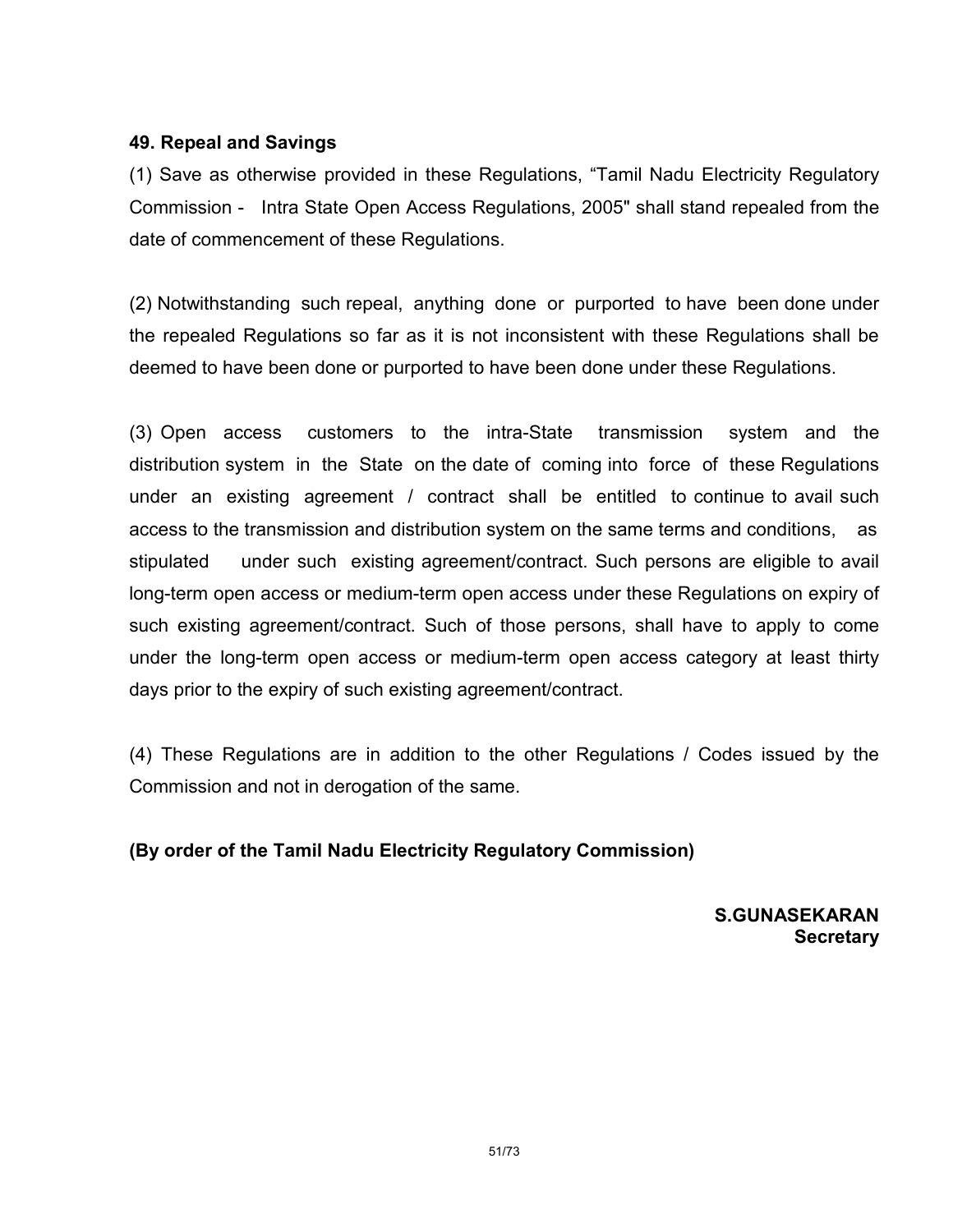| Table 1 |                           |                                                                                                |                                       |                                                  |                                   |                                                                                                                                    |                                                                                                                                  |                                                                                                                                                                                                                                                                                                                                 |                                                                                                                                                 |  |
|---------|---------------------------|------------------------------------------------------------------------------------------------|---------------------------------------|--------------------------------------------------|-----------------------------------|------------------------------------------------------------------------------------------------------------------------------------|----------------------------------------------------------------------------------------------------------------------------------|---------------------------------------------------------------------------------------------------------------------------------------------------------------------------------------------------------------------------------------------------------------------------------------------------------------------------------|-------------------------------------------------------------------------------------------------------------------------------------------------|--|
|         |                           | <b>Consumer connected to Distribution System</b>                                               |                                       |                                                  |                                   |                                                                                                                                    |                                                                                                                                  |                                                                                                                                                                                                                                                                                                                                 |                                                                                                                                                 |  |
|         | S. No. Period             | Inter-se location<br>of drawal and                                                             |                                       | <b>Application fee (Rs.)</b>                     | (5)                               |                                                                                                                                    | Time frame for<br>disposal<br>of                                                                                                 |                                                                                                                                                                                                                                                                                                                                 |                                                                                                                                                 |  |
| (1)     | (2)                       | injection point<br>(3)                                                                         | Nodal agency<br>(4)                   | For capacity of 10<br><b>MW</b> and above<br>(a) | For capacity<br>than 10 MW<br>(b) | less Documents to accompany the application (days<br>application<br>(6)                                                            | from the receipt Applicable Charges<br>of application)<br>(7)                                                                    | (8)                                                                                                                                                                                                                                                                                                                             | <b>Applicable Losses</b><br>(9)                                                                                                                 |  |
| 1.      |                           | Both within the<br>same Distribution<br>licensee                                               | Concerned<br>Distribution<br>Licensee | 2000                                             | 2000                              | of payment<br>Proof<br>Application fee.                                                                                            | of • 7 working days • Wheeling Charge<br>case<br>in<br>applied for<br>time.<br>3 working daysany<br>on<br>STOA applications. any | STOA <sup>.</sup> Cross<br>Subsidy<br>firstsurcharge,<br>Additional surcharge, if<br>subsequent • Stand-by charges, if<br>Imbalance<br>and<br>Reactive<br>Energy<br>Charges,<br>as<br>applicable.                                                                                                                               | Distribution<br>loss in<br>relevant<br>at<br>kind<br>voltage level.                                                                             |  |
| 2.      | Access<br>Short-Term Open | Both within the<br>same State but in<br>areas of different<br><b>Distribution</b><br>Licensees | <b>SLDC</b>                           | 5000                                             | 5000                              | of payment of • 7 working days • Wheeling Charge<br>Proof<br>Application fee,<br>Consent from concerned<br>Distribution licensees. | case<br>in<br>applied for<br>time.<br>3 working daysany<br>on<br>STOA applications. any                                          | STOA <sup>.</sup> Cross<br>Subsidy<br>firstsurcharge,<br>Additional surcharge, ifrespect of both<br>subsequent Stand-by charges, ifLicensees<br>Imbalance<br>Reactive<br>Energy<br>Charges,<br>as<br>applicable.<br>· Scheduling and system<br>Operating<br>Charges<br>as<br>applicable.<br>Transmission<br>charge(Intra-State) | Distribution<br>loss in<br>at relevant<br>kind<br>voltage level<br>in<br><b>Distribution</b><br>Transmission loss in<br>and kind. (Intra-State) |  |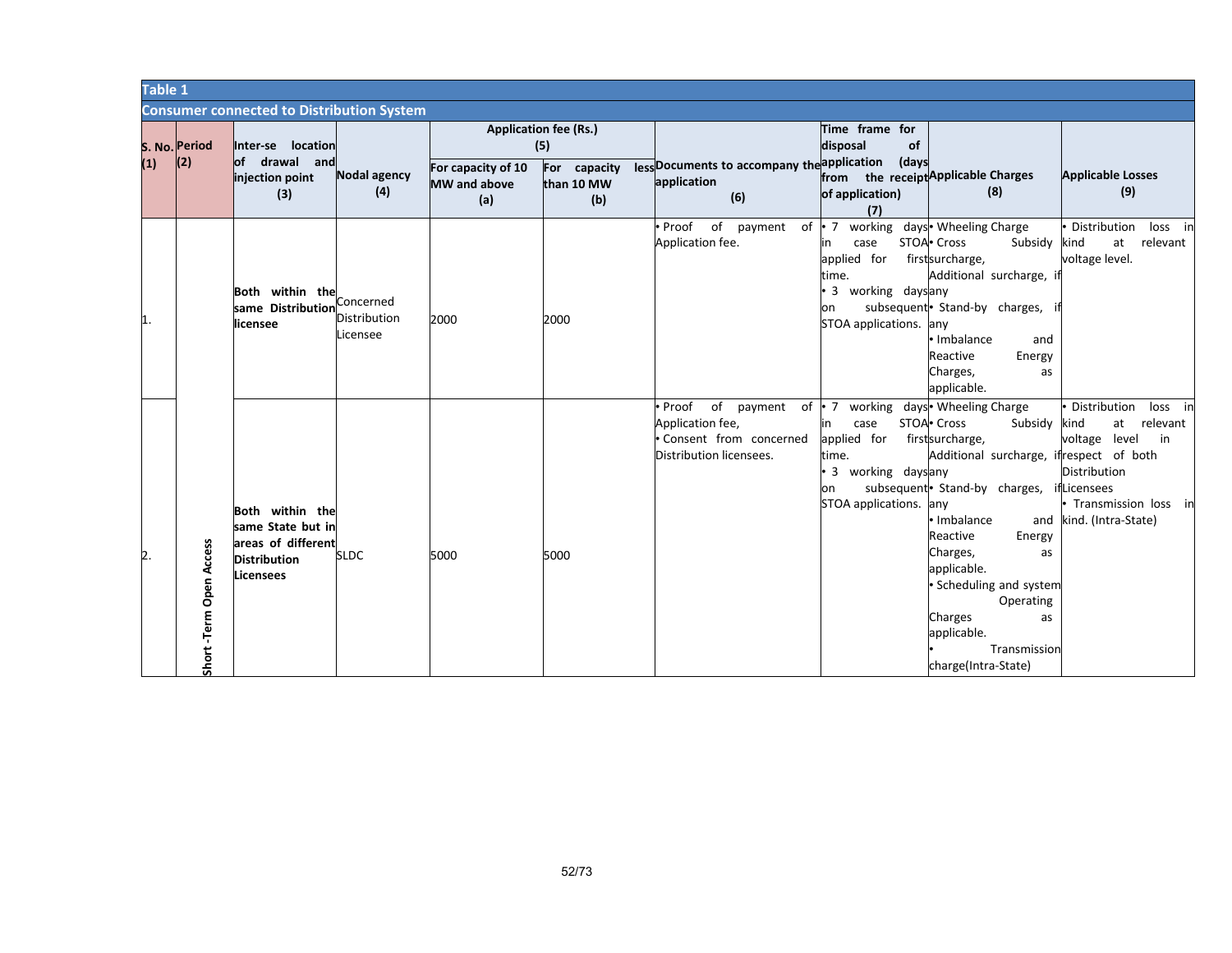| Table 1 |                      |                                                                                                  |                                                                   |                                                  |                                                                             |                                                                                                                                              |                                                                                                                                            |                                                                                                                                                                                                                                                                                                                                    |                                                                                                                                            |  |  |
|---------|----------------------|--------------------------------------------------------------------------------------------------|-------------------------------------------------------------------|--------------------------------------------------|-----------------------------------------------------------------------------|----------------------------------------------------------------------------------------------------------------------------------------------|--------------------------------------------------------------------------------------------------------------------------------------------|------------------------------------------------------------------------------------------------------------------------------------------------------------------------------------------------------------------------------------------------------------------------------------------------------------------------------------|--------------------------------------------------------------------------------------------------------------------------------------------|--|--|
|         |                      | <b>Consumer connected to Distribution System</b>                                                 |                                                                   |                                                  |                                                                             |                                                                                                                                              |                                                                                                                                            |                                                                                                                                                                                                                                                                                                                                    |                                                                                                                                            |  |  |
| (1)     | S. No. Period<br>(2) | Inter-se location<br>of drawal and<br>injection point<br>(3)                                     | Nodal agency<br>(4)                                               | For capacity of 10<br><b>MW</b> and above<br>(a) | <b>Application fee (Rs.)</b><br>(5)<br>capacity<br>For<br>than 10 MW<br>(b) | less Documents to accompany the application (days<br>application<br>(6)                                                                      | Time frame for<br>disposal<br>of<br>of application)<br>(7)                                                                                 | from the receipt <sup>Applicable Charges</sup><br>(8)                                                                                                                                                                                                                                                                              | <b>Applicable Losses</b><br>(9)                                                                                                            |  |  |
| 3.      |                      | Injection point in<br>the intra- State<br>transmission<br>system within the SLDC<br><b>State</b> |                                                                   | 5000                                             | 5000                                                                        | of<br>Proof<br>payment of<br>Application fee,<br>Consent from concerned<br>Distribution licensees.                                           | • 7 working days • Wheeling Charge<br>case<br>in<br>applied for<br>ime.<br>3 working dayssurcharge, if any<br>on<br>STOA applications. any | STOA <sup>.</sup> Cross<br>Subsidy<br>firstsurcharge,<br>Additional<br>subsequent • Stand-by charges,<br>Imbalance<br>and<br>Reactive<br>Energy<br>Charges,<br>as<br>applicable.<br>· Scheduling and system<br>Operating<br>Charges,<br>as<br>applicable.<br>· Transmission charge<br>(Intra-State)                                | Distribution<br>loss in<br>kind<br>at<br>relevant<br>voltage level.<br>Transmission Loss in<br>kind. (Intra-State)                         |  |  |
| 4.      |                      | In different<br><b>States</b>                                                                    | RLDC<br>of<br>the<br>where<br>region<br>consumer<br>is<br>located |                                                  | As per CERC Regulation                                                      | • Proof<br>of<br>payment<br>of<br>Application fee,<br>Consent from concerned<br>and Distribution<br><b>SLDCs</b><br>licensees as applicable, | Central <sup>any</sup><br>per<br>As<br>Commission's<br>Regulation                                                                          | <b>Wheeling Charges</b><br>Cross<br>Subsidy<br>surcharge,<br>any<br>Stand-by charges, ifland Inter State).<br>Imbalance<br>and<br>Reactive<br>Energy<br>Charges,<br>as<br>applicable.<br>· Scheduling<br>and<br>system<br>Operating<br>Charges,<br>as<br>applicable<br>Transmission Charge<br>(Intra-State and<br>Inter<br>State). | Distribution<br>loss in<br>kind<br>at relevant<br>voltage level.<br>Additional surcharge, if Transmission Loss in<br>kind.<br>(Intra-State |  |  |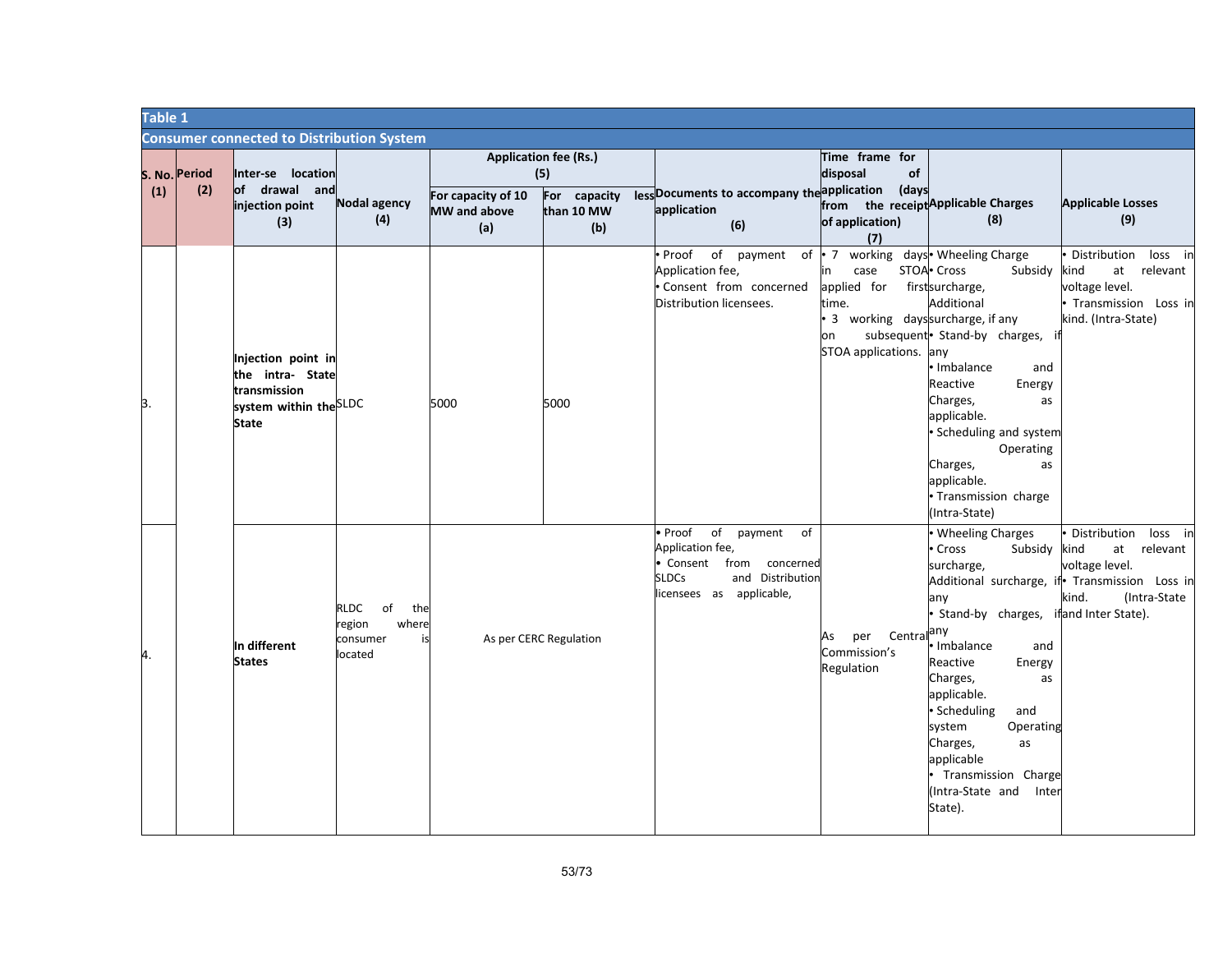|     |                         |                                                                                    |                                       | <b>Table 1</b>             |                                                     |                                                                                                                                                                                                                                                                                                                                                                                                                          |                                                       |                                                                                                                                                                                                                                                                                                                                          |                                                                                                                                         |  |  |  |  |
|-----|-------------------------|------------------------------------------------------------------------------------|---------------------------------------|----------------------------|-----------------------------------------------------|--------------------------------------------------------------------------------------------------------------------------------------------------------------------------------------------------------------------------------------------------------------------------------------------------------------------------------------------------------------------------------------------------------------------------|-------------------------------------------------------|------------------------------------------------------------------------------------------------------------------------------------------------------------------------------------------------------------------------------------------------------------------------------------------------------------------------------------------|-----------------------------------------------------------------------------------------------------------------------------------------|--|--|--|--|
|     |                         |                                                                                    |                                       |                            |                                                     | <b>Consumer connected to Distribution System</b>                                                                                                                                                                                                                                                                                                                                                                         |                                                       |                                                                                                                                                                                                                                                                                                                                          |                                                                                                                                         |  |  |  |  |
| (1) | S. No. Period<br>(2)    | Inter-se location<br>drawal and<br><b>of</b><br>injection point                    | Nodal agency                          | For capacity of 10         | <b>Application fee (Rs.)</b><br>(5)<br>For capacity | lessDocuments to accompany the                                                                                                                                                                                                                                                                                                                                                                                           | Time frame for<br>disposal<br>of<br>application (days | from the receipt Applicable Charges                                                                                                                                                                                                                                                                                                      | <b>Applicable Losses</b>                                                                                                                |  |  |  |  |
|     |                         | (3)                                                                                | (4)                                   | <b>MW</b> and above<br>(a) | than 10 MW<br>(b)                                   | application<br>(6)                                                                                                                                                                                                                                                                                                                                                                                                       | of application)<br>(7)                                | (8)                                                                                                                                                                                                                                                                                                                                      | (9)                                                                                                                                     |  |  |  |  |
| 5.  |                         | Both within the<br>same Distribution<br>licensee                                   | Concerned<br>Distribution<br>Licensee | 50000                      | 25000                                               | of payment<br>Proof<br>of<br>Application fee,<br>Sale-purchase<br>$\bullet$ PPA<br>or<br>agreement of power,<br>• In case<br>of<br>generating<br>station<br>not<br>already<br>connected<br>to<br>grid,<br>evidence for<br>documentary<br>completion<br>of<br>the<br>connectivity showing that the<br>shall<br>same<br>be<br>completed<br>before<br>intending date of MTOA.                                               | 20                                                    | • Wheeling Charge<br>• Cross<br>Subsidy<br>surcharge,<br>Additional surcharge, if<br>any<br>· Stand-by charges,<br>any<br>· Imbalance<br>and<br>Reactive<br>Energy<br>Charges,<br>as<br>applicable.                                                                                                                                      | Distribution<br>loss in<br>relevant<br>kind<br>at<br>voltage level.                                                                     |  |  |  |  |
| 6.  | Medium-Term Open Access | Both within the<br>same State but<br>different<br><b>Distribution</b><br>Licensees | STU                                   | 100000                     | 50000                                               | Proof of payment of<br>Application fee,<br>or Sale-purchase<br>PPA <sup>•</sup><br>agreement of power,<br>• In case<br>of<br>generating<br>already<br>station<br>not<br>to<br>connected<br>grid,<br>evidence for<br>documentary<br>of<br>completion<br>the<br>connectivity showing that the<br>shall<br>same<br>be<br>completed<br>before<br>intending date of MTOA,<br>Consent from concerned<br>distribution licensees | 40                                                    | • Wheeling Charge<br>• Cross<br>Subsidy<br>surcharge,<br>Additional surcharge, ifrespect of both<br>any<br>· Stand-by charges, ifLicensees<br>any<br>· Imbalance<br>and<br>Reactive<br>Energy<br>Charges,<br>as<br>applicable.<br>· Scheduling and system<br>Operating Charges as<br>applicable.<br>·Transmission<br>charge(Intra-State) | Distribution<br>loss in<br>relevant<br>kind<br>at<br>voltage level<br>in<br>Distribution<br>Transmission loss in<br>kind. (Intra-State) |  |  |  |  |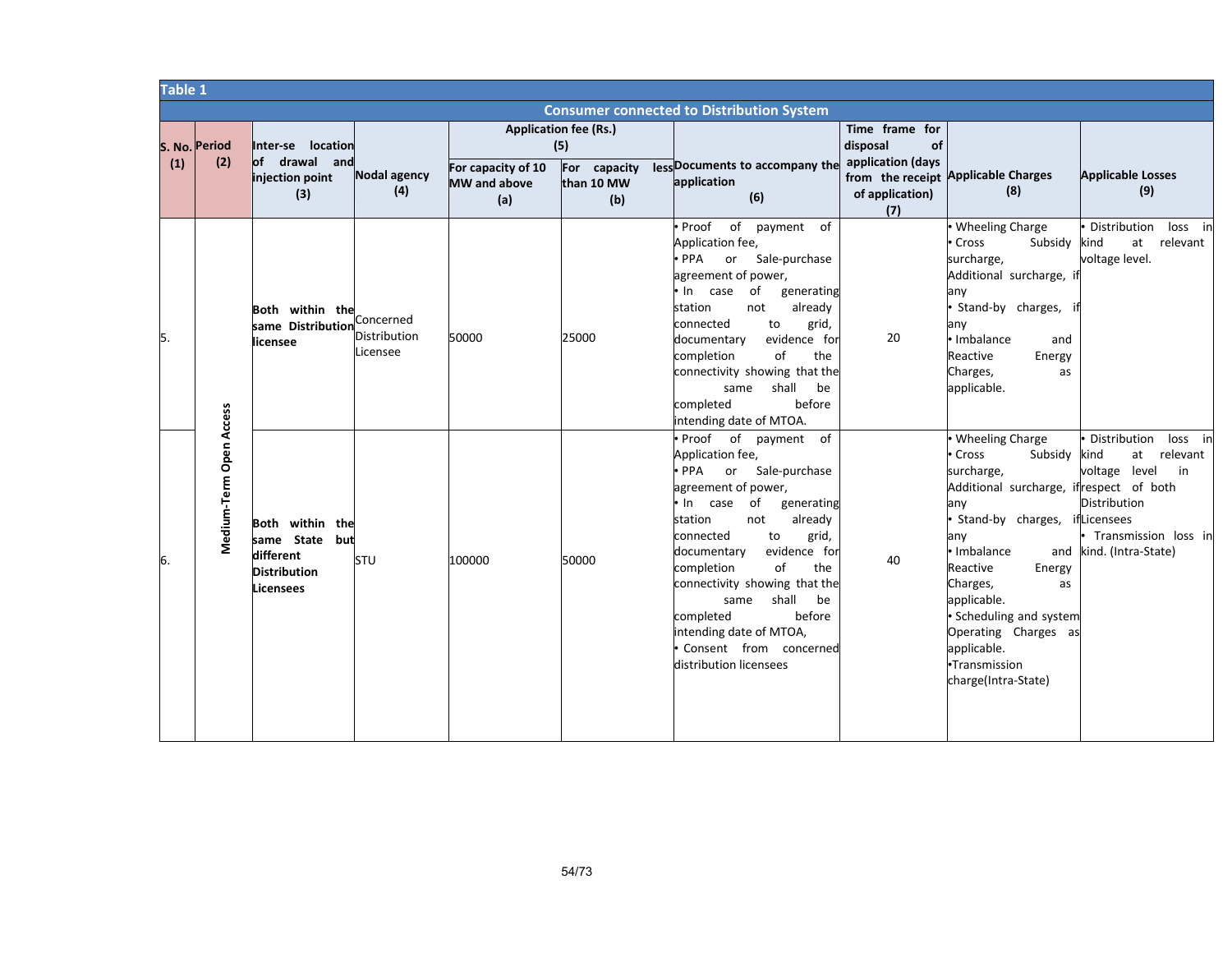|     | Table 1       |                                                  |                     |                              |                                             |                       |                                     |                                               |  |  |
|-----|---------------|--------------------------------------------------|---------------------|------------------------------|---------------------------------------------|-----------------------|-------------------------------------|-----------------------------------------------|--|--|
|     |               | <b>Consumer connected to Distribution System</b> |                     |                              |                                             |                       |                                     |                                               |  |  |
|     |               |                                                  |                     | <b>Application fee (Rs.)</b> |                                             | Time frame for        |                                     |                                               |  |  |
|     | S. No. Period | Inter-se location                                |                     | (5)                          |                                             | disposal<br><b>of</b> |                                     |                                               |  |  |
| (1) | (2)           | of drawal and<br>Nodal agency<br>injection point | For capacity of 10  | For capacity                 | less Documents to accompany the application | (days                 | from the receipt Applicable Charges | <b>Applicable Losses</b>                      |  |  |
|     |               | (4)<br>(3)                                       | <b>MW</b> and above | than 10 MW                   | application                                 | of application)       | (8)                                 | (9)                                           |  |  |
|     |               |                                                  | (a)                 | (b)                          | (6)                                         | (7)                   |                                     |                                               |  |  |
|     |               |                                                  |                     |                              | of payment<br>of<br>Proof                   |                       | • Wheeling Charge                   | Distribution<br>loss in                       |  |  |
|     |               |                                                  |                     |                              | Application fee,                            |                       | Subsidy kind<br>Cross               | at<br>relevant                                |  |  |
|     |               |                                                  |                     |                              | PPA or Sale-purchase                        |                       | surcharge,                          | voltage level.                                |  |  |
|     |               |                                                  |                     |                              | agreement of power,                         |                       |                                     | Additional surcharge, if Transmission Loss in |  |  |
|     |               |                                                  |                     |                              | • In case of<br>generating                  |                       | any                                 | kind. (Intra-State)                           |  |  |
|     |               |                                                  |                     |                              | already<br>station<br>not                   |                       | Stand-by charges, it                |                                               |  |  |
|     |               | Injection point in                               |                     |                              | grid,<br>connected<br>to                    |                       | any                                 |                                               |  |  |
|     |               | the intra- State                                 |                     |                              | evidence for<br>documentary                 |                       | le Imbalance<br>and                 |                                               |  |  |
|     |               | transmission                                     |                     |                              | of<br>completion<br>the                     |                       | Reactive<br>Energy                  |                                               |  |  |
| 7.  |               | system within the STU                            | 100000              | 50000                        | connectivity showing that the               | 40                    | Charges,<br>as                      |                                               |  |  |
|     |               | <b>State</b>                                     |                     |                              | shall<br>be<br>same                         |                       | applicable.                         |                                               |  |  |
|     |               |                                                  |                     |                              | before<br>completed                         |                       | • Scheduling and system             |                                               |  |  |
|     |               |                                                  |                     |                              | intending date of MTOA,                     |                       | Operating                           |                                               |  |  |
|     |               |                                                  |                     |                              | Consent from concerned                      |                       | Charges,<br>as                      |                                               |  |  |
|     |               |                                                  |                     |                              | Distribution licensees                      |                       | applicable.                         |                                               |  |  |
|     |               |                                                  |                     |                              |                                             |                       | • Transmission charge               |                                               |  |  |
|     |               |                                                  |                     |                              |                                             |                       | (Intra-State)                       |                                               |  |  |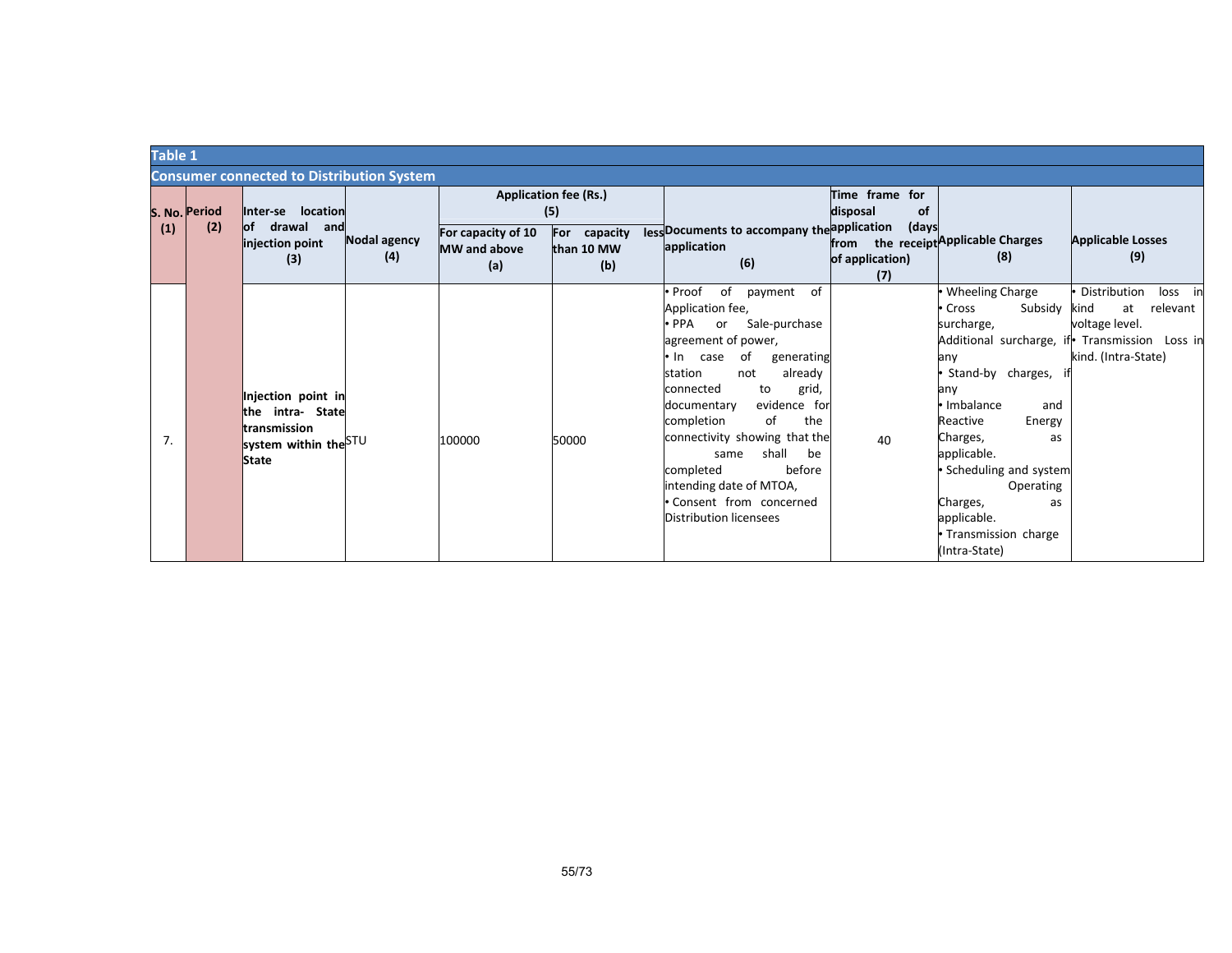|     | Table 1              |                                                              |                            |                                           |                                                                          |                                                                                                                                                                                                                                                                                                                                                                                                                                                                                                                             |                                                                                                   |                                                                                                                                                                                                                                                                                                                                                            |                                                                                                                                         |  |
|-----|----------------------|--------------------------------------------------------------|----------------------------|-------------------------------------------|--------------------------------------------------------------------------|-----------------------------------------------------------------------------------------------------------------------------------------------------------------------------------------------------------------------------------------------------------------------------------------------------------------------------------------------------------------------------------------------------------------------------------------------------------------------------------------------------------------------------|---------------------------------------------------------------------------------------------------|------------------------------------------------------------------------------------------------------------------------------------------------------------------------------------------------------------------------------------------------------------------------------------------------------------------------------------------------------------|-----------------------------------------------------------------------------------------------------------------------------------------|--|
|     |                      | <b>Consumer connected to Distribution System</b>             |                            |                                           |                                                                          |                                                                                                                                                                                                                                                                                                                                                                                                                                                                                                                             |                                                                                                   |                                                                                                                                                                                                                                                                                                                                                            |                                                                                                                                         |  |
| (1) | S. No. Period<br>(2) | Inter-se location<br>of drawal and<br>injection point<br>(3) | <b>Nodal agency</b><br>(4) | For capacity of 10<br>MW and above<br>(a) | <b>Application fee (Rs.)</b><br>(5)<br>For capacity<br>than 10 MW<br>(b) | less Documents to accompany the application (days<br>application<br>(6)                                                                                                                                                                                                                                                                                                                                                                                                                                                     | Time frame for<br>disposal<br>of<br>from the receipt Applicable Charges<br>of application)<br>(7) | (8)                                                                                                                                                                                                                                                                                                                                                        | <b>Applicable Losses</b><br>(9)                                                                                                         |  |
| 8.  |                      | In different<br><b>States</b>                                | <b>CTU</b>                 |                                           | As per CERC Regulation                                                   | of<br>payment of<br>• Proof<br>Application fee,<br>or Sale-purchase<br>$\bullet$ PPA<br>agreement of power,<br>. In case of<br>generating<br>station<br>not<br>already<br>connected<br>to<br>grid,<br>evidence for<br>documentary<br>completion<br>of<br>the<br>connectivity showing that the <sup>As</sup><br>be<br>shall<br>same<br>before<br>completed<br>intending date of MTOA,<br>Consent from concerned<br><b>SLDCs</b><br>and Distribution<br>licensees, as applicable.<br>Any other documents<br>specified by CERC | per<br>Commission's<br>Regulation                                                                 | <b>Wheeling Charges</b><br>Cross<br>Subsidy<br>surcharge,<br>Additional<br>surcharge, if any<br>Stand-by charges,<br>any<br>· Imbalance<br>and<br>Reactive<br>Energy<br>Central <sub>Charges,</sub><br>as<br>applicable.<br>Scheduling and system<br>Operating<br>Charges,<br>as<br>applicable<br>Transmission Charge<br>(Intra-State and Inter<br>State). | Distribution loss in<br>kind<br>at relevant<br>voltage level.<br>· Transmission Loss in<br>kind.<br>(Intra-State<br>ifand Inter State). |  |
| 9.  | Long Term Access     | Both within the Concerned<br>same Distribution<br>licensee   | Distribution<br>Licensee   | 50000                                     | 25000                                                                    | · Proof of payment of<br>Application fee,<br>$\bullet$ PPA<br>or Sale-purchase<br>agreement of power,<br>of<br>• In case<br>generating<br>not<br>already<br>station<br>connected<br>to<br>grid,<br>evidence for <sup>20</sup><br>documentary<br>of<br>completion<br>the<br>connectivity showing that the<br>shall be completed<br>same<br>before intending date of LTA                                                                                                                                                      |                                                                                                   | <b>Wheeling Charge</b><br>Subsidy kind<br>Cross<br>surcharge,<br>Additional surcharge, if<br>any<br>Stand-by charges,<br>any<br>· Imbalance<br>and<br>Reactive<br>Energy<br>Charges,<br>as<br>applicable.                                                                                                                                                  | Distribution<br>loss in<br>at relevant<br>voltage level.                                                                                |  |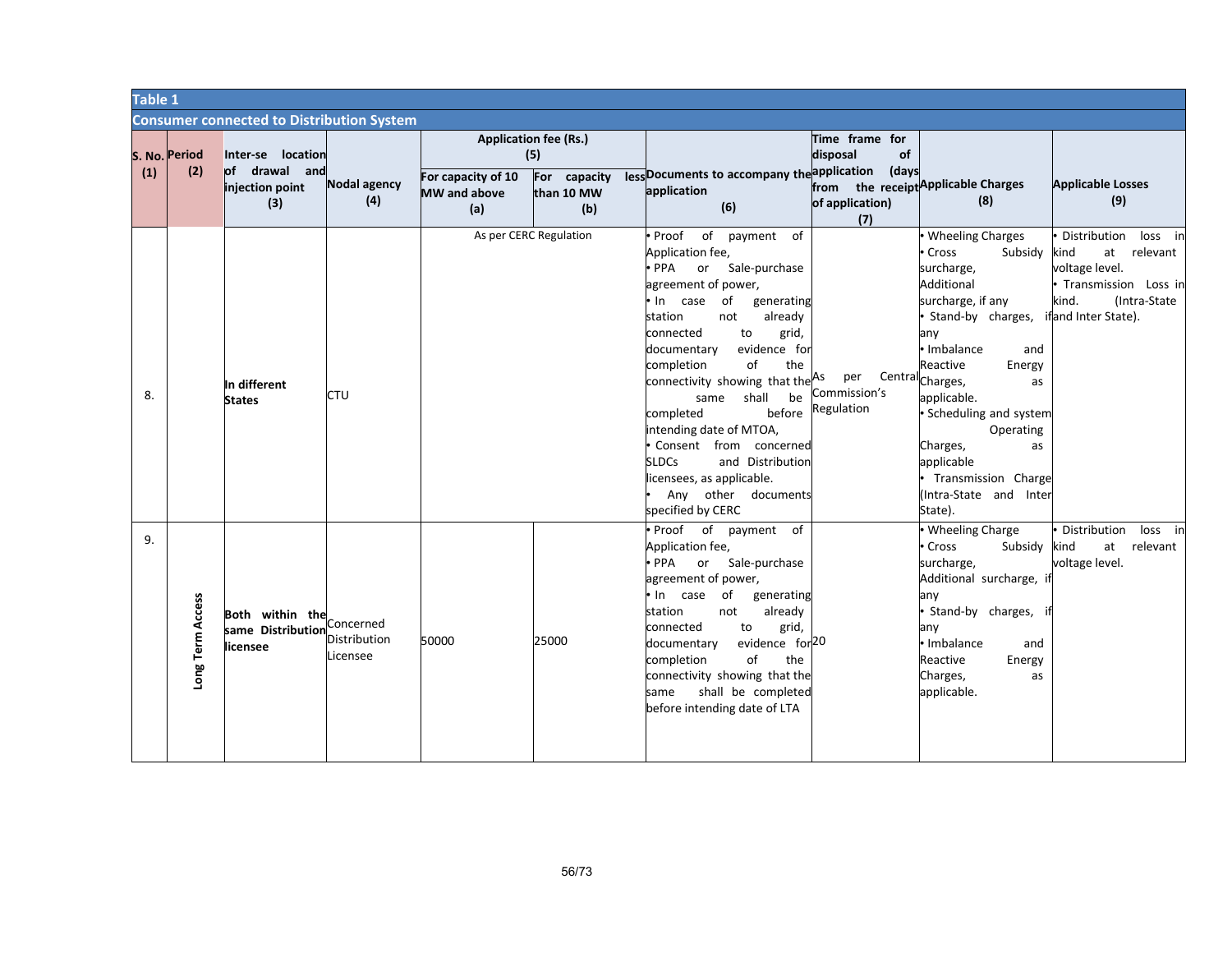| <b>Table 1</b> |     |                      |                                                                                                 |                     |                                                  |                                                                          |                                                                                                                                                                                                                                                                                                                                                                                                                                            |                                                                                                                                                                           |                                                                                                                                                                                                                                                                                                     |                                                                                                                                                                            |
|----------------|-----|----------------------|-------------------------------------------------------------------------------------------------|---------------------|--------------------------------------------------|--------------------------------------------------------------------------|--------------------------------------------------------------------------------------------------------------------------------------------------------------------------------------------------------------------------------------------------------------------------------------------------------------------------------------------------------------------------------------------------------------------------------------------|---------------------------------------------------------------------------------------------------------------------------------------------------------------------------|-----------------------------------------------------------------------------------------------------------------------------------------------------------------------------------------------------------------------------------------------------------------------------------------------------|----------------------------------------------------------------------------------------------------------------------------------------------------------------------------|
|                |     |                      | <b>Consumer connected to Distribution System</b>                                                |                     |                                                  |                                                                          |                                                                                                                                                                                                                                                                                                                                                                                                                                            |                                                                                                                                                                           |                                                                                                                                                                                                                                                                                                     |                                                                                                                                                                            |
|                | (1) | S. No. Period<br>(2) | Inter-se location<br>lof drawal andı<br>injection point<br>(3)                                  | Nodal agency<br>(4) | For capacity of 10<br><b>MW</b> and above<br>(a) | <b>Application fee (Rs.)</b><br>(5)<br>For capacity<br>than 10 MW<br>(b) | lessDocuments to accompany the application (days<br>application<br>(6)                                                                                                                                                                                                                                                                                                                                                                     | Time frame for<br>of<br>disposal<br>of application)<br>(7)                                                                                                                | from the receipt Applicable Charges<br>(8)                                                                                                                                                                                                                                                          | <b>Applicable Losses</b><br>(9)                                                                                                                                            |
|                | 10. |                      | Both within the<br>same State but<br>different<br><b>Distribution</b><br>Licensees              | STU                 | 100000                                           | 50000                                                                    | Proof of payment of<br>Application fee,<br>or Sale-purchase<br>PPA ·<br>agreement of power,<br>In case of<br>generating<br>already<br>station<br>not<br>connected<br>to<br>grid,<br>evidence for<br>documentary<br>the<br>completion<br>οf<br>connectivity showing that the<br>same shall<br>be<br>completed<br>before<br>intending date of LTA,<br>Consent from concerned<br>distribution licensees                                       | 120 days where<br>augmentation<br>transmission<br>system is<br>not<br>required<br>150<br>days,<br>where<br>augmentation<br>transmission<br>nf<br>system<br>is<br>equired. | Wheeling Charge<br>Cross<br>Subsidy<br>surcharge,<br>Additional<br>surcharge, if any<br>Stand-by charges,<br>any<br>Imbalance<br>Reactive<br>Energy<br>Charges,<br>as<br>applicable.<br>· Scheduling and system<br>Operating<br>Charges<br>as<br>applicable.<br>Transmission<br>charge(Intra-State) | Distribution<br>loss in<br>at relevant<br>kind<br>voltage level<br>in<br>respect of both<br>Distribution<br>ifLicensees<br>Transmission loss in<br>and kind. (Intra-State) |
|                | 11. |                      | Injection point in<br>the intra- State<br>transmission<br>system within the STU<br><b>State</b> |                     | 100000                                           | 50000                                                                    | Proof of payment of<br>Application fee,<br>Sale-purchase<br>$\bullet$ PPA<br>or<br>agreement of power,<br>generatingOf<br>of<br>In case<br>already<br>station<br>not<br>grid,<br>connected<br>to<br>evidence for<br>documentary<br>of<br>the<br>completion<br>connectivity showing that the augmentation<br>shall<br>be<br>same<br>before system<br>completed<br>intending date of LTA,<br>Consent from concerned<br>Distribution licensee | 120 days wheresurcharge,<br>augmentation<br>transmissionany<br>system is<br>required.<br>150<br>days,<br>where<br>transmission applicable.<br>of<br>is<br>required.       | • Wheeling Charge<br>Cross<br>Subsidy<br>not. Stand-by charges, if<br>any<br>· Imbalance<br>and<br>Reactive<br>Energy<br>Charges,<br>as<br>· Scheduling<br>and<br>system<br>Operating<br>Charges,<br>as<br>applicable.<br>• Transmission charge<br>(Intra-State)                                    | Distribution<br>loss in<br>at relevant<br>kind<br>voltage level.<br>Additional surcharge, if Transmission Loss in<br>kind. (Intra-State)                                   |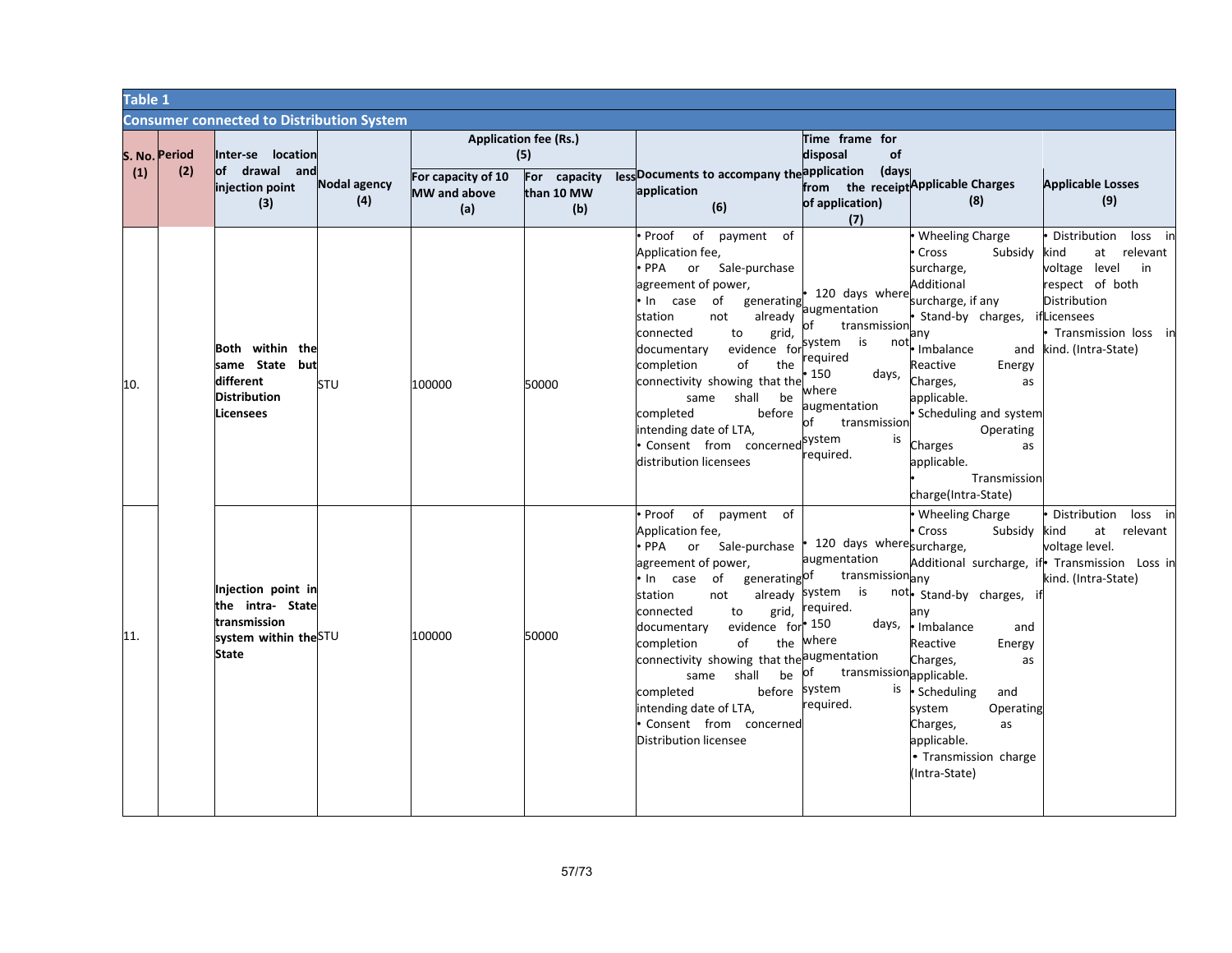|     | Table 1       |                                         |                     |                                                  |                                     |                                                                                                                                                                                                                                                                                                                                                                                                                                                        |                                              |                                                                                                                                                                                                                                                                                                                                                   |                                                                                                                                    |  |  |
|-----|---------------|-----------------------------------------|---------------------|--------------------------------------------------|-------------------------------------|--------------------------------------------------------------------------------------------------------------------------------------------------------------------------------------------------------------------------------------------------------------------------------------------------------------------------------------------------------------------------------------------------------------------------------------------------------|----------------------------------------------|---------------------------------------------------------------------------------------------------------------------------------------------------------------------------------------------------------------------------------------------------------------------------------------------------------------------------------------------------|------------------------------------------------------------------------------------------------------------------------------------|--|--|
|     |               |                                         |                     |                                                  |                                     | <b>Consumer connected to Distribution System</b>                                                                                                                                                                                                                                                                                                                                                                                                       |                                              |                                                                                                                                                                                                                                                                                                                                                   |                                                                                                                                    |  |  |
|     | S. No. Period | location<br>Inter-se                    |                     |                                                  | <b>Application fee (Rs.)</b><br>(5) |                                                                                                                                                                                                                                                                                                                                                                                                                                                        | Time frame for<br>of<br>disposal             |                                                                                                                                                                                                                                                                                                                                                   |                                                                                                                                    |  |  |
| (1) | (2)           | of drawal and<br>injection point<br>(3) | Nodal agency<br>(4) | For capacity of 10<br><b>MW</b> and above<br>(a) | For capacity<br>than 10 MW<br>(b)   | less Documents to accompany the application<br>application<br>(6)                                                                                                                                                                                                                                                                                                                                                                                      | (days<br>of application)<br>(7)              | from the receipt Applicable Charges<br>(8)                                                                                                                                                                                                                                                                                                        | <b>Applicable Losses</b><br>(9)                                                                                                    |  |  |
| 12. |               | In different<br><b>States</b>           | <b>CTU</b>          |                                                  | As per CERC Regulation              | • Proof of<br>of<br>payment<br>Application fee,<br>Sale-purchase<br>∙ PPA or<br>agreement of power,<br>generating<br>• In case of<br>already<br>station<br>not<br>to<br>connected<br>grid,<br>documentary evidence for<br>completion<br>of<br>the<br>connectivity showing that<br>shall<br>the<br>same<br>be<br>before<br>completed<br>intending date of LTA,<br>Consent from concerned<br><b>SLDCs</b><br>and Distribution<br>licensees as applicable | As per Central<br>Commission's<br>Regulation | • Wheeling Charges<br>• Cross<br>Subsidy<br>surcharge,<br>Additional<br>surcharge, if any<br>• Stand-by charges, if<br>any<br>· Imbalance<br>and<br>Reactive<br>Energy<br>Charges,<br>as<br>applicable.<br>Scheduling<br>and<br>system<br>Operating<br>Charges,<br>as<br>applicable<br>• Transmission Charge<br>(Intra-State and Inter<br>State). | Distribution loss in<br>kind at relevant<br>voltage level.<br>· Transmission Loss in<br>kind.<br>(Intra-State<br>and Inter State). |  |  |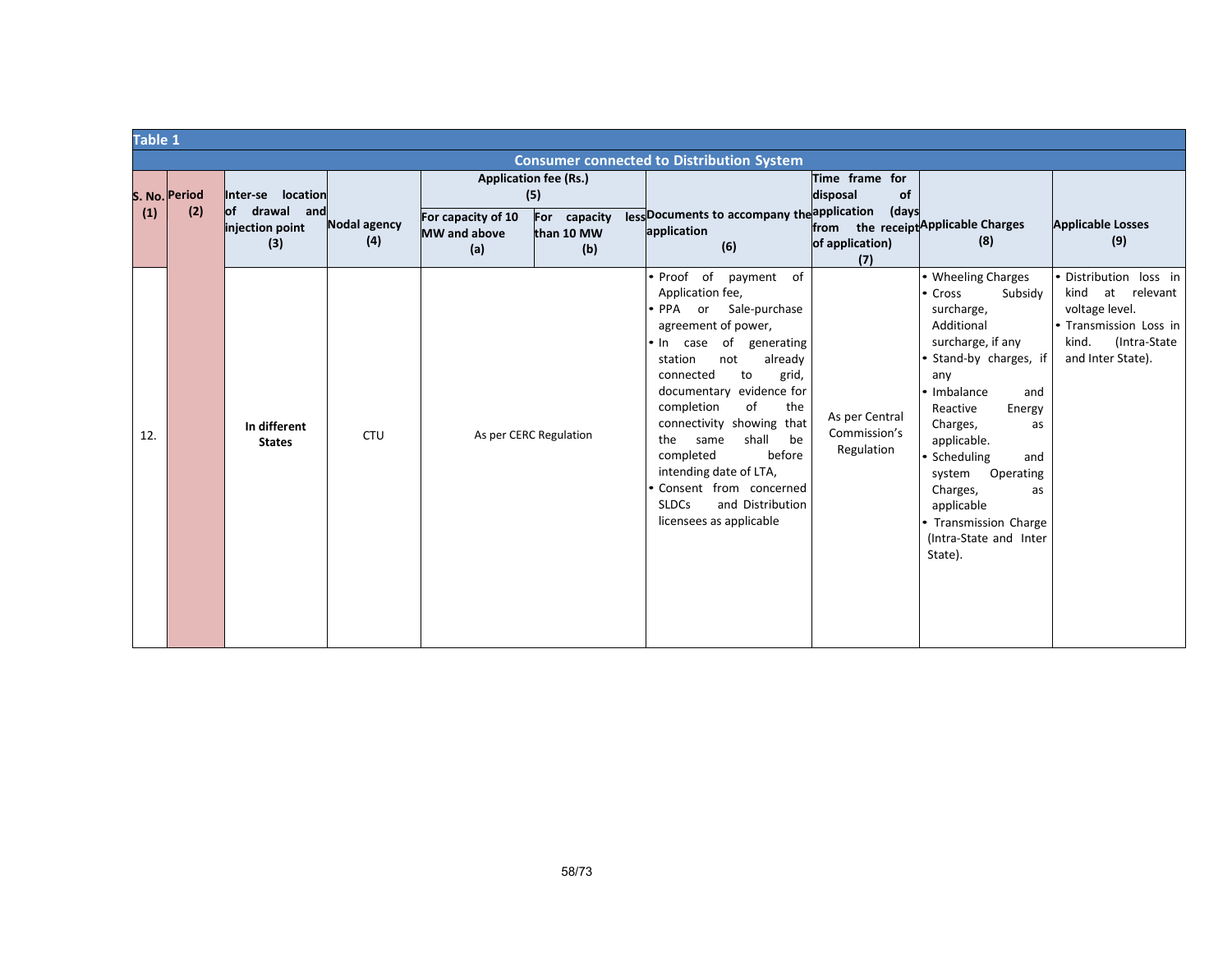|     | Table 2                |                                                                                     |                            |                                                  |                                                                                                      |                                                                                                       |                                                                                                                              |                                                                                                                                                                                                                                                                                                                                                                                |                                                                                                                     |  |  |
|-----|------------------------|-------------------------------------------------------------------------------------|----------------------------|--------------------------------------------------|------------------------------------------------------------------------------------------------------|-------------------------------------------------------------------------------------------------------|------------------------------------------------------------------------------------------------------------------------------|--------------------------------------------------------------------------------------------------------------------------------------------------------------------------------------------------------------------------------------------------------------------------------------------------------------------------------------------------------------------------------|---------------------------------------------------------------------------------------------------------------------|--|--|
|     |                        | <b>Consumer connected to intra-State Transmission System</b>                        |                            |                                                  |                                                                                                      |                                                                                                       |                                                                                                                              |                                                                                                                                                                                                                                                                                                                                                                                |                                                                                                                     |  |  |
| (1) | S. No. Period<br>(2)   | Inter-se location<br>of drawal and<br>injection point<br>(3)                        | <b>Nodal agency</b><br>(4) | For capacity of 10<br><b>MW</b> and above<br>(a) | <b>Application fee (Rs.)</b><br>(5)<br>For capacity less than the application<br><b>10 MW</b><br>(b) | Documents to accompany<br>(6)                                                                         | Time frame for<br>disposal<br>of<br>application<br>(days<br>from the receipt of Applicable Charges<br>application)<br>(7)    | (8)                                                                                                                                                                                                                                                                                                                                                                            | <b>Applicable Losses</b><br>(9)                                                                                     |  |  |
| 1.  | Short-Term Open Access | Both within the<br>same State<br>(in<br>the intra- State<br>transmission<br>system) | <b>SLDC</b>                | 5000                                             | 5000                                                                                                 | Proof of payment of<br>Application fee.                                                               | 7 working days in<br>case STOA applied for<br>first time.<br>3 working days on<br><b>STOA</b><br>subsequent<br>applications. | · Imbalance<br>and<br>Reactive<br>Energy<br>Charges,<br>as<br>applicable.<br>· Scheduling and system<br>Operating Charges, as<br>applicable<br>• Transmission Charge<br>(Intra-State),<br>Wheeling<br>Charge, if<br>(ie. If<br>applicable<br>charge being<br>ixed<br>consumer<br>oaid<br>by<br>could be attributed to<br>wheeling/<br>distribution<br>network<br>related cost) | Transmission Loss in<br>cind. (Intra-State).                                                                        |  |  |
| 2.  |                        | Injection point in<br>distribution<br>the<br>system within theSLDC<br><b>State</b>  |                            | 5000                                             | 5000                                                                                                 | Proof of payment of<br>Application fee,<br>from<br>Consent<br>Distribution.<br>concerned<br>licensee. | 7 working days in<br>case STOA applied for<br>first time.<br>3 working days on<br>subsequent<br><b>STOA</b><br>applications. | • Wheeling<br>Charges,<br>as applicable.<br>· Imbalance<br>and<br>Reactive<br>Energy<br>Charges,<br>as<br>applicable.<br>Scheduling and system<br>Operating<br>Charges,<br>as<br>applicable<br>• Transmission Charge<br>(Intra-State).                                                                                                                                         | Distribution<br>loss in<br>relevant<br>kind<br>at<br>voltage level.<br>Transmission Loss in<br>kind. (Intra-State). |  |  |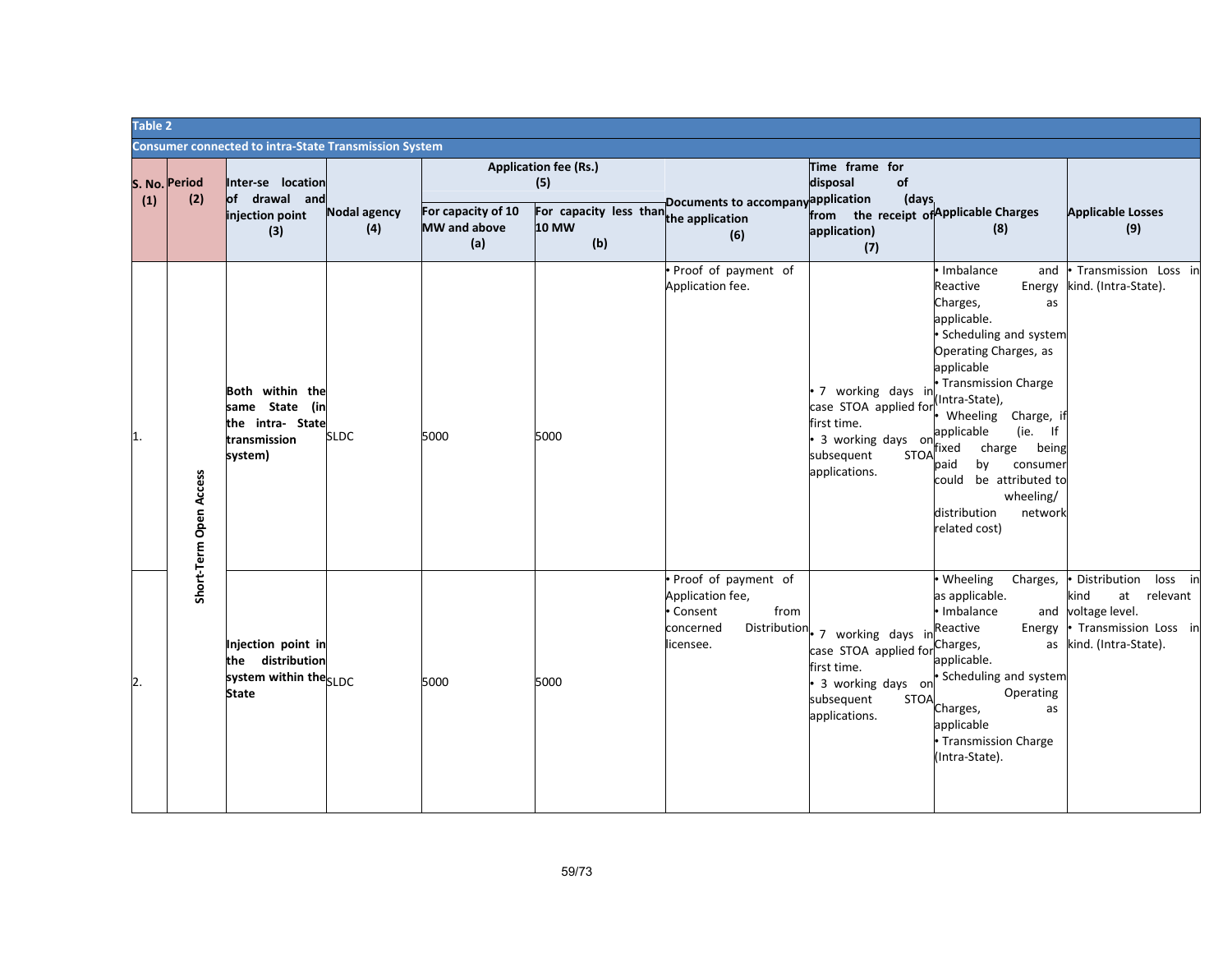|     | Table 2                 |                                                                                  |                                                                          |                                                  |                                                                                               |                                                                                                                                                                                                                                                                                                                                                                              |                                                   |                    |                                                                                                                                                                                                                                                                                                                                                                                   |                                                                                                                                                                                        |
|-----|-------------------------|----------------------------------------------------------------------------------|--------------------------------------------------------------------------|--------------------------------------------------|-----------------------------------------------------------------------------------------------|------------------------------------------------------------------------------------------------------------------------------------------------------------------------------------------------------------------------------------------------------------------------------------------------------------------------------------------------------------------------------|---------------------------------------------------|--------------------|-----------------------------------------------------------------------------------------------------------------------------------------------------------------------------------------------------------------------------------------------------------------------------------------------------------------------------------------------------------------------------------|----------------------------------------------------------------------------------------------------------------------------------------------------------------------------------------|
|     |                         | <b>Consumer connected to intra-State Transmission System</b>                     |                                                                          |                                                  |                                                                                               |                                                                                                                                                                                                                                                                                                                                                                              |                                                   |                    |                                                                                                                                                                                                                                                                                                                                                                                   |                                                                                                                                                                                        |
| (1) | S. No. Period<br>(2)    | Inter-se location<br>of drawal and<br>injection point<br>(3)                     | <b>Nodal agency</b><br>(4)                                               | For capacity of 10<br><b>MW</b> and above<br>(a) | <b>Application fee (Rs.)</b><br>(5)<br>For capacity less than the application<br>10 MW<br>(b) | Documents to accompanyapplication<br>(6)                                                                                                                                                                                                                                                                                                                                     | Time frame for<br>disposal<br>application)<br>(7) | <b>of</b><br>(days | from the receipt of Applicable Charges<br>(8)                                                                                                                                                                                                                                                                                                                                     | <b>Applicable Losses</b><br>(9)                                                                                                                                                        |
| 3.  |                         | In different<br><b>States</b>                                                    | <b>RLDC</b><br>of<br>the<br>where<br>region<br>consumer<br>i٢<br>located | As per CERC<br>Regulation                        |                                                                                               | As per CERC Regulation • Proof of payment of<br>Application fee,<br>from<br>• Consent<br>SLDCs and<br>concerned<br>Distribution<br>licensee<br>as applicable.<br>• Any other<br>documents<br>specified by CERC.                                                                                                                                                              | per<br>As<br>Commission's<br>Regulation           |                    | Imbalance<br>and<br>Reactive<br>Energy<br>Charges,<br>applicable.<br>Operating kind.<br>Charges,<br>applicable.<br>Transmission Charge<br>(Intra-State<br>and<br>Centralinter-State).<br>Wheeling<br>Charge, it<br>applicable<br>(ie. If<br>fixed<br>charge being<br>paid<br>by<br>consumer<br>be attributed to<br>could<br>wheeling/<br>distribution<br>network<br>related cost) | Distribution<br>loss in<br>relevant<br>kind<br>at<br>as voltage level,<br>if<br>applicable.<br>• Scheduling and system • Transmission Loss in<br>(Intra-State)<br>as and Inter State). |
| 4.  | Medium-Term Open Access | Both within the<br>same State (in<br>the intra- State<br>transmission<br>system) | STU                                                                      | 100000                                           | 50000                                                                                         | . Proof of payment of<br>Application fee,<br>· PPA or Sale-purchase<br>agreement of power,<br>· In case of generating<br>or consumer<br>station<br>not already connected to <sub>20</sub><br>grid,<br>documentary<br>evidence<br>for<br>of the<br>completion<br>connectivity<br>showing<br>that the same shall be<br>completed<br>before<br>intending<br>date<br>of<br>MTOA. |                                                   |                    | Imbalance<br>and<br>Reactive<br>Energy<br>Charges, as applicable.<br>· Scheduling and system<br>Operating Charges, as<br>applicable<br>Transmission Charge<br>(Intra-State).<br>Wheeling Charge, it<br>applicable (ie. If fixed<br>charge being paid<br>by<br>consumer could<br>be<br>attributed to wheeling/<br>distribution<br>network<br>related cost)                         | Transmission Loss ir<br>kind. (Intra-State).                                                                                                                                           |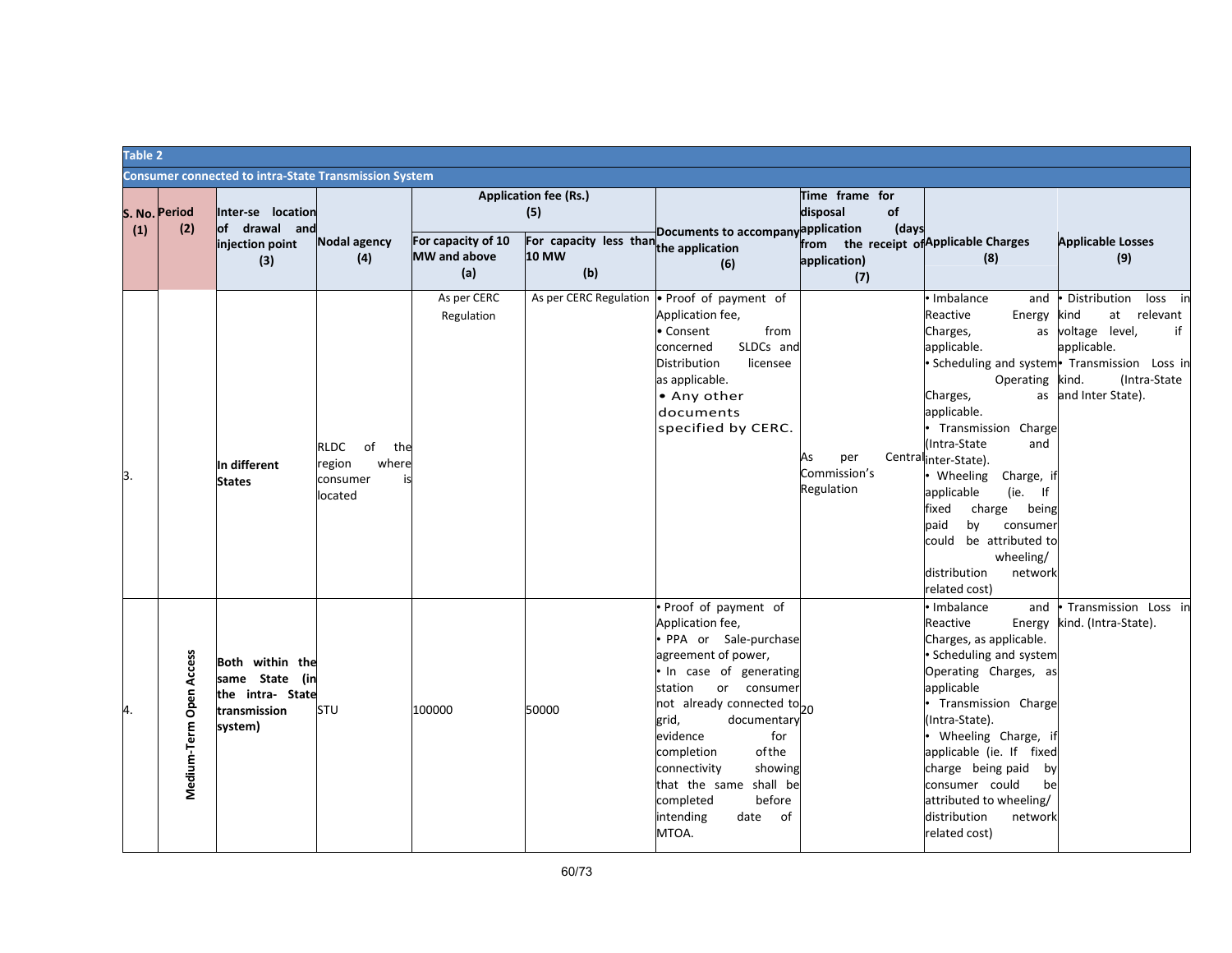| Table 2 |                      |                                                                                 |                            |                                                  |                                                               |                                                                                                                                                                                                                                                                                                                                                                                                                                           |                                                               |                                                                                                                                                                                                                                          |                                                                                                                                                                                                |
|---------|----------------------|---------------------------------------------------------------------------------|----------------------------|--------------------------------------------------|---------------------------------------------------------------|-------------------------------------------------------------------------------------------------------------------------------------------------------------------------------------------------------------------------------------------------------------------------------------------------------------------------------------------------------------------------------------------------------------------------------------------|---------------------------------------------------------------|------------------------------------------------------------------------------------------------------------------------------------------------------------------------------------------------------------------------------------------|------------------------------------------------------------------------------------------------------------------------------------------------------------------------------------------------|
|         |                      | <b>Consumer connected to intra-State Transmission System</b>                    |                            |                                                  |                                                               |                                                                                                                                                                                                                                                                                                                                                                                                                                           |                                                               |                                                                                                                                                                                                                                          |                                                                                                                                                                                                |
| (1)     | S. No. Period<br>(2) | Inter-se location<br>of drawal and                                              |                            |                                                  | <b>Application fee (Rs.)</b><br>(5)                           | Documents to accompany application                                                                                                                                                                                                                                                                                                                                                                                                        | Time frame for<br>disposal<br>of<br>(days                     |                                                                                                                                                                                                                                          |                                                                                                                                                                                                |
|         |                      | injection point<br>(3)                                                          | <b>Nodal agency</b><br>(4) | For capacity of 10<br><b>MW</b> and above<br>(a) | For capacity less than the application<br><b>10 MW</b><br>(b) | (6)                                                                                                                                                                                                                                                                                                                                                                                                                                       | from the receipt of Applicable Charges<br>application)<br>(7) | (8)                                                                                                                                                                                                                                      | <b>Applicable Losses</b><br>(9)                                                                                                                                                                |
|         |                      |                                                                                 |                            |                                                  |                                                               |                                                                                                                                                                                                                                                                                                                                                                                                                                           |                                                               |                                                                                                                                                                                                                                          |                                                                                                                                                                                                |
| 5.      |                      | Injection point in<br>the distribution<br>system within the STU<br><b>State</b> |                            | 100000                                           | 50000                                                         | Proof of payment of<br>Application fee,<br>· PPA or Sale-purchase<br>agreement of power,<br>. In case of generating<br>or consumer<br>station<br>not already connected to<br>grid,<br>documentary<br>evidence<br>for<br>of the<br>completion<br>showing <sup>20</sup><br>connectivity<br>that the same shall be<br>completed<br>before<br>intending<br>date<br>of<br>MTOA,<br>from<br>• Consent<br>Distribution<br>concerned<br>licensee. |                                                               | • Wheeling<br>Charges,<br>as applicable,<br>· Imbalance<br>and<br>Reactive<br>Energy<br>Charges,<br>as<br>applicable.<br>• Scheduling and system<br>Operating<br>Charges,<br>as<br>applicable<br>• Transmission Charge<br>(Intra-State). | Distribution<br>loss in<br>relevant<br>kind<br>at<br>voltage level.<br>· Transmission Loss in<br>kind. (Intra-State).                                                                          |
| 6.      |                      | In different<br><b>States</b>                                                   | CTU                        | As per CERC<br>Regulation                        |                                                               | As per CERC Regulation . Proof of payment of<br>Application fee,<br>PPA or Sale-purchase <sub>As</sub><br>agreement of power,<br>In case of generating Regulation<br>or consumer<br>station<br>not already connected                                                                                                                                                                                                                      | per<br>Commission's                                           | · Imbalance<br>and<br>Reactive<br>Energy<br>Central Charges,<br>applicable.<br>Operating<br>Charges,                                                                                                                                     | Distribution<br>loss in<br>relevant<br>kind<br>at<br>as voltage level,<br>if<br>applicable.<br>· Scheduling and system · Transmission Loss in<br>(Intra-State<br>kind.<br>as and Inter State). |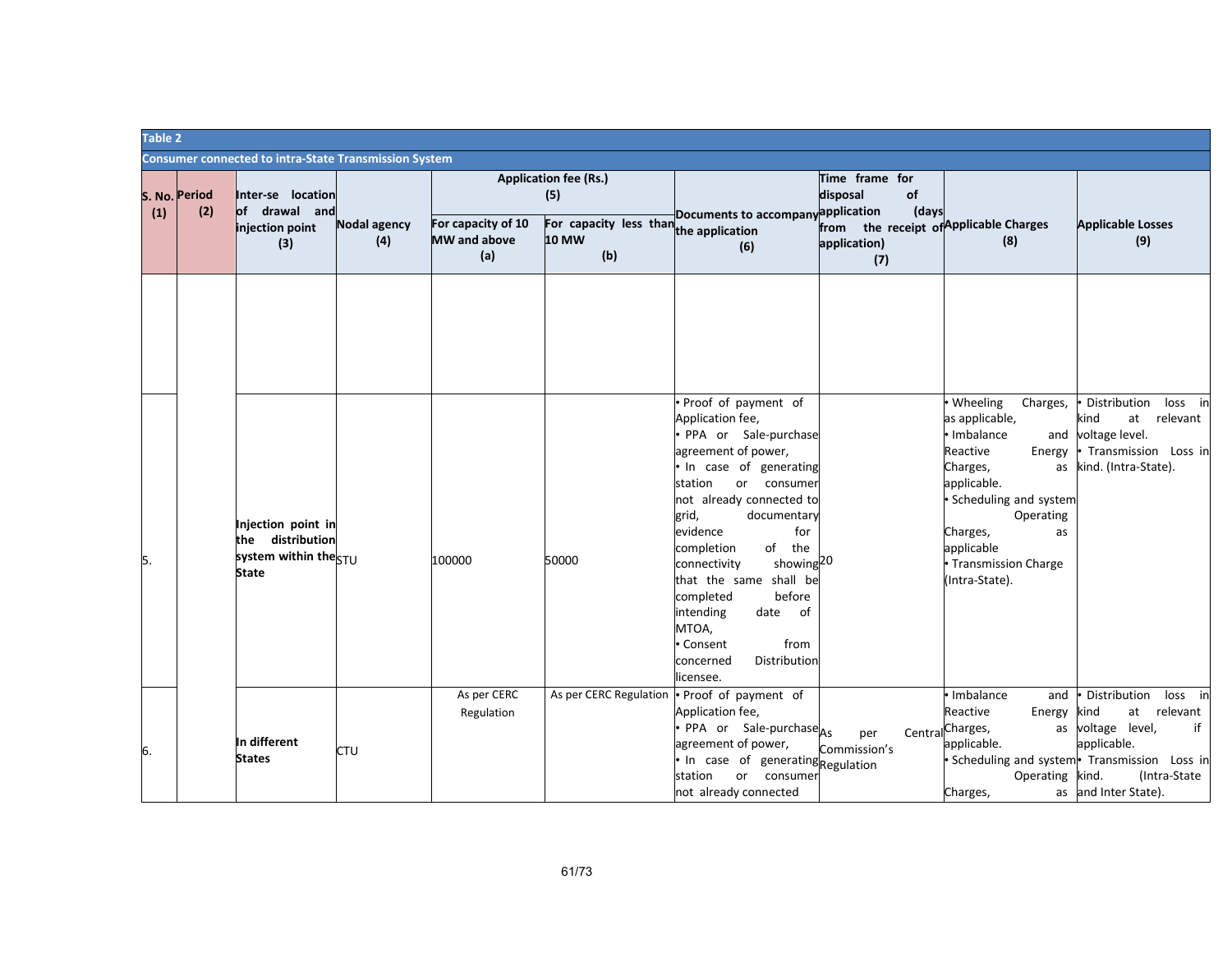| Table 2 |                      |                                                                                  |                            |                                           |                                                                                                      |                                                                                                                                                                                                                                                                                                                                                                               |                                                                                                                                                                 |                                                                                                                                                                                                                                                                                                                                                                                                                   |                                              |  |  |
|---------|----------------------|----------------------------------------------------------------------------------|----------------------------|-------------------------------------------|------------------------------------------------------------------------------------------------------|-------------------------------------------------------------------------------------------------------------------------------------------------------------------------------------------------------------------------------------------------------------------------------------------------------------------------------------------------------------------------------|-----------------------------------------------------------------------------------------------------------------------------------------------------------------|-------------------------------------------------------------------------------------------------------------------------------------------------------------------------------------------------------------------------------------------------------------------------------------------------------------------------------------------------------------------------------------------------------------------|----------------------------------------------|--|--|
|         |                      | <b>Consumer connected to intra-State Transmission System</b>                     |                            |                                           |                                                                                                      |                                                                                                                                                                                                                                                                                                                                                                               |                                                                                                                                                                 |                                                                                                                                                                                                                                                                                                                                                                                                                   |                                              |  |  |
| (1)     | S. No. Period<br>(2) | Inter-se location<br>of drawal and<br>injection point<br>(3)                     | <b>Nodal agency</b><br>(4) | For capacity of 10<br>MW and above<br>(a) | <b>Application fee (Rs.)</b><br>(5)<br>For capacity less than the application<br><b>10 MW</b><br>(b) | Documents to accompanyapplication<br>(6)                                                                                                                                                                                                                                                                                                                                      | Time frame for<br>disposal<br>of<br>(days<br>from the receipt of Applicable Charges<br>application)<br>(7)                                                      | (8)                                                                                                                                                                                                                                                                                                                                                                                                               | <b>Applicable Losses</b><br>(9)              |  |  |
|         |                      |                                                                                  |                            |                                           |                                                                                                      | to grid, documentary<br>evidence<br>for<br>completion<br>of the<br>connectivity showing<br>that the same shall be<br>completed<br>before<br>intending<br>date of<br>MTOA,<br>Consent<br>from<br>concerned<br>SLDCs and<br>Distribution<br>licensee, as<br>applicable.<br>Any other document<br>specified by CERC.                                                             |                                                                                                                                                                 | applicable.<br>Transmission Charge<br>Intra-State<br>and<br>inter-State).<br>Wheeling<br>Charge, it<br>applicable<br>(ie. If<br>fixed<br>charge<br>being<br>paid<br>by<br>consumer<br>be attributed to<br>could<br>wheeling/<br>distribution<br>network<br>related cost)                                                                                                                                          |                                              |  |  |
| 7.      | -Term Access<br>Long | Both within the<br>same State (in<br>the intra- State<br>transmission<br>system) | STU                        | 200000                                    | 100000                                                                                               | Proof of payment of<br>Application fee,<br>Bank Guarantee,<br>PPA or Sale-purchase<br>agreement of power,<br>In case of generating<br>or consumer<br>station<br>not already connected to augmentation<br>grid,<br>evidence<br>for<br>completion<br>of the<br>connectivity<br>that the same shall be <sup>laugmentation</sup><br>before<br>completed<br>intending date of LTA. | days<br>120<br>of<br>documentarytransmission<br>is<br>system<br>not<br>required.<br>showing <sup>•</sup> 150 days,<br>of<br>transmission<br>system is required. | • Imbalance<br>and<br>Reactive<br>Energy<br>Charges,<br>as<br>applicable.<br>· Scheduling and system<br>Operating<br>where <sub>Charges</sub> ,<br>as<br>applicable<br>• Transmission Charge<br>(Intra-State).<br>Wheeling Charge, if<br>whereapplicable<br>$(ie.$ If<br>fixed<br>charge<br>being<br>paid<br>by<br>consumer<br>be attributed to<br>could<br>wheeling/<br>distribution<br>network<br>related cost) | Transmission Loss in<br>kind. (Intra-State). |  |  |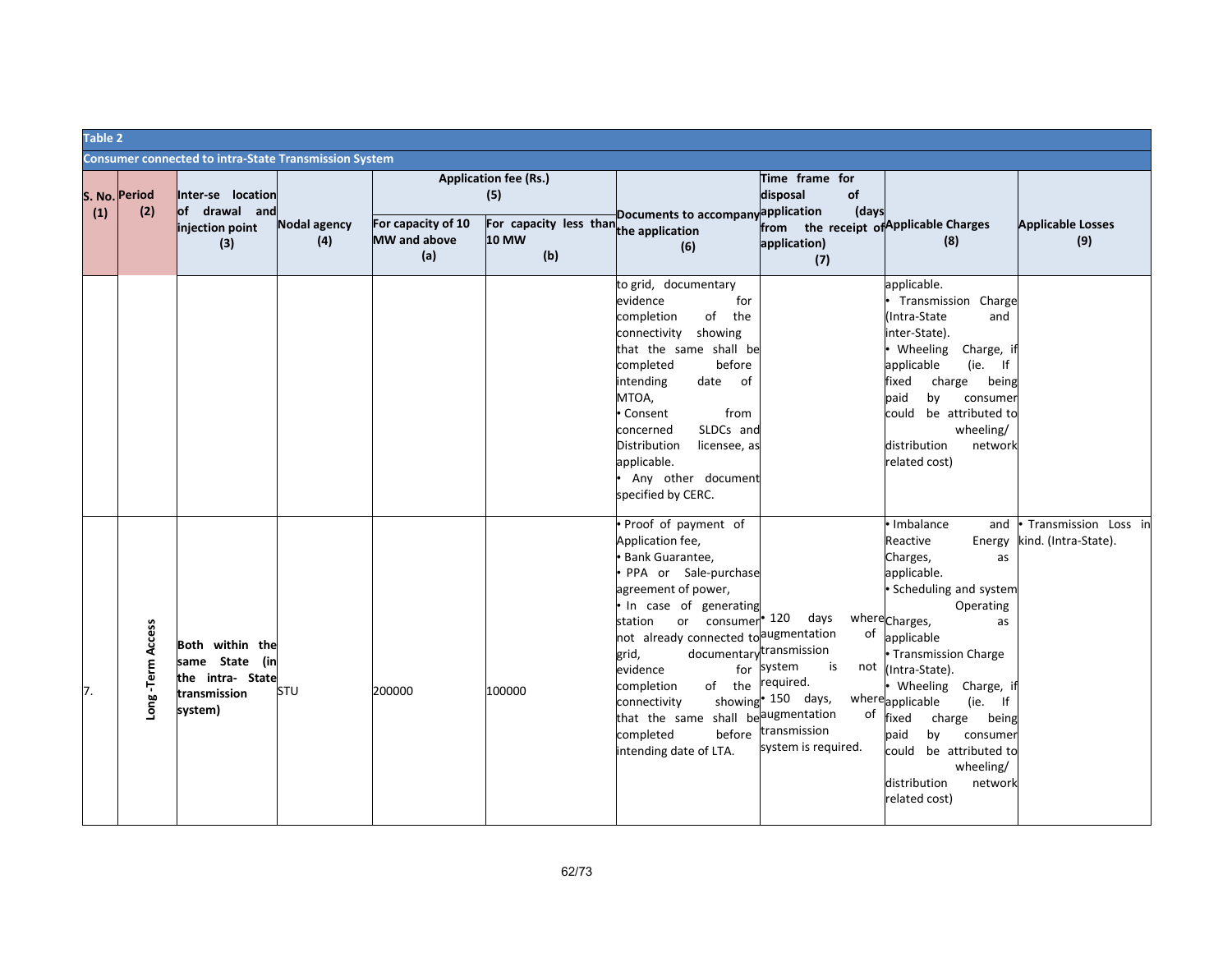|    | Table 2 |                      |                                                                                               |                     |                                                  |                                                               |                                                                                                                                                                                                                                                                                                                                                                                                                                                             |                                                                                                       |                                                                                                                                                                                                                                                                         |                                                                                                                                 |  |  |
|----|---------|----------------------|-----------------------------------------------------------------------------------------------|---------------------|--------------------------------------------------|---------------------------------------------------------------|-------------------------------------------------------------------------------------------------------------------------------------------------------------------------------------------------------------------------------------------------------------------------------------------------------------------------------------------------------------------------------------------------------------------------------------------------------------|-------------------------------------------------------------------------------------------------------|-------------------------------------------------------------------------------------------------------------------------------------------------------------------------------------------------------------------------------------------------------------------------|---------------------------------------------------------------------------------------------------------------------------------|--|--|
|    |         |                      | <b>Consumer connected to intra-State Transmission System</b>                                  |                     |                                                  |                                                               |                                                                                                                                                                                                                                                                                                                                                                                                                                                             |                                                                                                       |                                                                                                                                                                                                                                                                         |                                                                                                                                 |  |  |
|    |         | S. No. Period<br>(2) | Inter-se location<br>of drawal and                                                            |                     |                                                  | <b>Application fee (Rs.)</b><br>(5)                           |                                                                                                                                                                                                                                                                                                                                                                                                                                                             | Time frame for<br>disposal<br><b>of</b><br>(days                                                      |                                                                                                                                                                                                                                                                         |                                                                                                                                 |  |  |
|    | (1)     |                      | injection point<br>(3)                                                                        | Nodal agency<br>(4) | For capacity of 10<br><b>MW</b> and above<br>(a) | For capacity less than the application<br><b>10 MW</b><br>(b) | Documents to accompanyapplication<br>(6)                                                                                                                                                                                                                                                                                                                                                                                                                    | from the receipt of Applicable Charges<br>application)<br>(7)                                         | (8)                                                                                                                                                                                                                                                                     | <b>Applicable Losses</b><br>(9)                                                                                                 |  |  |
| 8. |         |                      | Injection point in<br>distribution<br>the<br>system within the <sub>STU</sub><br><b>State</b> |                     | 200000                                           | 100000                                                        | • Proof of payment of<br>Application fee,<br>· Bank Guarantee,<br>· PPA or Sale-purchase<br>agreement of power,<br>. In case of generating. 120<br>station<br>or consumeraugmentation<br>not already connected totransmission<br>grid,<br>documentarysystem<br>evidence<br>completion<br>of the<br>connectivity<br>that the same shall betransmission<br>completed<br>intending date of LTA,<br>• Consent<br>from<br>Distribution<br>concerned<br>licensee. | days<br>is<br>for required.<br>$\cdot$ 150 days,<br>showingaugmentation<br>before system is required. | • Wheeling<br>Charges,<br>as applicable,<br>• Imbalance<br>Reactive<br>Energy<br>Charges,<br>where <sup>applicable.</sup><br>of • Scheduling and system<br>Operating<br>not Charges,<br>as<br>applicable<br>where <sup>•</sup> Transmission Charge<br>of (Intra-State). | Distribution<br>loss<br>in<br>relevant<br>at<br>kind<br>and voltage level.<br>• Transmission Loss in<br>as kind. (Intra-State). |  |  |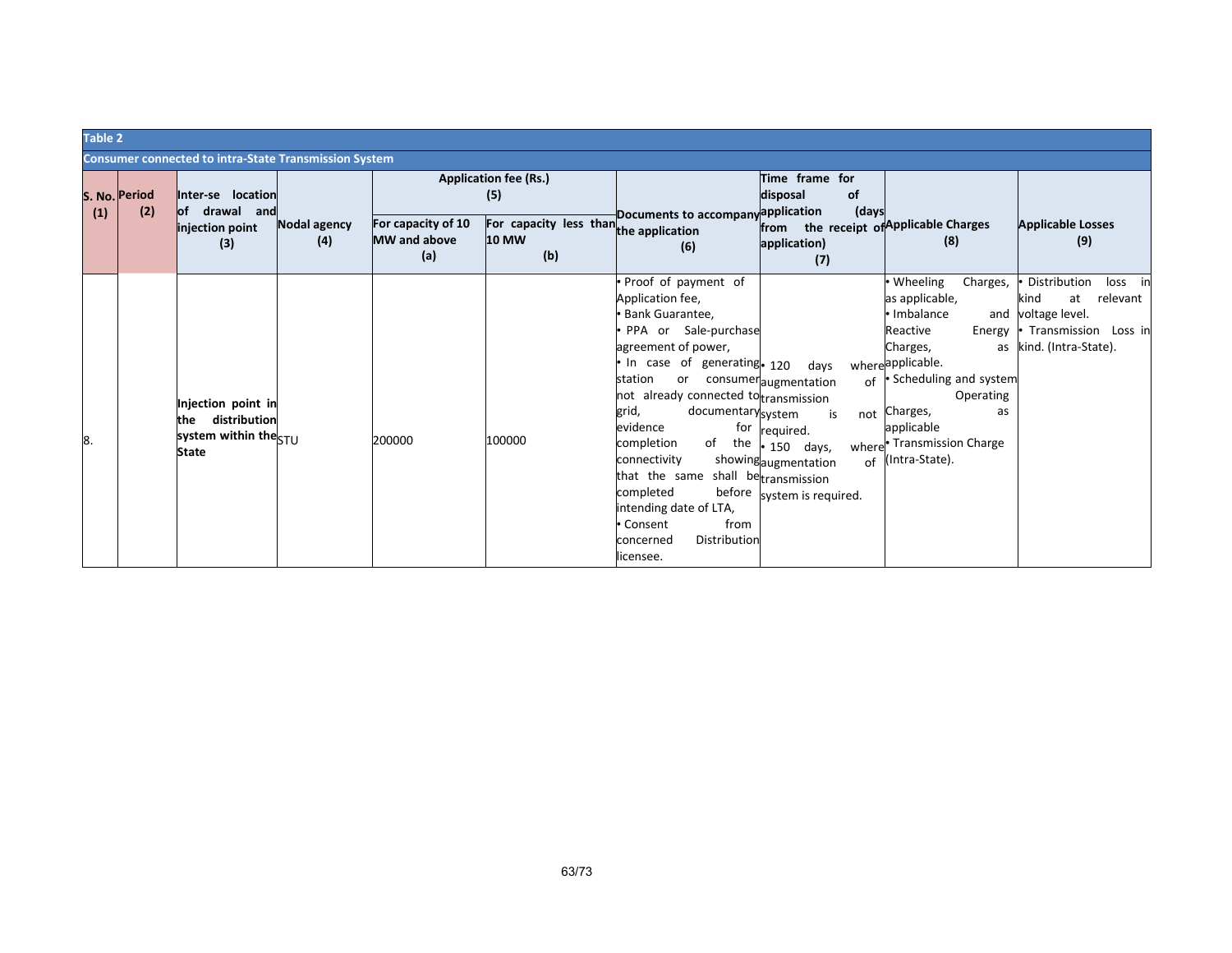|     | Table 2              |                                                              |                            |                                                  |                                                        |                                                                                                                                                                                                                                                                                                                                                                                                                                                        |                                                               |                                                                                                                                                                                                                                                                                                                                                                                               |                                                                                                                                                                                     |
|-----|----------------------|--------------------------------------------------------------|----------------------------|--------------------------------------------------|--------------------------------------------------------|--------------------------------------------------------------------------------------------------------------------------------------------------------------------------------------------------------------------------------------------------------------------------------------------------------------------------------------------------------------------------------------------------------------------------------------------------------|---------------------------------------------------------------|-----------------------------------------------------------------------------------------------------------------------------------------------------------------------------------------------------------------------------------------------------------------------------------------------------------------------------------------------------------------------------------------------|-------------------------------------------------------------------------------------------------------------------------------------------------------------------------------------|
|     |                      | <b>Consumer connected to intra-State Transmission System</b> |                            |                                                  |                                                        |                                                                                                                                                                                                                                                                                                                                                                                                                                                        |                                                               |                                                                                                                                                                                                                                                                                                                                                                                               |                                                                                                                                                                                     |
| (1) | S. No. Period<br>(2) | Inter-se location<br>of drawal and                           |                            |                                                  | <b>Application fee (Rs.)</b><br>(5)                    | Documents to accompanyapplication                                                                                                                                                                                                                                                                                                                                                                                                                      | Time frame for<br>disposal<br>of<br>(days                     |                                                                                                                                                                                                                                                                                                                                                                                               |                                                                                                                                                                                     |
|     |                      | injection point<br>(3)                                       | <b>Nodal agency</b><br>(4) | For capacity of 10<br><b>MW</b> and above<br>(a) | For capacity less than the application<br>10 MW<br>(b) | (6)                                                                                                                                                                                                                                                                                                                                                                                                                                                    | from the receipt of Applicable Charges<br>application)<br>(7) | (8)                                                                                                                                                                                                                                                                                                                                                                                           | <b>Applicable Losses</b><br>(9)                                                                                                                                                     |
| 9.  |                      | In different<br><b>States</b>                                | CTU                        | As per CERC<br>Regulation                        | As per CERC Regulation                                 | • Proof of payment of<br>Application fee,<br>Bank Guarantee,<br>PPA or Sale-purchase<br>agreement of power,<br>· In case of generating<br>station<br>or consumer<br>not already connected to<br>grid,<br>documentary<br>evidence<br>for<br>of the<br>completion<br>connectivity<br>that the same shall be<br>completed<br>before<br>intending date of LTA,<br>from<br>• Consent<br>STU and<br>concerned<br>Distribution<br>licensee, as<br>applicable. | As<br>per<br>Commission's<br>showingRegulation                | Imbalance<br>and<br>Reactive<br>Energy<br>Charges,<br>as<br>applicable.<br>Operating kind.<br>Charges,<br>applicable.<br>Transmission Charge<br>Intra-State<br>and<br>Centralinter-State).<br>Wheeling<br>Charge, i<br>applicable<br>(ie.<br>- If<br>fixed<br>being<br>charge<br>paid<br>by<br>consumer<br>be attributed to<br>could<br>wheeling/<br>distribution<br>network<br>related cost) | Distribution<br>loss in<br>at<br>relevant<br>kind<br>voltage level,<br>if<br>applicable.<br>• Scheduling and system • Transmission Loss in<br>(Intra-State)<br>as and Inter State). |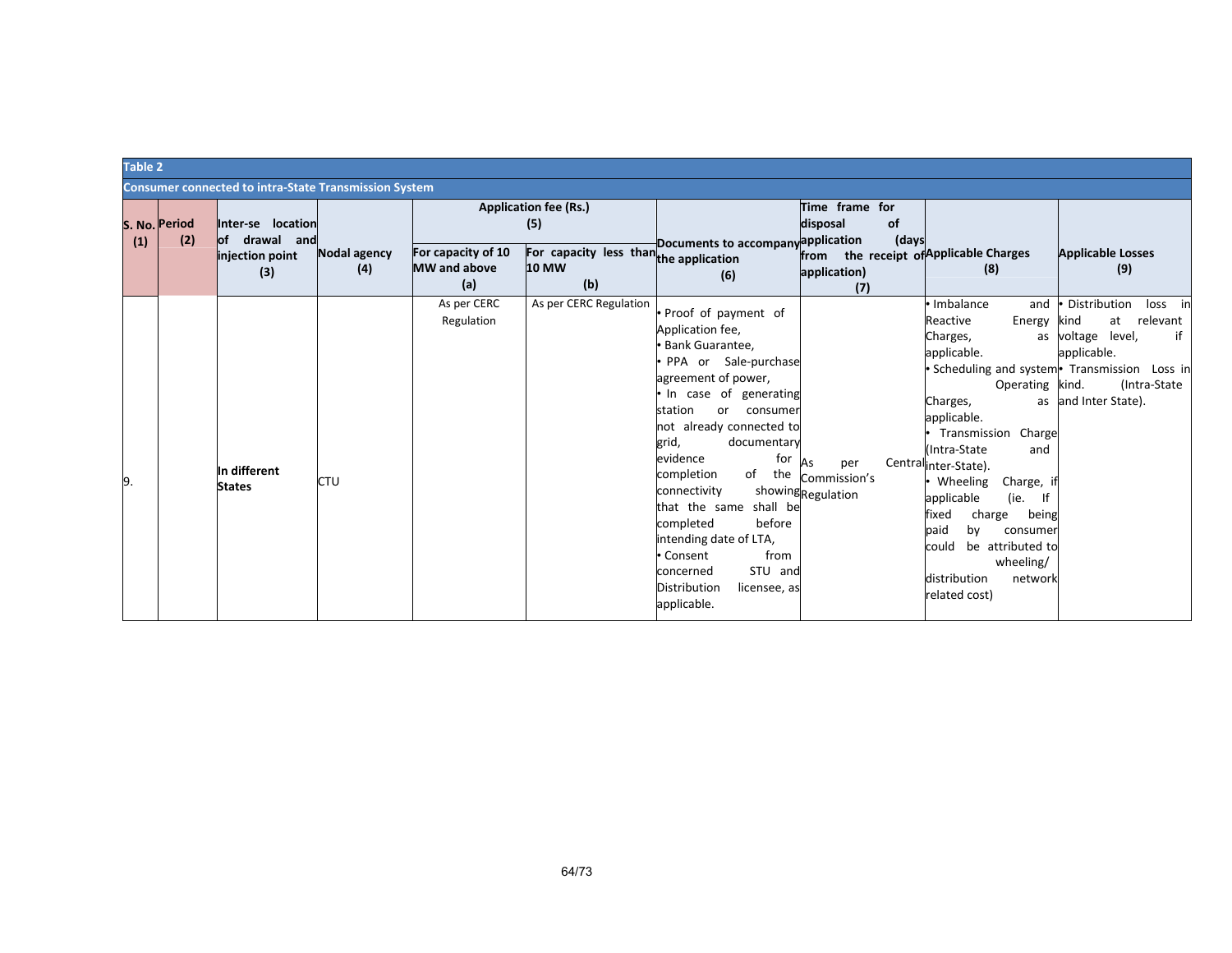#### FORMATS for Short-Term

#### FORMAT- ST1

#### APPLICATION FOR GRANT OF SHORT-TERM OPEN ACCESS

(to be submitted by the customer to SLDC)

To: The Superintending Engineer / SLDC,

| <b>Customer Application No.</b> | $\leq$ self generated by customer $\geq$                                     | Date |  |  |  |
|---------------------------------|------------------------------------------------------------------------------|------|--|--|--|
| <b>Period of Transaction</b>    | $\leq$ 3 months and more/less than 3 months/day-ahead $>$                    |      |  |  |  |
| Nature of Customer*             | < seller/buyer/captive user/trader(on behalf of seller/buyer/captive user) > |      |  |  |  |
|                                 |                                                                              |      |  |  |  |

<\* In terms of power transfer>

| 4 | <b>Name</b><br>ustomer |              |  |
|---|------------------------|--------------|--|
| 5 | ode<br>.               | up to<br>anu |  |

< Registration code shall be as provided by SLDC >

| 6 | Details of Transaction Party's to Grid |                         |               |
|---|----------------------------------------|-------------------------|---------------|
|   |                                        | <b>Injecting Entity</b> | Drawee Entity |
|   | Name of Entity                         |                         |               |
|   | Status of Entity*                      |                         |               |
|   | Utility in which it is Embedded        |                         |               |

< \* In terms of ownership- State Utility/CPP/IPP/ ISGS/Discom/Consumer/specify, if any other >

| 7 | Details of Injecting/Drawee Connectivity with intra-State System |                     |                         |               |  |
|---|------------------------------------------------------------------|---------------------|-------------------------|---------------|--|
|   |                                                                  |                     | <b>Injecting Entity</b> | Drawee Entity |  |
|   | Name of Sub-station                                              | <b>Transmission</b> |                         |               |  |
|   |                                                                  | Distribution        |                         |               |  |
|   | <b>Voltage Level</b>                                             | <b>Transmission</b> |                         |               |  |
|   |                                                                  | Distribution        |                         |               |  |
|   | Name of Licensee (Owner of S/S)                                  |                     |                         |               |  |
|   | <b>Intervening intra-State Licensee</b>                          |                     |                         |               |  |
|   | Intervening inter-State Licensee                                 |                     |                         |               |  |

< Distribution license, if required, may treat interface periphery as its connectivity points >

| 8 |      | Open Access Sought for (Period from date | to date      |  |          |
|---|------|------------------------------------------|--------------|--|----------|
|   | Date |                                          | <b>Hours</b> |  | Capacity |
|   | From |                                          | From         |  | $MW^*$   |
|   |      |                                          |              |  |          |
|   |      |                                          |              |  |          |
|   |      |                                          |              |  |          |
|   |      |                                          |              |  |          |

< MW\* at point of injection >

|        | Details of PPA/PSA/MoU    |                     |                        |          |
|--------|---------------------------|---------------------|------------------------|----------|
|        | Name & Address of Parties | Date of             | <b>Validity Period</b> | Capacity |
| Seller | Buver                     | <b>DDA/DCA/MALL</b> | Expiry<br>Commencement | $MW^*$   |
|        |                           |                     |                        |          |
|        |                           |                     |                        |          |

< MW\* at point of injection >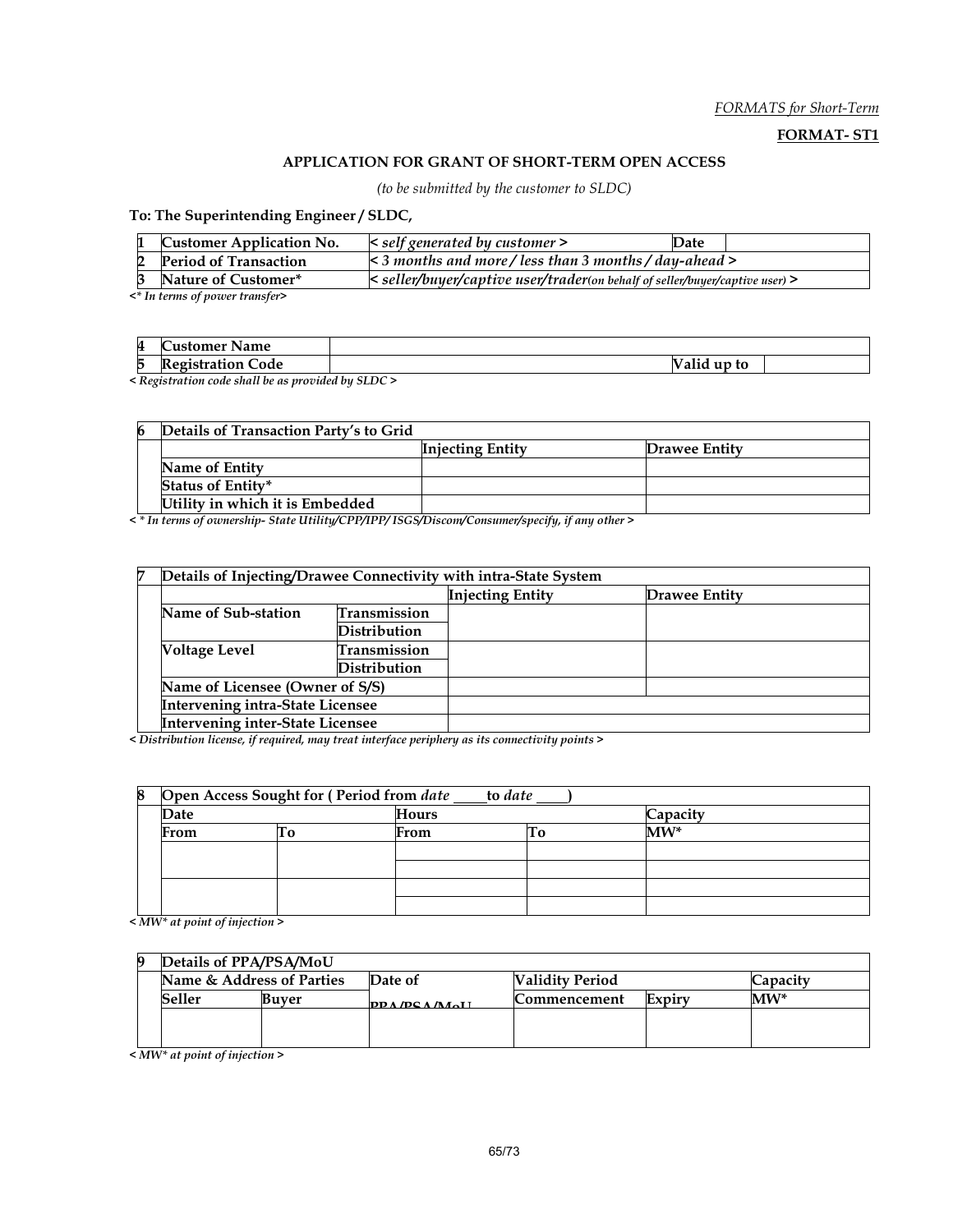| 10 | Details of Non-Refundable Application Fee Made |                           |                |             |  |  |
|----|------------------------------------------------|---------------------------|----------------|-------------|--|--|
|    | <b>Bank Details</b>                            | <b>Instrument Details</b> |                | Amount(Rs.) |  |  |
|    |                                                | Type(Draft/Cash)          | Instrument No. | Date        |  |  |
|    |                                                |                           |                |             |  |  |
|    |                                                |                           |                |             |  |  |

| 11 I hereby authorize SLDC to process said application, in case open access capacity allotted, for day- |
|---------------------------------------------------------------------------------------------------------|
| ahead scheduling in accordance with the provisions of intra-State ABT.                                  |

#### 12 Declaration

All Entities/Utilities to transaction shall abide by provisions of the Electricity Act 2003(the Act), TNERC(Intra-State Open Access) Regulations, 2011 and any other relevant Regulation/Order/ code as amended from time to time.

| Place | Signature (with stamp) |
|-------|------------------------|
| Date  | Name & Designation     |

#### **Enclosures**

(1) Non-refundable application fee by Demand draft or cash receipt (if payment by cash).

(2) Self–certified copy of PPA/PSA/MoU entered between the parties (buyer and seller) of transaction stating contracted power, period of transaction, drawal pattern, point(s) of injection and drawal etc.

(3) Self-certified copies of concurrence of STU and/or transmission licensee and/or distribution licensee. (If

period of transaction is of three months and more)

(4) If any other

Copy to along with relevant enclosures [except  $(1)$  &  $(2)$ ]:

(1) Managing Director of transmission licensee involved in transaction.

(2) Director / Distribution of distribution licensee involved in transaction.

(3) Officer in charge of transmission substation involved in transaction.

(4) Officer in charge of distribution substation involved in transaction.

(5) Any other concerned.

| For use of SLDC (with Reference to Enrolment of Application) |                           |  |  |
|--------------------------------------------------------------|---------------------------|--|--|
| <b>SLDC Reference ID No.</b>                                 |                           |  |  |
| Nodal SLDC Approval No.                                      | $\leq$ if approved $\geq$ |  |  |
| Or Reason of Refusal*                                        |                           |  |  |
| (If Refused)                                                 |                           |  |  |
|                                                              |                           |  |  |
|                                                              |                           |  |  |

 $\prec$  \* SLDC may also enclose supporting documents for the reasons of refusal duly signed on each page >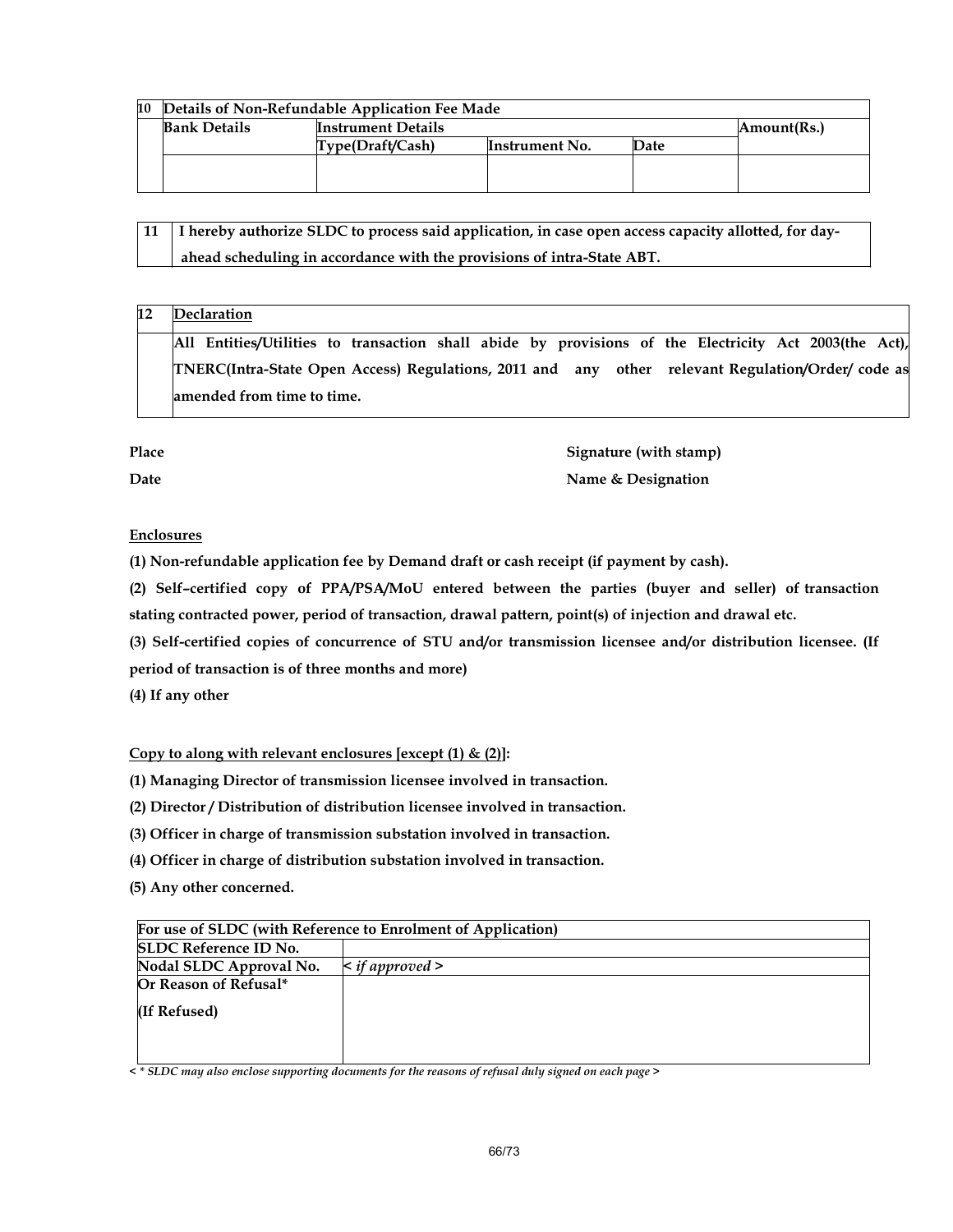#### **ACKNOWLEDGEMENT** (for office use only)

#### APPLICATION FOR GRANT OF SHORT-TERM OPEN ACCESS (A) < to be filled by the customer >

|                       | 1 Customer Application No.     | < self generated by customer >                                               | Date |  |  |  |
|-----------------------|--------------------------------|------------------------------------------------------------------------------|------|--|--|--|
|                       | 2   Period of Transaction      | $\leq$ 3 months and more/less than 3 months/day-ahead $>$                    |      |  |  |  |
| 3 Nature of Customer* |                                | < seller/buyer/captive user/trader(on behalf of seller/buyer/captive user) > |      |  |  |  |
|                       | <* In terms of power transfer> |                                                                              |      |  |  |  |

**Customer Name** 5 Registration Code Valid up to

< Registration code shall be as provided by SLDC >

#### $(B)$  < to be filled by SLDC >

#### Place Signature (with stamp) Date Name &

Date Designation and Designation and Designation and Designation and Designation and Designation and Designation

…………………………………. ………………………………………… …………………..…………..

#### ACKNOWLEDGEMENT

(to be issued by SLDC to the customer immediately on receipt of application duly filled in)

APPLICATION FOR GRANT OF SHORT-TERM OPEN ACCESS (A) < to be filled by the customer >

| 1   Customer Application No.                                                                          | < self generated by customer >                              | Date |  |  |
|-------------------------------------------------------------------------------------------------------|-------------------------------------------------------------|------|--|--|
| 2 Period of Transaction                                                                               | $\leq$ 3 months and more / less than 3 months / day-ahead > |      |  |  |
| 3 Nature of Customer*<br>< seller/buyer/captive user/trader(on behalf of seller/buyer/captive user) > |                                                             |      |  |  |
| $2*$ In taung of normal tuanoface                                                                     |                                                             |      |  |  |

<\* In terms of power transfer>

| 4            | <b>Name</b><br>ustomer                       |                                    |  |
|--------------|----------------------------------------------|------------------------------------|--|
| −<br>þ       | −<br>Code<br>'aaistration<br>egistration<br> | $\cdot$<br>to<br>u<br>'allu        |  |
| $\mathbf{r}$ | 77.7<br>.                                    | $\cdots$<br>$\alpha$ rn $\alpha$ . |  |

< Registration code shall be as provided by SLDC >

#### $(B)$  < to be filled by SLDC >

| Date and Time of Receipt |  |
|--------------------------|--|
| of Application           |  |

Place Signature (with stamp) Date **Name & Designation** 

N.B.: This counterfoil may be scored out and issued to the customer.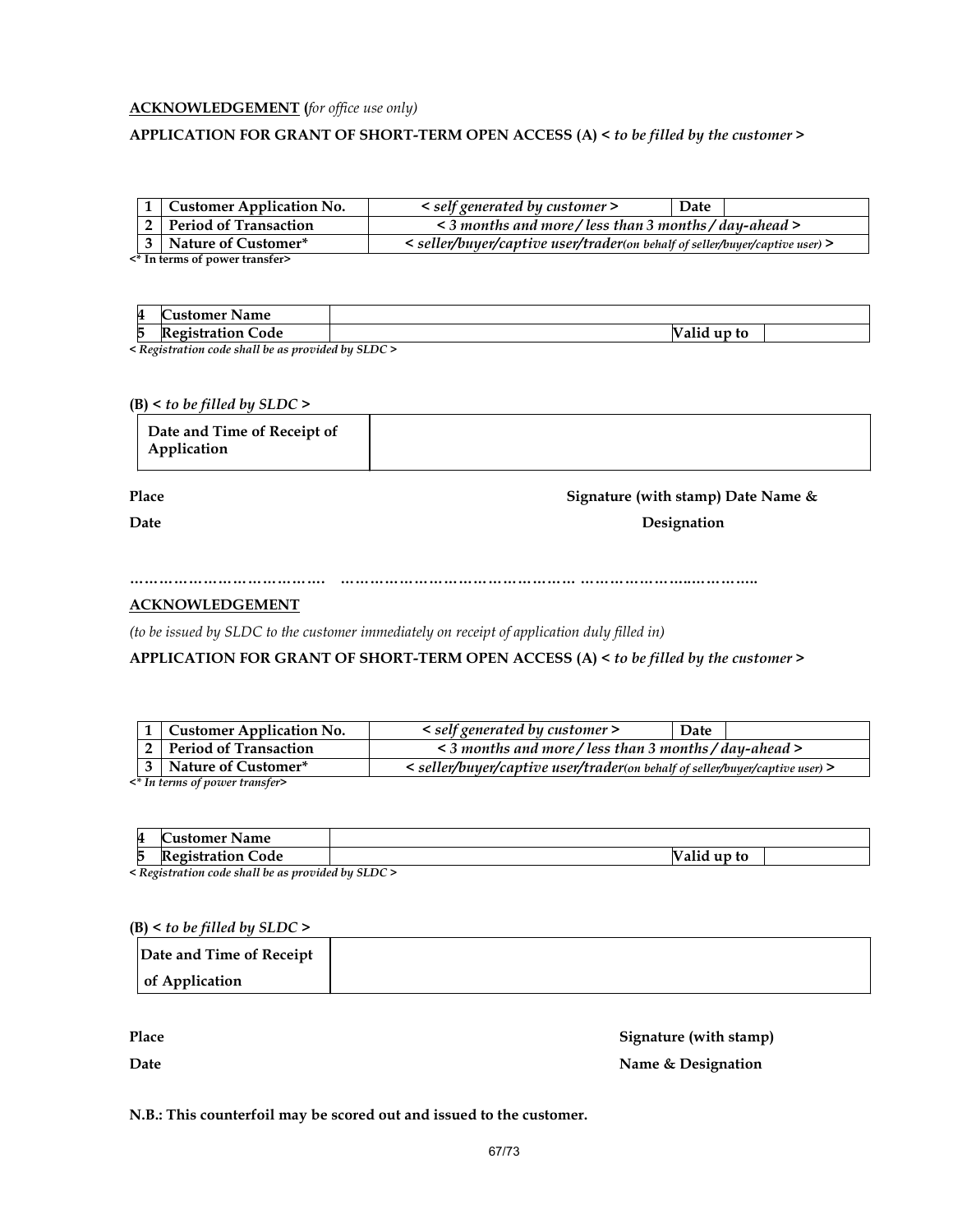Formats for Short-Term

FORMAT- ST2

#### APPROVAL FOR SHORT-TERM OPEN ACCESS

(to be issued by SLDC)

| Nodal SLDC Approval No.                                       | $(R-0)$<br>v | . |  |
|---------------------------------------------------------------|--------------|---|--|
| $\sim$ P $O$ states original annuaral with revision no $\sim$ |              |   |  |

< 'R-O' states original approval with revision no. - zero>

| <b>Customer Application No.</b> | kas provided by customer on FORMAT-ST1>                                             | Date |  |  |  |  |
|---------------------------------|-------------------------------------------------------------------------------------|------|--|--|--|--|
| <b>Period of Transaction</b>    | $\leq$ 3 months and more/less than 3 months/day-ahead >                             |      |  |  |  |  |
| 3 Nature of Customer*           | $\kappa$ seller/buyer/captive user/trader(on behalf of seller/buyer/captive user) > |      |  |  |  |  |
| A In torme of nornor trancfors  |                                                                                     |      |  |  |  |  |

<\* In terms of power transfer>

| 4 | $\sim$<br><b>Customer Name</b> |            |  |
|---|--------------------------------|------------|--|
| p | R<br>ode<br>ceoistratior<br>   | alid up to |  |

| 6 | Details of Transaction Party's to Grid |                         |               |
|---|----------------------------------------|-------------------------|---------------|
|   |                                        | <b>Injecting Entity</b> | Drawee Entity |
|   | Name of Entity                         |                         |               |
|   | Status of Entity*                      |                         |               |
|   | Utility in which it is embedded        |                         |               |

< \* In terms of ownership- State Utility/CPP/IPP/ ISGS/Discom/Consumer/specify, if any other >

| 7 | Details of Injecting/Drawee Connectivity with intra-State System |                     |                         |               |  |
|---|------------------------------------------------------------------|---------------------|-------------------------|---------------|--|
|   |                                                                  |                     | <b>Injecting Entity</b> | Drawee Entity |  |
|   | Name of Sub-station                                              | <b>Transmission</b> |                         |               |  |
|   |                                                                  | Distribution        |                         |               |  |
|   | Voltage level                                                    | Transmission        |                         |               |  |
|   |                                                                  | Distribution        |                         |               |  |
|   | Name of Licensee (Owner of S/S)                                  |                     |                         |               |  |
|   | <b>Intervening intra-State Licensee</b>                          |                     |                         |               |  |
|   | <b>Intervening inter-State Licensee</b>                          |                     |                         |               |  |

< Distribution license, if required, may treat interface periphery as its connectivity points >

| 8 | Open Access Approved for (Period from date |      |    |              |    | <b>Revision No.</b><br>to date |                 |            |
|---|--------------------------------------------|------|----|--------------|----|--------------------------------|-----------------|------------|
|   | Month<br>Date                              |      |    | <b>Hours</b> |    | Capacity (MW)                  |                 | <b>MWh</b> |
|   |                                            | From | Γо | From         | Тo | Applied                        | <b>Allotted</b> |            |
|   |                                            |      |    |              |    |                                |                 |            |
|   |                                            |      |    |              |    |                                |                 |            |
|   |                                            |      |    |              |    |                                |                 |            |
|   |                                            |      |    |              |    |                                |                 |            |
|   |                                            |      |    |              |    | <b>Total MWh</b>               |                 |            |

#### 9 Details of Bidding < only in case of Bidding >

| <b>Details</b><br>Intra-StateDate<br><b>of</b> |      |  | <b>Hours</b> |  | Applicable Rate |  |  |
|------------------------------------------------|------|--|--------------|--|-----------------|--|--|
| System                                         | From |  | From         |  | (Rs.KWh)        |  |  |
| <b>Transmission System</b>                     |      |  |              |  |                 |  |  |
| <b>Distribution System</b>                     |      |  |              |  |                 |  |  |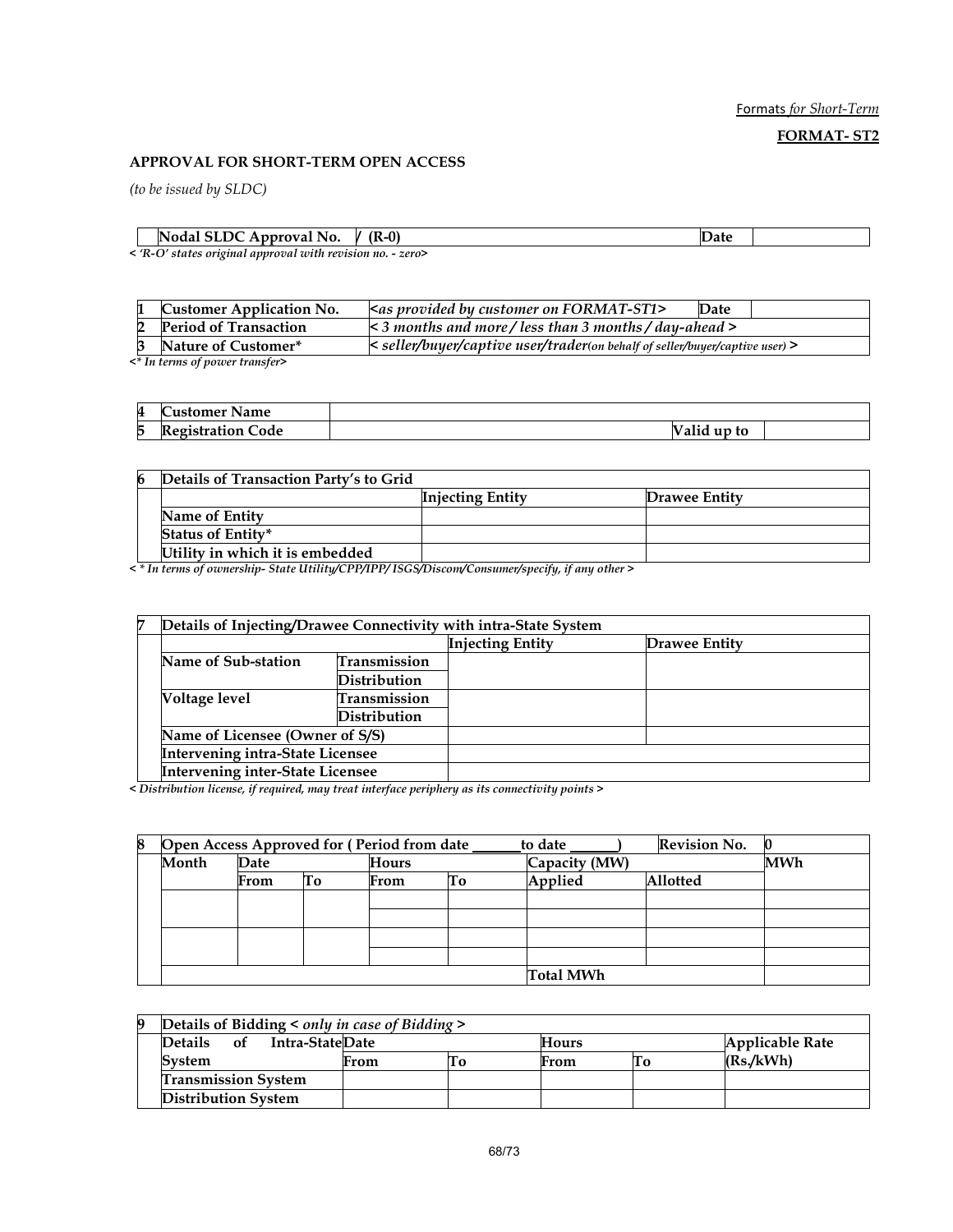10. The approved transaction shall be incorporated in day-ahead scheduling in accordance with the provisions of intra-State ABT.  $\leq$  only in case of approval >

|            | 11. Please submit following to SLDC with details on format [FORMAT-ST5] in the manner as specified in |  |
|------------|-------------------------------------------------------------------------------------------------------|--|
| procedure: | < only in case of approval >                                                                          |  |

(a) SLDC Fee Amount Rs. \_\_\_\_\_\_\_\_\_\_\_\_\_\_\_\_ Due Date: \_\_\_\_\_\_\_\_\_\_\_\_\_\_\_\_

(b) Security Amount Rs. \_\_\_\_\_\_\_\_\_\_\_\_\_\_\_\_\_\_ Due Date: \_\_\_\_\_\_\_\_\_\_\_\_\_\_

12. The approval is subject to provisions of TNERC (Intra State Open Access) Regulations, 2011 and any other relevant Regulation/Order/code as amended and applicable from time to time.  $\langle$  only in case of approval >

13. No approval is being granted on account of  $\langle \text{only in case of rejection} \rangle$ 

< SLDC shall convey specific reasons if open access is denied and may also enclose supporting documents to support the same duly signed on each page >

Place Signature (with stamp) Date **Name & Designation** 

**Enclosures** 

(1) Schedule of payments < only in case of approval >

(2) If any other

Copy to along with enclosures

(1) Customer

(2) Managing Director of transmission licensee involved in transaction.

(3) Director / Distribution of distribution licensee involved in transaction.

(4) Officer in charge of transmission substation involved in transaction.

(5) Officer in charge of distribution substation involved in transaction.

(6) Any other concerned.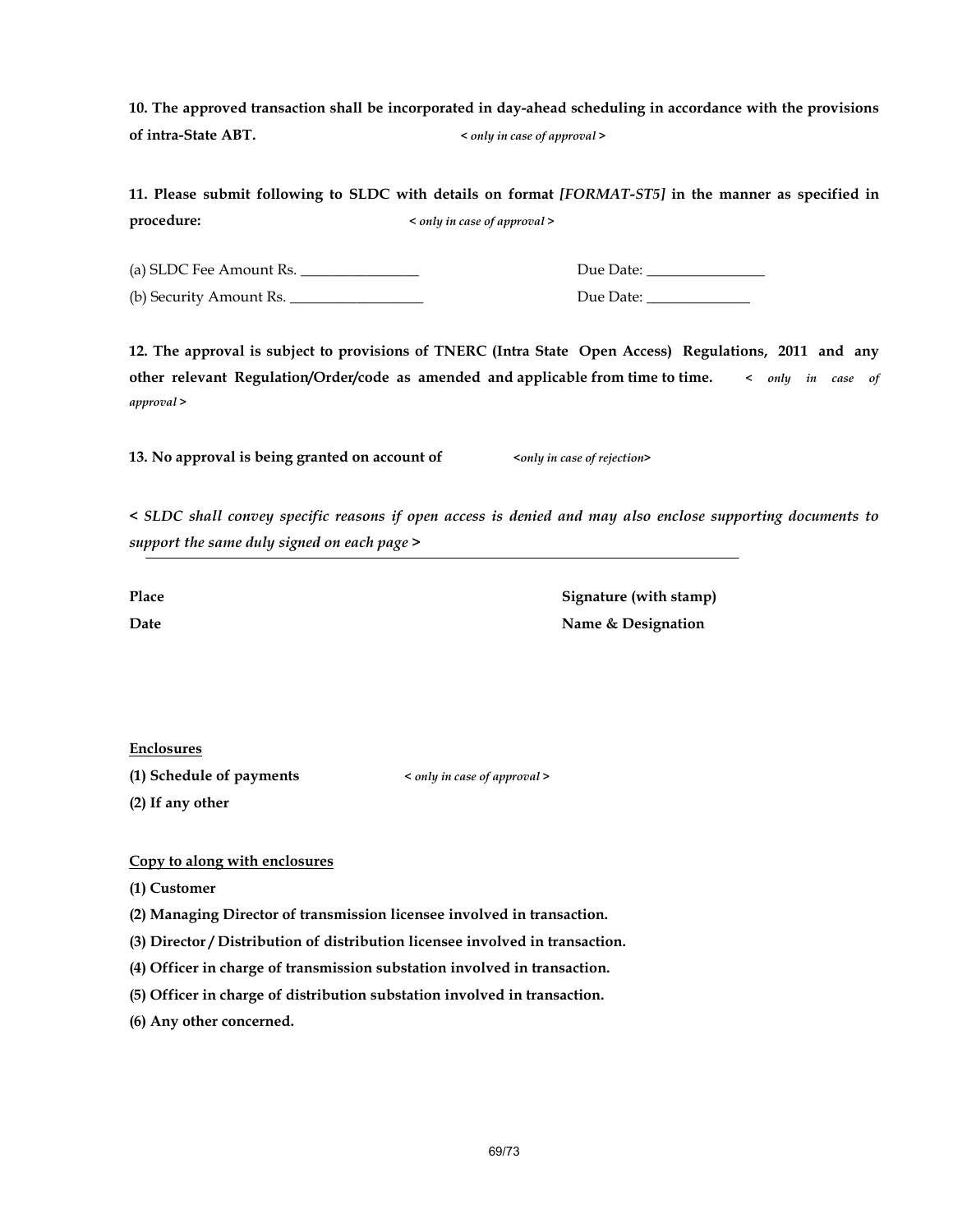#### ENCLOSURE to FORMAT- ST2

#### SCHEDULE OF PAYMENTS

(to be enclosed for each month by SLDC along with FOMAT–ST2)

| val No.<br>INoda:<br>Approval<br>$\cdots$ $\cdots$ $\cdots$ $\cdots$ $\cdots$ $\cdots$ | $\sqrt{2}$<br>-0)<br>- (K<br>$\mathbf{z}$ |  |
|----------------------------------------------------------------------------------------|-------------------------------------------|--|
| $\cdot$ $\sim$ $\cdot$ $\cdot$<br>.                                                    |                                           |  |

< 'R-O' states original approval with revision no. - zero>

|                                     | <b>Customer Application No.</b> | <as by="" customer="" format-st1="" on="" provided=""></as>                         | Date |  |  |  |
|-------------------------------------|---------------------------------|-------------------------------------------------------------------------------------|------|--|--|--|
|                                     | <b>Period of Transaction</b>    | $\leq$ 3 months and more/less than 3 months/day-ahead >                             |      |  |  |  |
|                                     | Nature of Customer*             | $\kappa$ seller/buyer/captive user/trader(on behalf of seller/buyer/captive user) > |      |  |  |  |
| $2*$ In tanners of norman tuanofans |                                 |                                                                                     |      |  |  |  |

<\* In terms of power transfer>

| $\boldsymbol{\Lambda}$<br>ш | -<br><b>Name</b><br>Customer               |                  |  |
|-----------------------------|--------------------------------------------|------------------|--|
| 5                           | Code<br>agustration.<br>ation<br>2.IJ LL 6 | 'V<br>alid up to |  |

| 6 | Tentative* Monthly Payment Schedule for Short-Term Open Access Charges<br>Month |             |  |  |  |  |  |
|---|---------------------------------------------------------------------------------|-------------|--|--|--|--|--|
|   | (Period: $date$ _____ to date _____)                                            |             |  |  |  |  |  |
|   | Payment Chargeable for                                                          | Total (Rs.) |  |  |  |  |  |
|   | (1) Intra-State Network                                                         |             |  |  |  |  |  |
|   | (a) Transmission Charges                                                        |             |  |  |  |  |  |
|   | concerned Transmission Licensee                                                 |             |  |  |  |  |  |
|   | Intervening intra-State Licensee(if any)                                        |             |  |  |  |  |  |
|   |                                                                                 |             |  |  |  |  |  |
|   | (b) Wheeling Charges                                                            |             |  |  |  |  |  |
|   | concerned Distribution Licensee                                                 |             |  |  |  |  |  |
|   | Intervening intra-State Licensee(if any)                                        |             |  |  |  |  |  |
|   |                                                                                 |             |  |  |  |  |  |
|   | (c) Surcharge                                                                   |             |  |  |  |  |  |
|   | concerned Distribution Licensee                                                 |             |  |  |  |  |  |
|   |                                                                                 |             |  |  |  |  |  |
|   | (d) Additional Surcharge                                                        |             |  |  |  |  |  |
|   | concerned Distribution Licensee                                                 |             |  |  |  |  |  |
|   |                                                                                 |             |  |  |  |  |  |
|   | (e) SLDC Charges                                                                |             |  |  |  |  |  |
|   | <b>SLDC</b>                                                                     |             |  |  |  |  |  |
|   |                                                                                 |             |  |  |  |  |  |
|   | (2) Inter-State Network                                                         |             |  |  |  |  |  |
|   | <b>Transmission Charges</b>                                                     |             |  |  |  |  |  |
|   | <b>Intervening inter-State Licensee(if any)</b>                                 |             |  |  |  |  |  |
|   |                                                                                 |             |  |  |  |  |  |
|   | <b>Total Monthly Payment Amount (Rs.)</b>                                       |             |  |  |  |  |  |

Place Signature (with stamp) Date Name & Designation

\* Tentative on the basis of MWh mentioned in application which may vary on actual operation.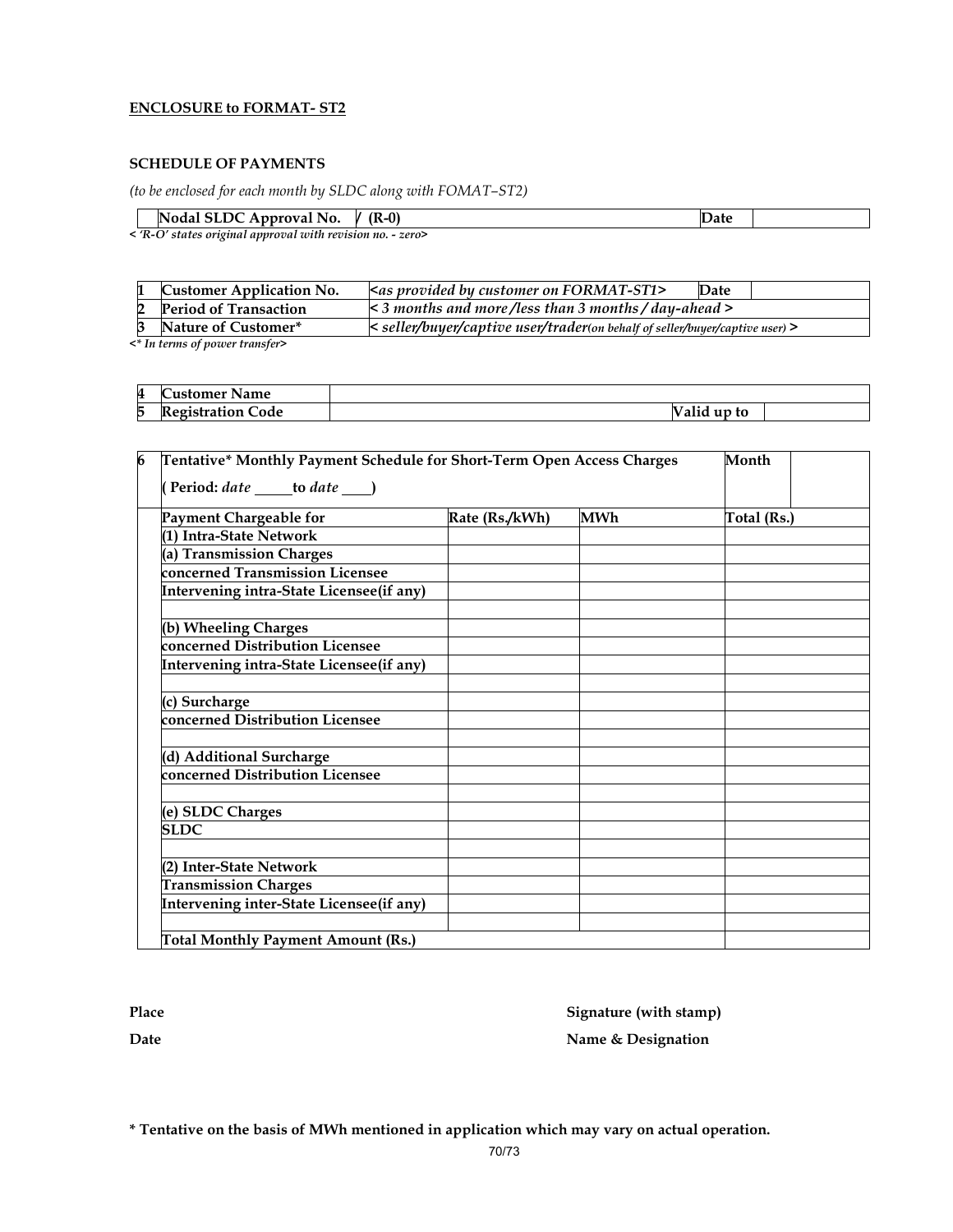#### FORMATS for Short-Term

#### FORMAT- ST3

#### CONGESTION INFORMATION AND INVITATION OF BIDDING

(to be invited by SLDC)

SLDC Bidding Invitation No. Date

|                                     | <b>Customer Application No.</b> | <as by="" customer="" format-st1="" on="" provided=""></as>                  | Date |  |  |  |
|-------------------------------------|---------------------------------|------------------------------------------------------------------------------|------|--|--|--|
|                                     | <b>Period of Transaction</b>    | $\lt 3$ months and more/less than 3 months/day-ahead >                       |      |  |  |  |
|                                     | Nature of Customer*             | < seller/buyer/captive user/trader(on behalf of seller/buyer/captive user) > |      |  |  |  |
| $2*$ In tanners of norman tuanofans |                                 |                                                                              |      |  |  |  |

<\* In terms of power transfer>

| 4 | ' Name<br>ustomer :    |                 |  |
|---|------------------------|-----------------|--|
| 5 | lode<br>ratınn<br>ISTF | v<br>alid up to |  |

#### 6. The anticipated congestion (transformer and electric line/link) is as follow:

| <b>Network Corridor</b>                |                       | <b>Congestion Period</b> |    |              |    | <b>Total Capacity</b> |                    |  |
|----------------------------------------|-----------------------|--------------------------|----|--------------|----|-----------------------|--------------------|--|
| Sub-station with                       | Electric<br>Line/Link | Date                     |    | <b>Hours</b> |    | Capacity              | Applied by all the |  |
| <b>Transformation</b>                  |                       | From                     | To | From         | To | $M\bar{W}$            | <b>MW</b>          |  |
| <b>Intra-State Transmission System</b> |                       |                          |    |              |    |                       |                    |  |
|                                        |                       |                          |    |              |    |                       |                    |  |
|                                        |                       |                          |    |              |    |                       |                    |  |
| <b>Intra-State Distribution System</b> |                       |                          |    |              |    |                       |                    |  |
|                                        |                       |                          |    |              |    |                       |                    |  |
|                                        |                       |                          |    |              |    |                       |                    |  |
| <b>Inter-State Transmission System</b> |                       |                          |    |              |    |                       |                    |  |
|                                        |                       |                          |    |              |    |                       |                    |  |
|                                        |                       |                          |    |              |    |                       |                    |  |

7. In view of above please submit bid on format [FORMAT-ST4]. The details for bidding are hereunder:

| (a) Bid Invitation Date             |          |                          |    |              |    | Time            |                    |
|-------------------------------------|----------|--------------------------|----|--------------|----|-----------------|--------------------|
| (b) Bid Submission Date             |          | Time                     |    |              |    |                 |                    |
| (c) Bid Opening Date                |          |                          |    |              |    | Time            |                    |
| (d) Bids Invited for                |          |                          |    |              |    |                 |                    |
| <b>Intra-State Network Corridor</b> |          | <b>Congestion Period</b> |    |              |    | Margin/Capacity | <b>Floor Price</b> |
| Sub-station                         | Electric | Date                     |    | <b>Hours</b> |    | Available       | for                |
| Line/Link                           |          | From                     | To | From         | Tо | <b>MW</b>       | Rs./kWh            |
| <b>Name of Transmission System</b>  |          |                          |    |              |    |                 |                    |
|                                     |          |                          |    |              |    |                 |                    |
| Name of Distribution System         |          |                          |    |              |    |                 |                    |
|                                     |          |                          |    |              |    |                 |                    |
|                                     |          |                          |    |              |    |                 |                    |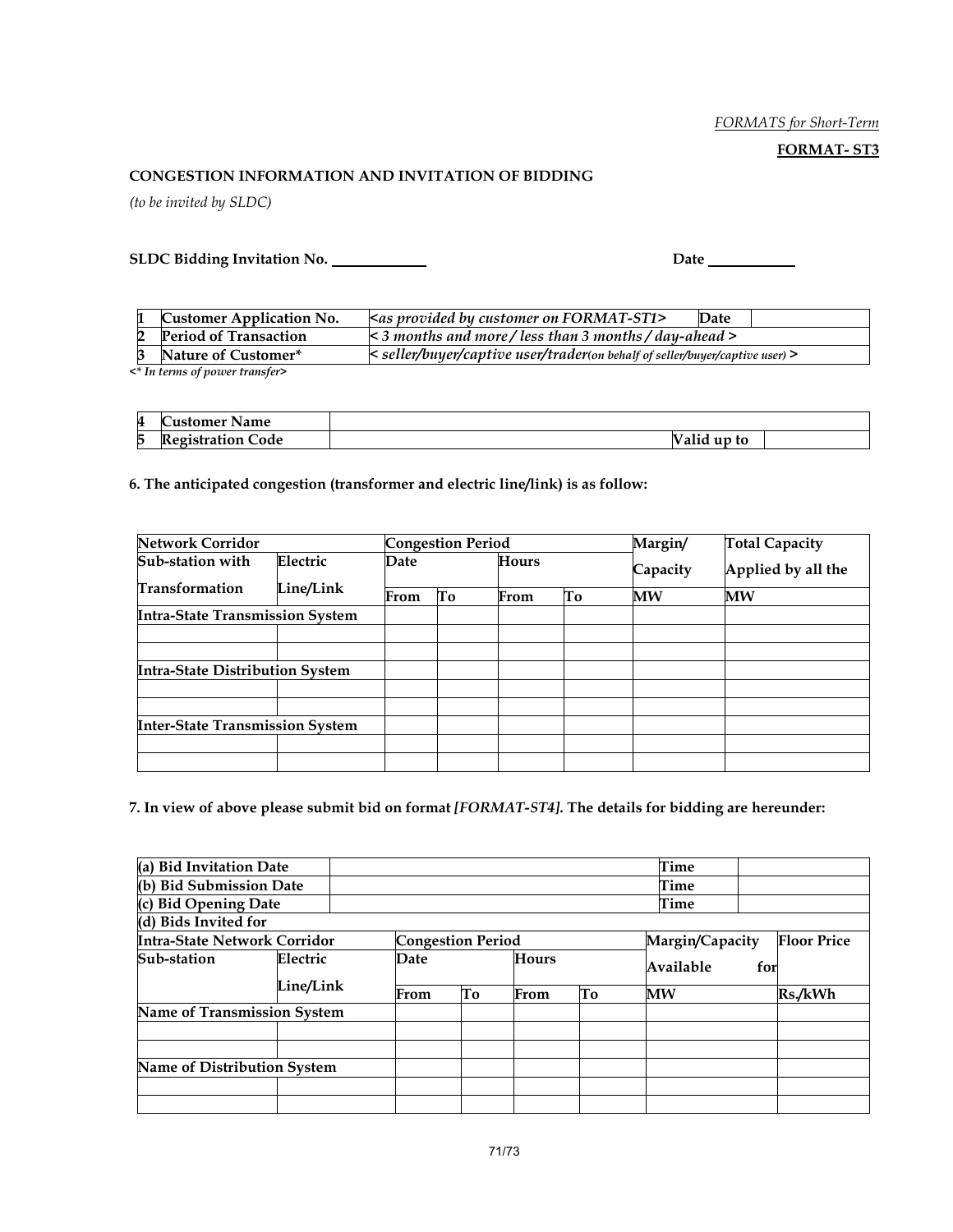8. In case of non submission of bid, application shall be deemed to have been withdrawn and shall not be processed.

| Place                                                                                       | Signature (with stamp) |
|---------------------------------------------------------------------------------------------|------------------------|
| Date                                                                                        | Name & Designation     |
| To: Customers with their reference's < as provided by customers at sl.no. 1 on FORMAT-ST1 > |                        |